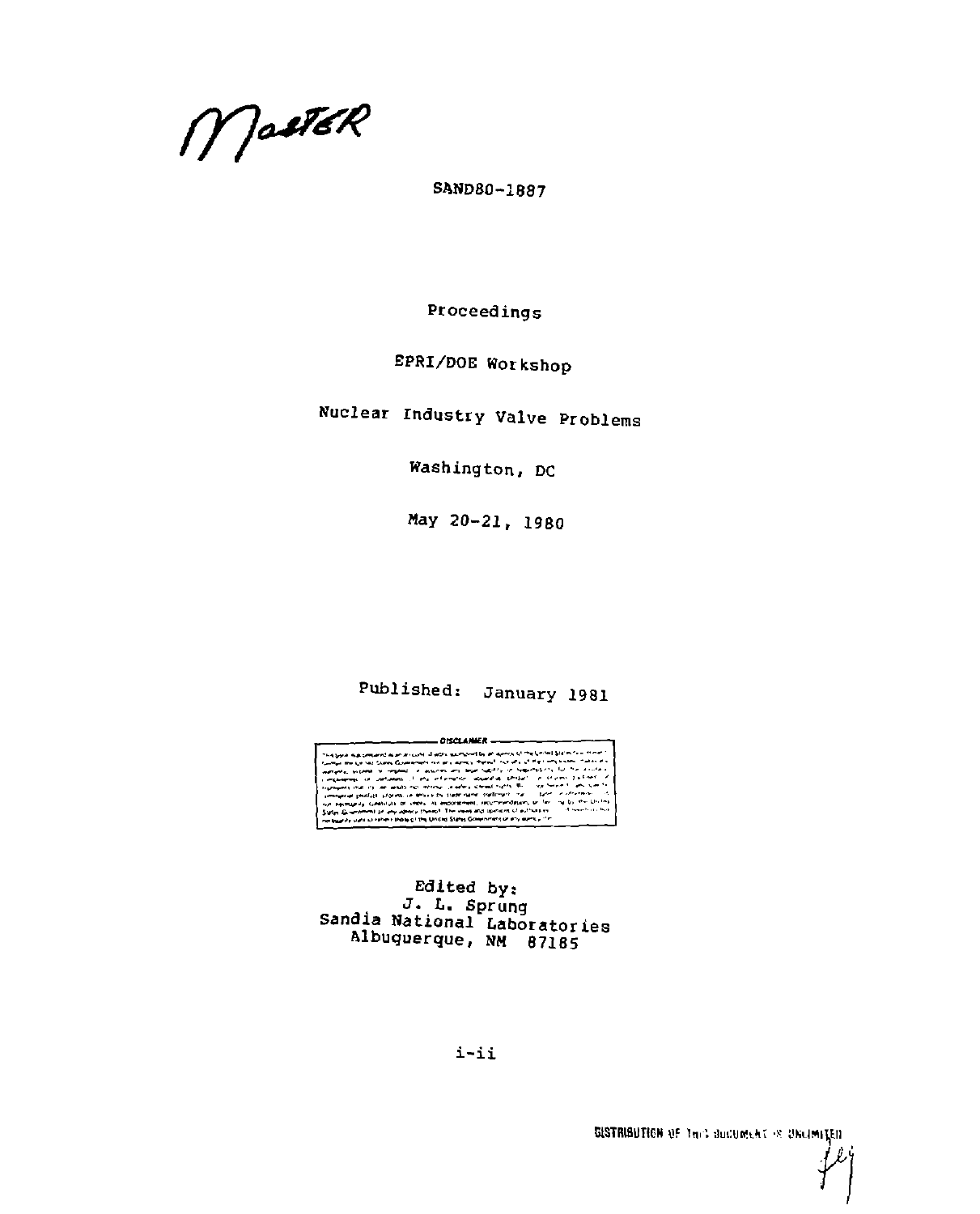# Abstract

On 20 and 21 May, 1980 a workshop on nuclear industry valve problems was held at the Electric Power Research Institute (EPRI) offices in Washington, D.C. Representatives from 29 nuclear industry organizations (11 valve manufacturers, 4 nuclear steam supply system vendors, 5 utilities, 3 national laboratories, 2 architect/engineering firms, the Department of Energy (DOE), EPRI, and 2 others) attended the workshop which was organized by Sandia National Laboratories and sponsored by EPRI and DOE. Working sessions on key valves and on valve stem and seat leakage developed the following recommendations: 1) establish a small permanent expert staff to collect, analyze, and disseminate information about nuclear valve problems; 2) perform generic "key" valve programs for pressurized water reactors and for boiling water reactors, and several plant specific "key" valve programs, the latter to demonstrate the cost-effectiveness of such studies; 3) confirm the identity of, define, and initiate needed longer term research and development programs dealing with seat and stem leakage; and 4) establish an industry working group to review and advise on these efforts.

iii-iv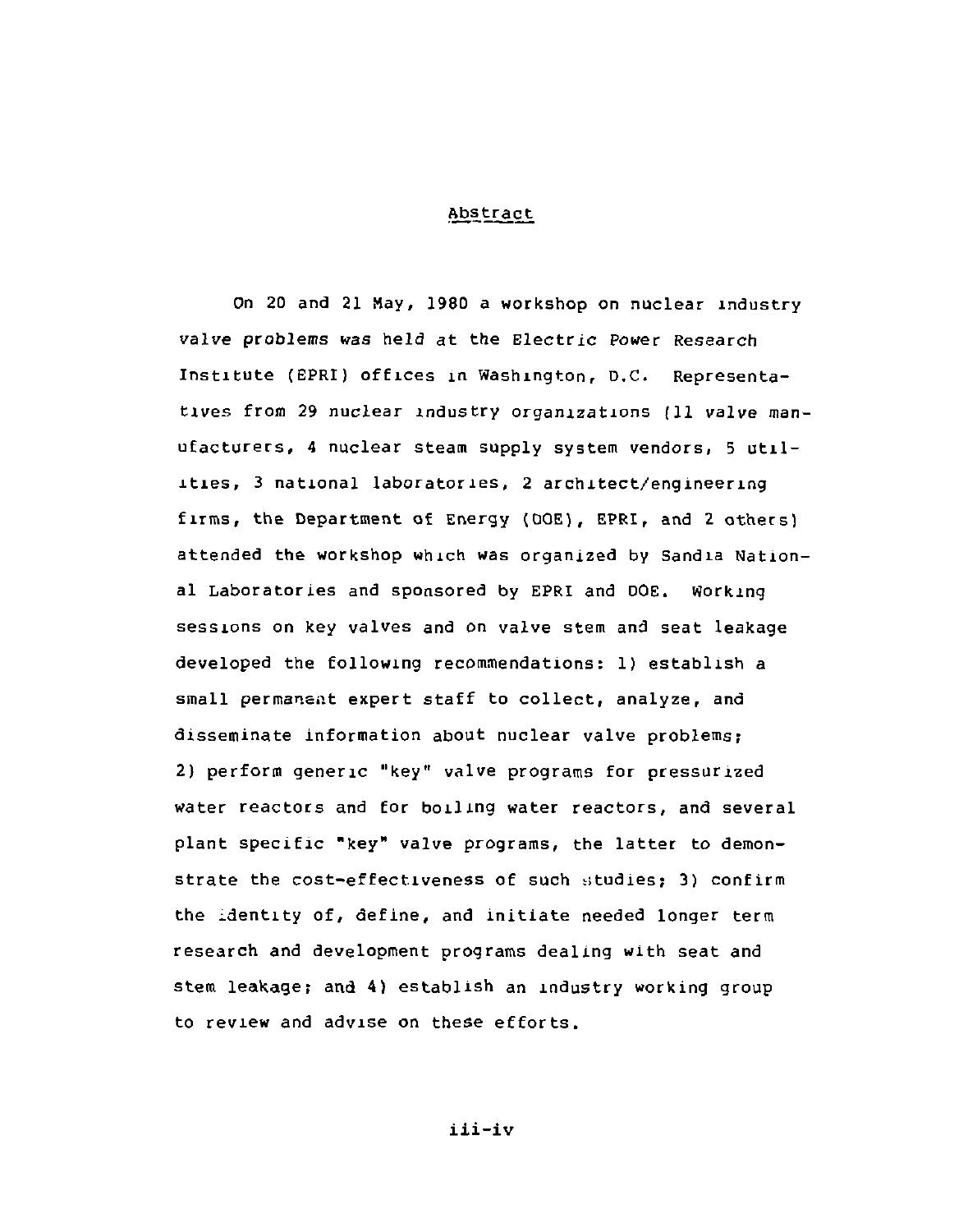# Table of Contents

| Introduction                                                                                                                                      | 1                       |
|---------------------------------------------------------------------------------------------------------------------------------------------------|-------------------------|
| Recommendations                                                                                                                                   | q                       |
| References                                                                                                                                        | 16                      |
| Appendix                                                                                                                                          | 18                      |
| "Assessment of Industry Valve<br>Problems" - MPR Associates                                                                                       | 19                      |
| "A Study of Valve Failures which<br>Impact the Safety and Operation<br>of Light Water Nuclear Power<br>Plants" - Teledyne Engineering<br>Services | 52                      |
| "The Impact of Valve Failures<br>on the Safety and Reliability<br>of Light Water Nuclear Power<br>Plants" - Burns and Roe, Inc.                   | 60                      |
| EPRI Valve Program Summaries                                                                                                                      | $-68$ $71$<br>$-71$     |
| Workshop Agenda                                                                                                                                   |                         |
| Workshop Attendees                                                                                                                                | $73^{\circ}$ $\sqrt{5}$ |
|                                                                                                                                                   |                         |

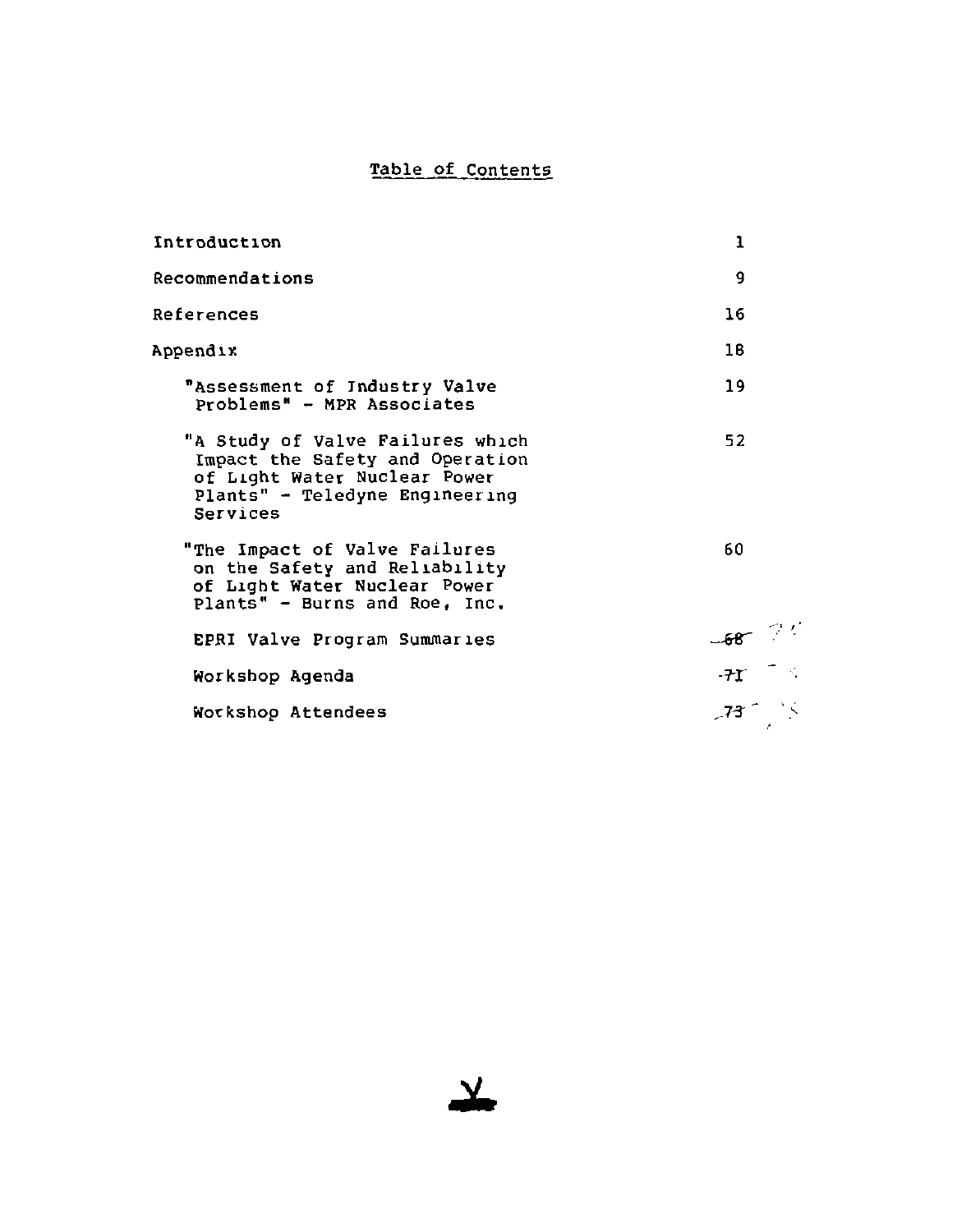# *Mi*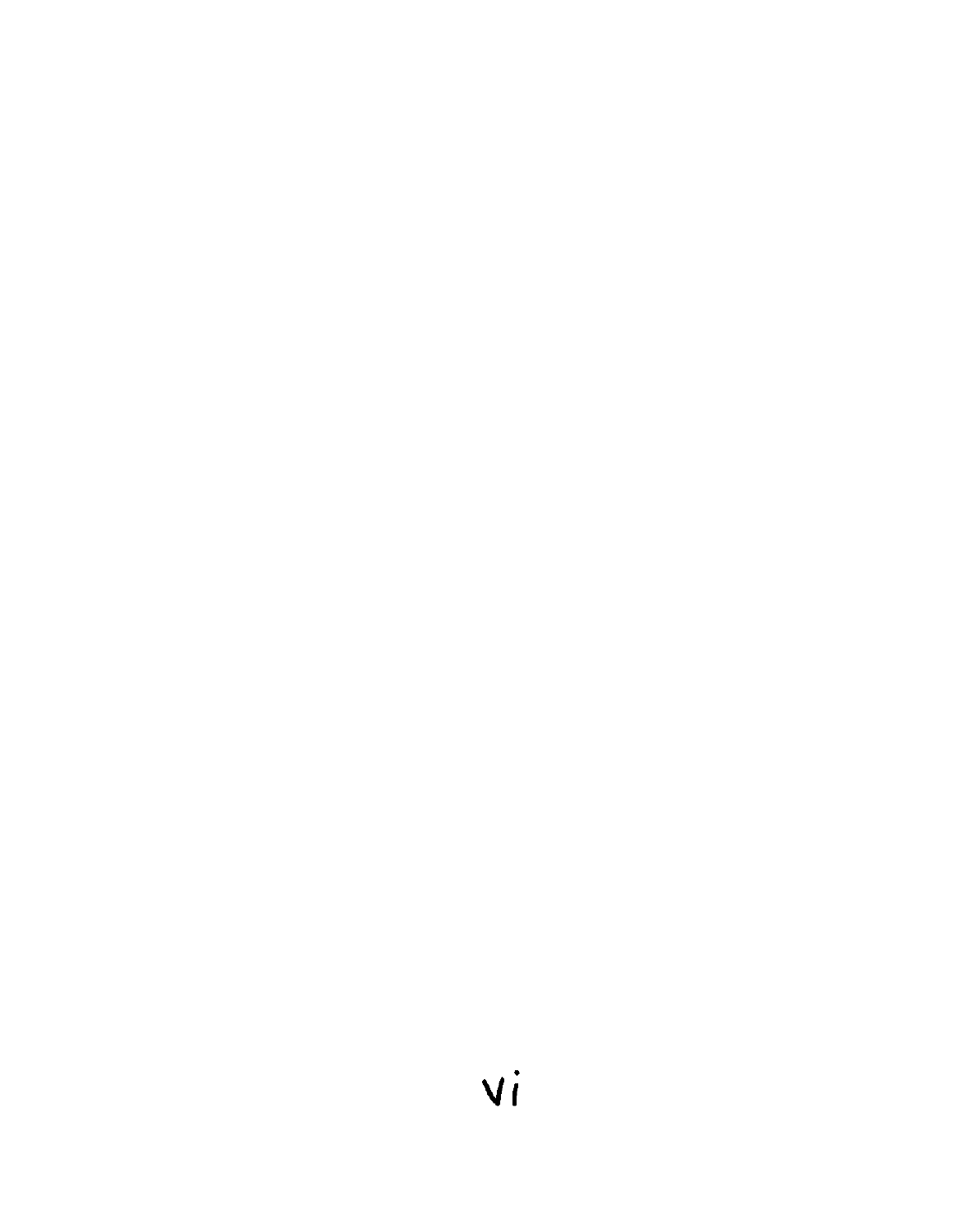# Introduction

Is There a Problem? The substantial impact of valve failures and valve maintenance upon the safety and availability of Light Water Reactors (LWRs) was evident well before the accident at Three Mile Island (TMI). For example, thru 1978 the NRC's Licensee Event Report (LER) file contains almost 25,000 entries. Over 5,000 of these entries ( 20%) describe events which involved valves [1]. More than one third of the LERs that ended with a reactor shutdown involved valves. EPRI studies of valve problems [2] and of major outage trends [3] found that on a yearly basis, 30 percent of all maintenance time (up to 50% at some reactors) is devoted to valve problems; that valve maintenance during major outages (downtime 100 hr) averages B percent of total downtime (up to 80% during some outages); and that for typical plants, 13 percent of total in-plant radiation exposures is incurred during valve maintenance {up to 67% at some plants).

Studies of component failures by Science Applications, Inc. |4], Combustion Engineering [5], and General Electric [6] suggest that, for both BWRs and PWRs, valve problems cause at least one scram per year of plant operation and account for roughly three days of downtime per year at a typical plant. The Limiting Factor Analysis studies performed for EPRI found that valves are the cause of 12%

-1-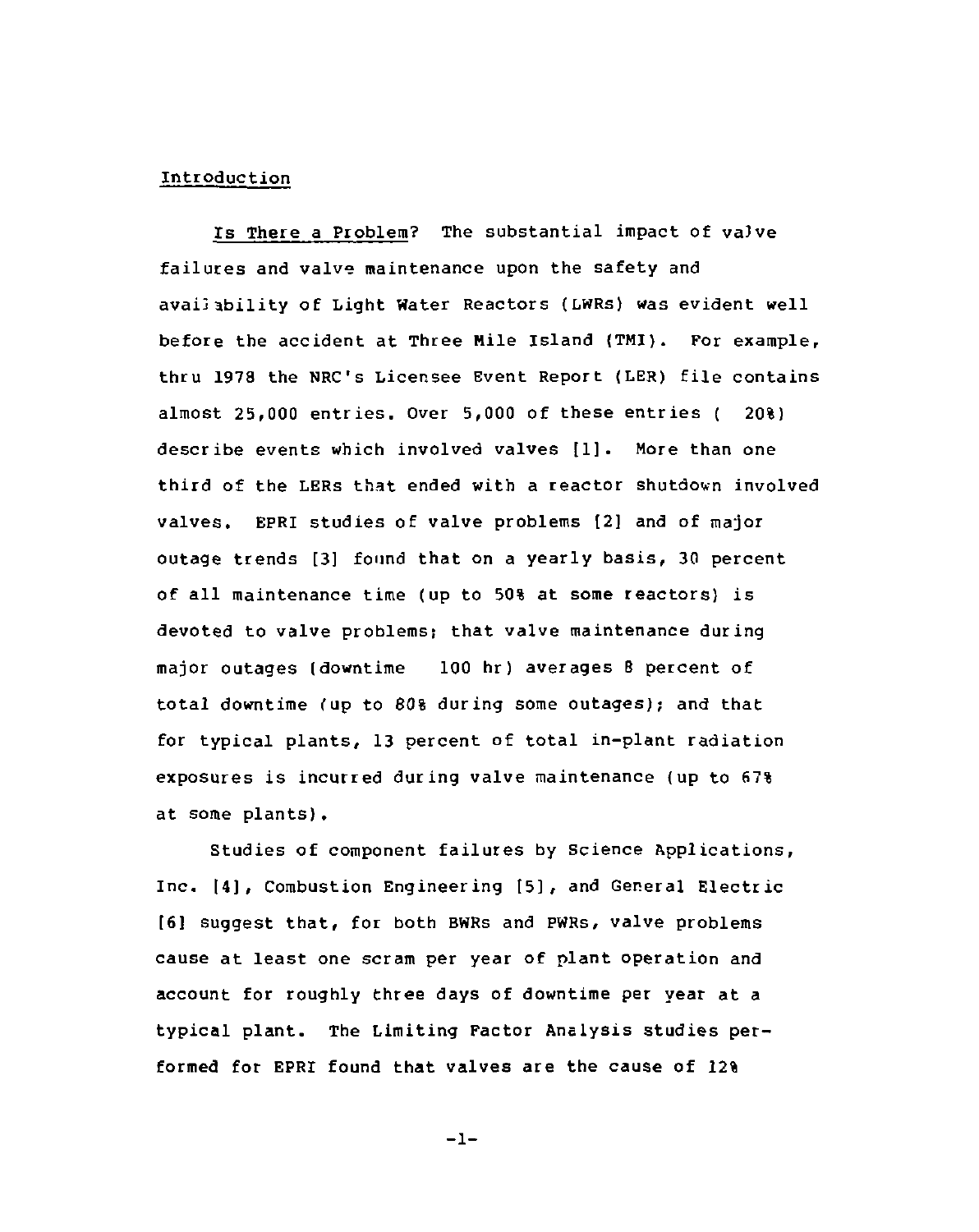of total unavnilability at BWRs [7], of 21% and 23%, respectively, of lost electric generating capacity at Tuzkey Point, Unit 3 *<8]*, and Maine Yankee [9], and of 16% of total man hours devoted to maintenance at Oconee, Unit 1 [10].

At TMI, three problems involving valves contributed to the accident sequence. The initial feedwater transient appears to have been caused by the malfunction of an air operated valve due to moisture in a compressed air line; t! - auxilliary feedwater system was inoperable because it was locked out by mispositioned valves; and failure of the pressurizer relief valve to reseat helped to convert a transient event into a small break LOCA. Clearly, there is a problem!

A Little History. During the last 10 years, valve problems have been addressed by a variety of studies, meetings, and standards programs. Nuclear industry valve problems have been delineated in reports written by MPR Associates, Inc. [2], by Teledyne Engineering Services [11], and by Burns and Roe, Inc. [12]. The Department of Energy, its predecessors, and EPRI have sponsored a number of meetings in an effort to initiate a concerted industry-wide attack on valve problems.

| <u>Date</u> |    | Title                                                                           | Sponsor |
|-------------|----|---------------------------------------------------------------------------------|---------|
| Nov         | 72 | Valve Operability and Integrity                                                 | AEC     |
| Sept 75     |    | LWR PLant and Valve Operator<br>Design, Development and Testing<br>Requirements | ERDA    |

 $-2-$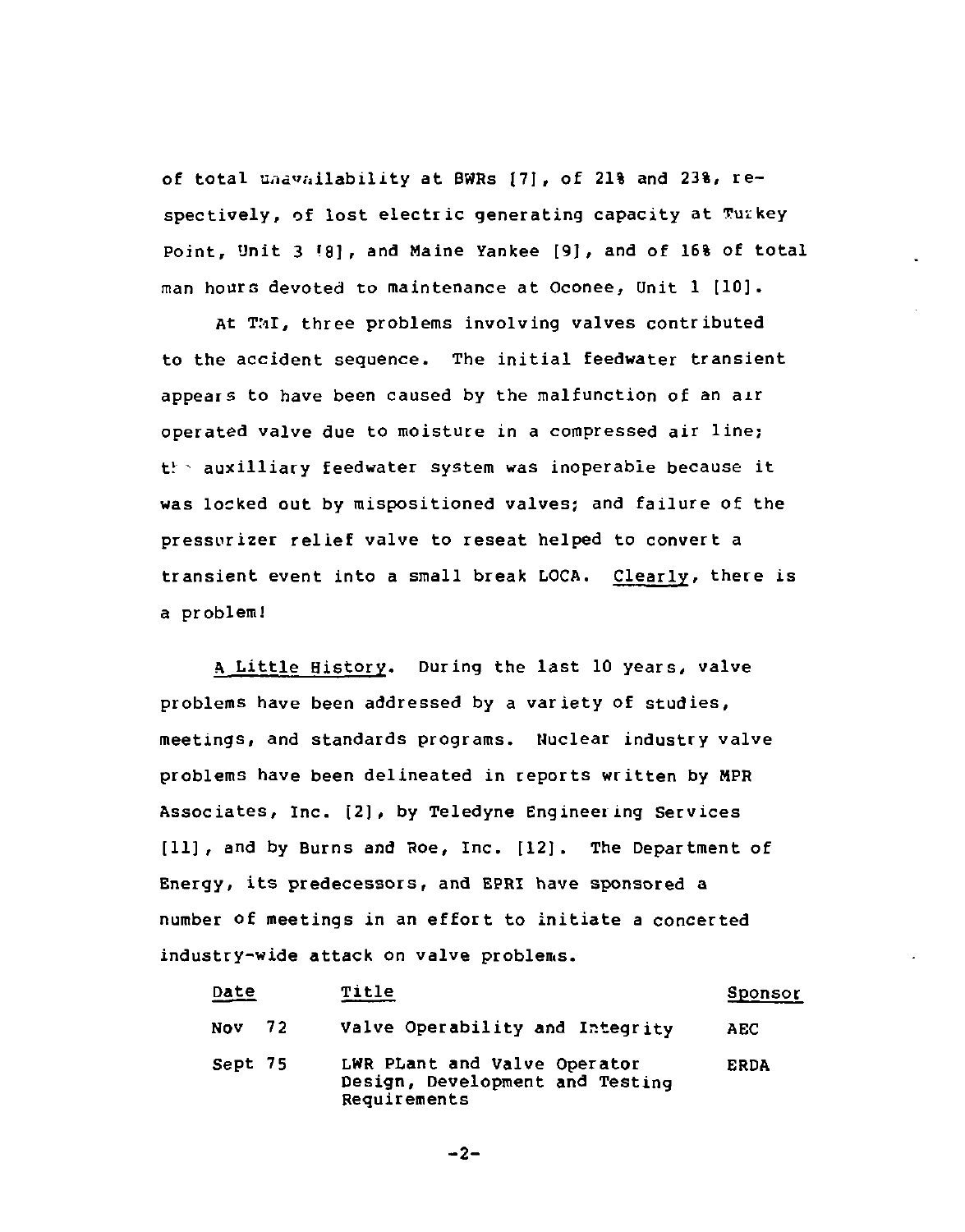| Oct 75 | GE Proposed Valve Development | GE/ERDA |
|--------|-------------------------------|---------|
|        | Program                       |         |

and the company of the company

May 80 Nuclear Industry Valve Problems EPRI/DOE Workshop

Numerous standards writing programs have led to the adoption of at least 33 valve standards {6 ANSI, 7 RTD, 17 MSS, 1 ASME, 3 NRC). In addition, several major standards writing efforts which concern valves are underway. But, despite all of these efforts, valve problems persist.

Findings of Previous Studies. The principal findings of the EPRI sponsored MPR, Inc., "Assessment of Industry Valve Problems" were as follows:

- 0 Turbine and turbine control, main steam isolation, feedwater control, pressurizer spray, and safety relief valves have caused repetitive shutdowns at LWRs. Most shutdowns have been of short duration but some have lasted up to 25 days.
- o The maintenance burden attributable to veives is substantial. At most plants a minimum of 20% of all maintenance time is devoted to valves. Most maintenance involves repacking of stem seals, cleaning or relapping of seating surfaces, and adjus cment of valve operators.

-3-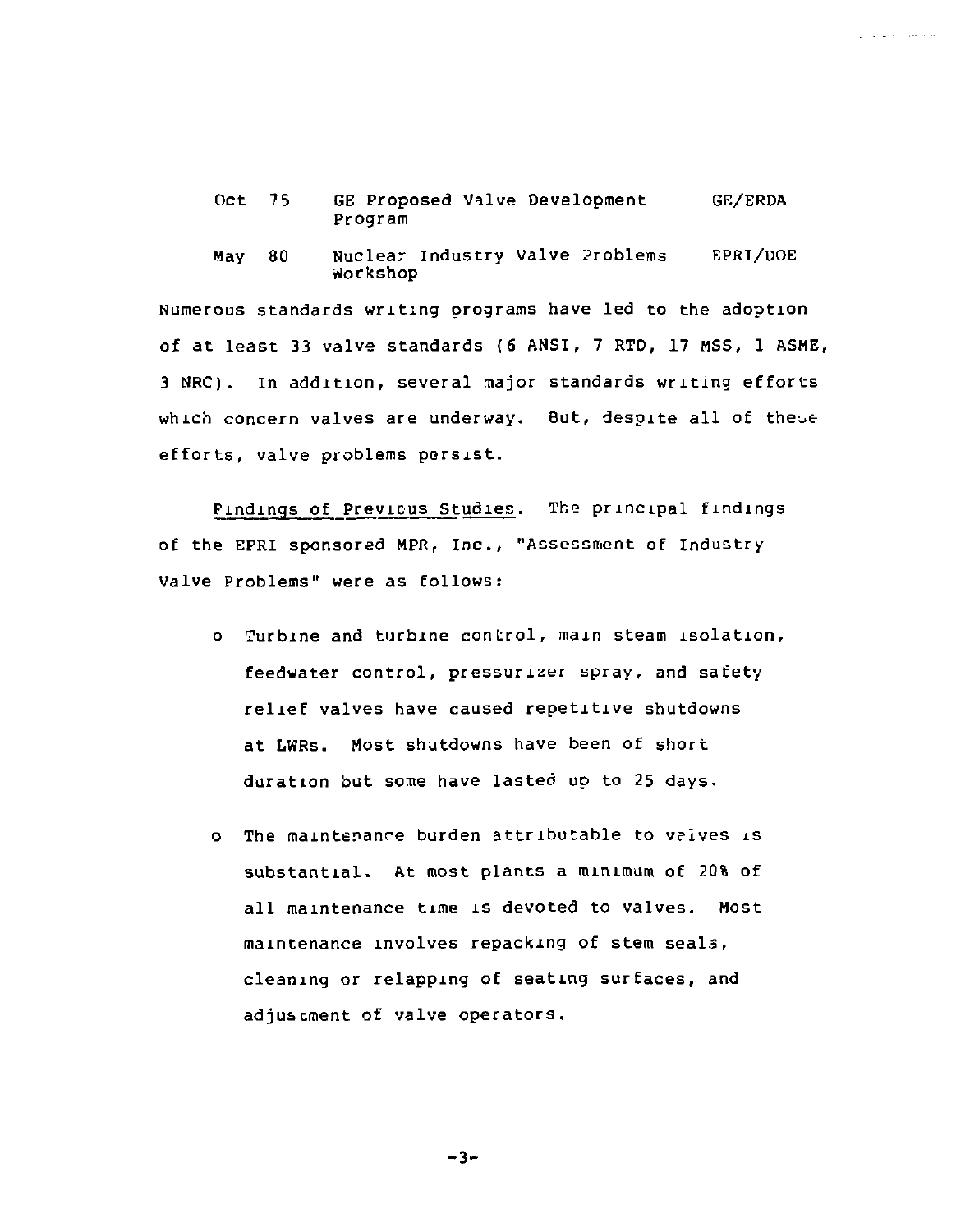- o Many valve problems are caused by misapplication of valve? or by a lack of information necessary to prop.-rly maintain valves.
- o Lack of compatibility between valves and their operators and control circuitry, and stem and seat leakage are generic problems.
- o Valve problems are usually resolved on a case-bycase basis without industry-wide dissemination of solutions. Despite repetitive solution of the same problem, root causes frequently remain poorly defined.

During fiscal 1979, Teledyne Engineering Services and Burns and Roe, inc., performed studies of LWR valve problems for the DOE under contract to Sandia National Laboratories. The principal findings of the Teledyne study were:

o Root causes of valve failures usually cannot be identified from current component failure data banks such as the LERs or NPRDS. An engineering evaluation center for the collection, analysis, and dissemination of valve failure data would significantly speed the resolution of valve problems.

-4-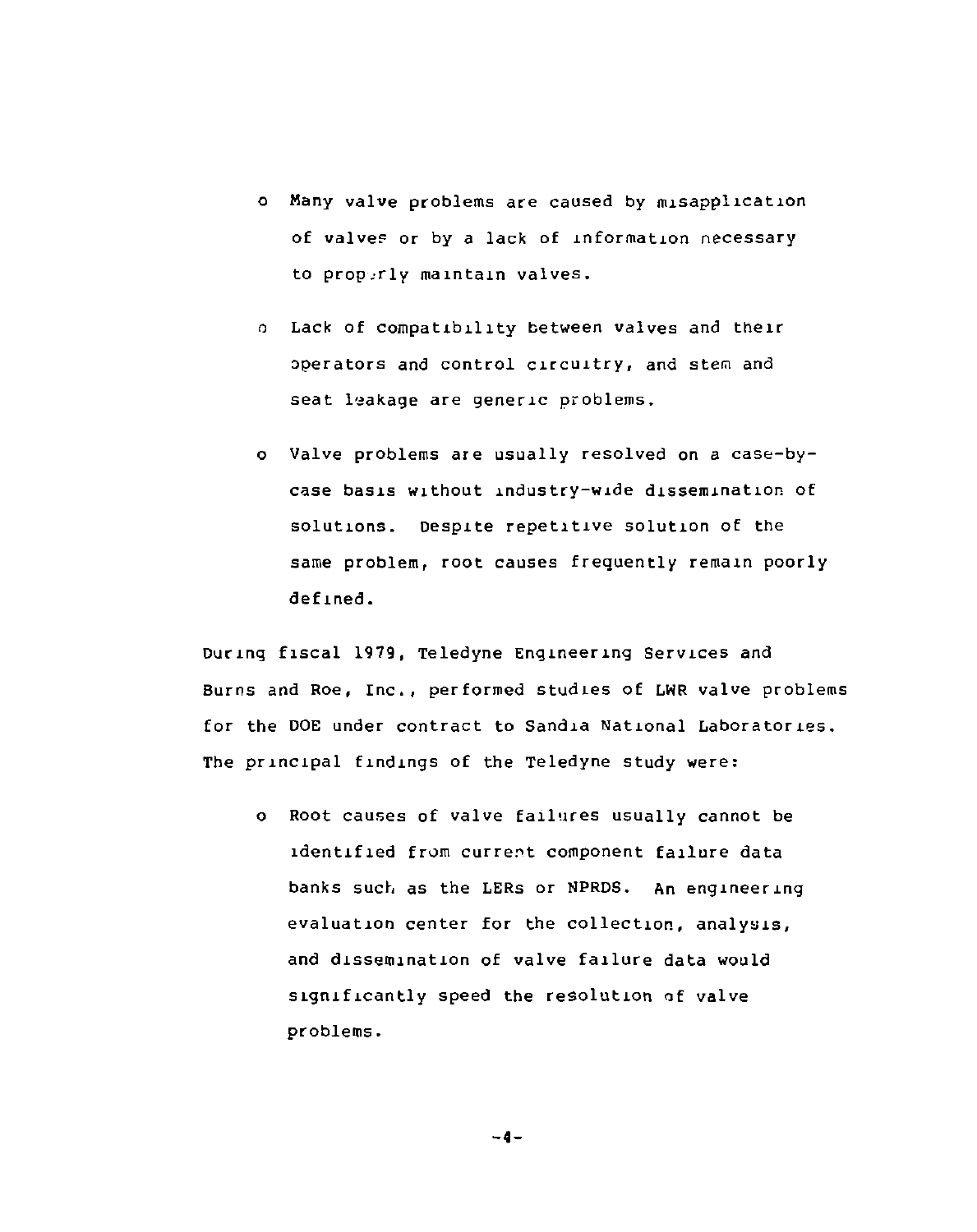- o Excessive stem leakage due to improper packing installation or packing weai is a generic problem which can be addressed by the use of improved lubricants, packing materials and material combinations, and stuffing box designs.
- o Stringent in-plant technical specification tests impose seat leak rate requirements on many nuclear valves that are difficult to meet without constant examination and reworking of valve seats. Better methods for achieving seat tightness for main steam isolation, feedwater check, and containment isolation valves are needed. Also needed are improved test procedures for detecting seat leakage, and seat maintenance procedures which minimize radiation exposures.
- o Oversized actuators and misadjusted limit switches are the predominant cause of numerous structural failures of valve yoke legs and valve stems. Wide variance in operating voltage requires actuators to be sized to provide sufficient stem thrust at minimum voltage, which can produce excessive stem thrust at maximum voltage. Better specification of valve/operator/controller combinations and minimization of the varience in operating voltage can significantly decrease these problems.

 $-5-$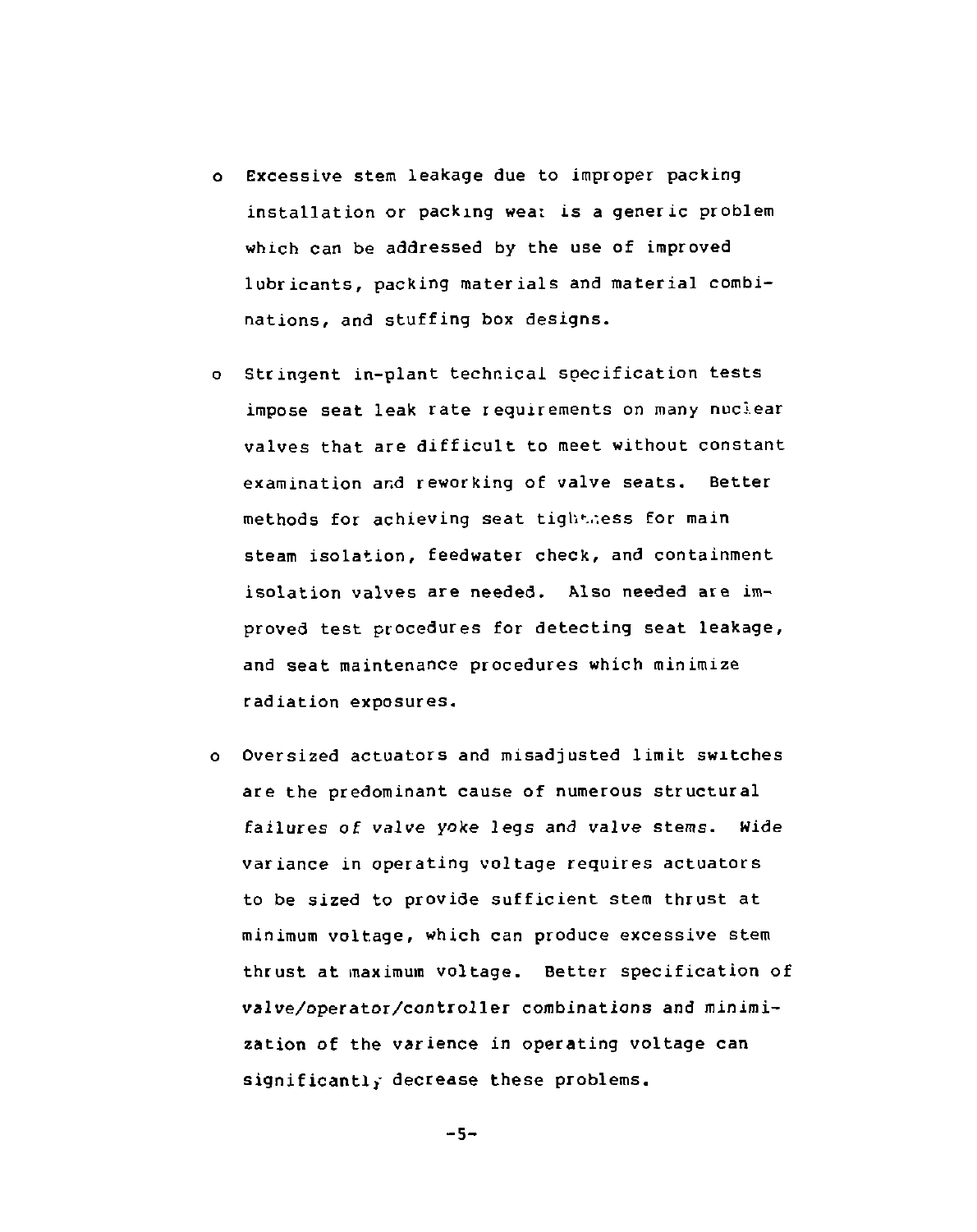o A large scale valve test facility is needed to permit full scale testing of valves over the full range of expected operational and transient conditions.

The principal conclusions of the Burns and Roe study were:

- o Valve stem leakage frequently causes technical specifications to be exceeded thereby forcing plant shutdowns.
- o Failures of pilot operated main steam relief valves are the single greatest cause of shutdowns at BKRs. Pilot valve leakage due to dirt, debris, moisture, or vibration is the principal root cause.
- o The capabilities of spring loaded safety relief valves to perform satisfactorily during two phase flow conditions are largely unknown.
- o Excessive leakage and poor main valve control system performance are the principal . uses of main steam isolation valve failures.
- o Valve seat and/or plug degradation, stem packing leaks, poor design, and improper material selection are the principal causes of problems with feedwate. regulator valves.

$$
-6-
$$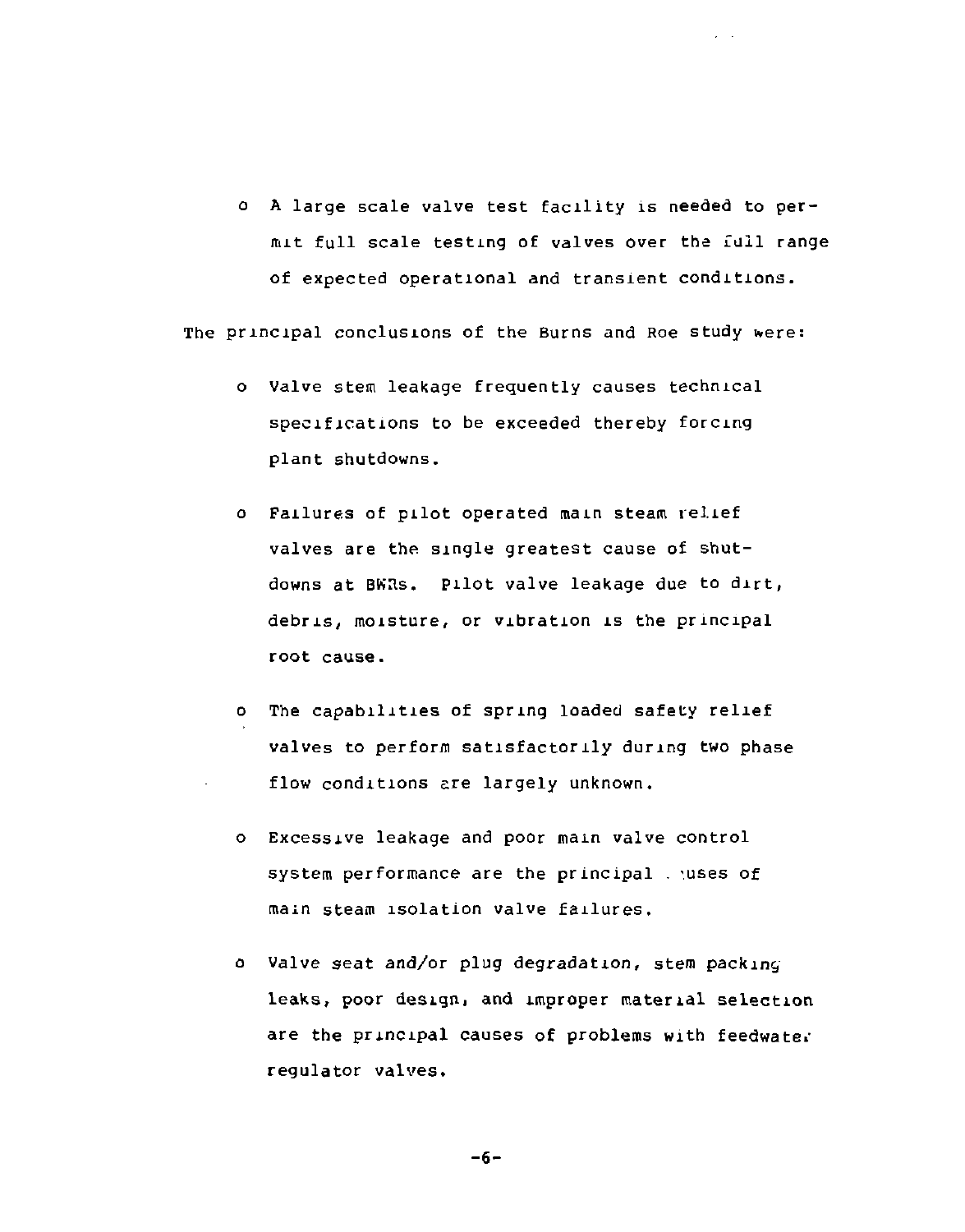- o Pressurizer spray valves have failed frequently due to stem leakage.
- o Presence of foreign matter not compatible with the operating environment, improper selection, and improper sizing are the major causes of solenoid valve failures.
- o Inadequate attention is given to the specification, selection, and testing of valves to ensure their performance in the intended service.
- o Valves important to safety and plant availability should be certified as suitable for the intended service either by their operating histories or by testing (the necessary testing may require the construction of a national valve test facility).
- o The root cause of the failure of many motor operated isolation valves is the inability of the valve structure to handle the motor stall torque, which is often 4 or 5 times the operating torque.

The appendix of this report contains summaries of the valve problem studies performed by MPR, Inc., Teledyne Engineering Services, and Burns and Roe, Inc.

Current EPRI Programs. Working through their existing task force organization, established by participating

-7-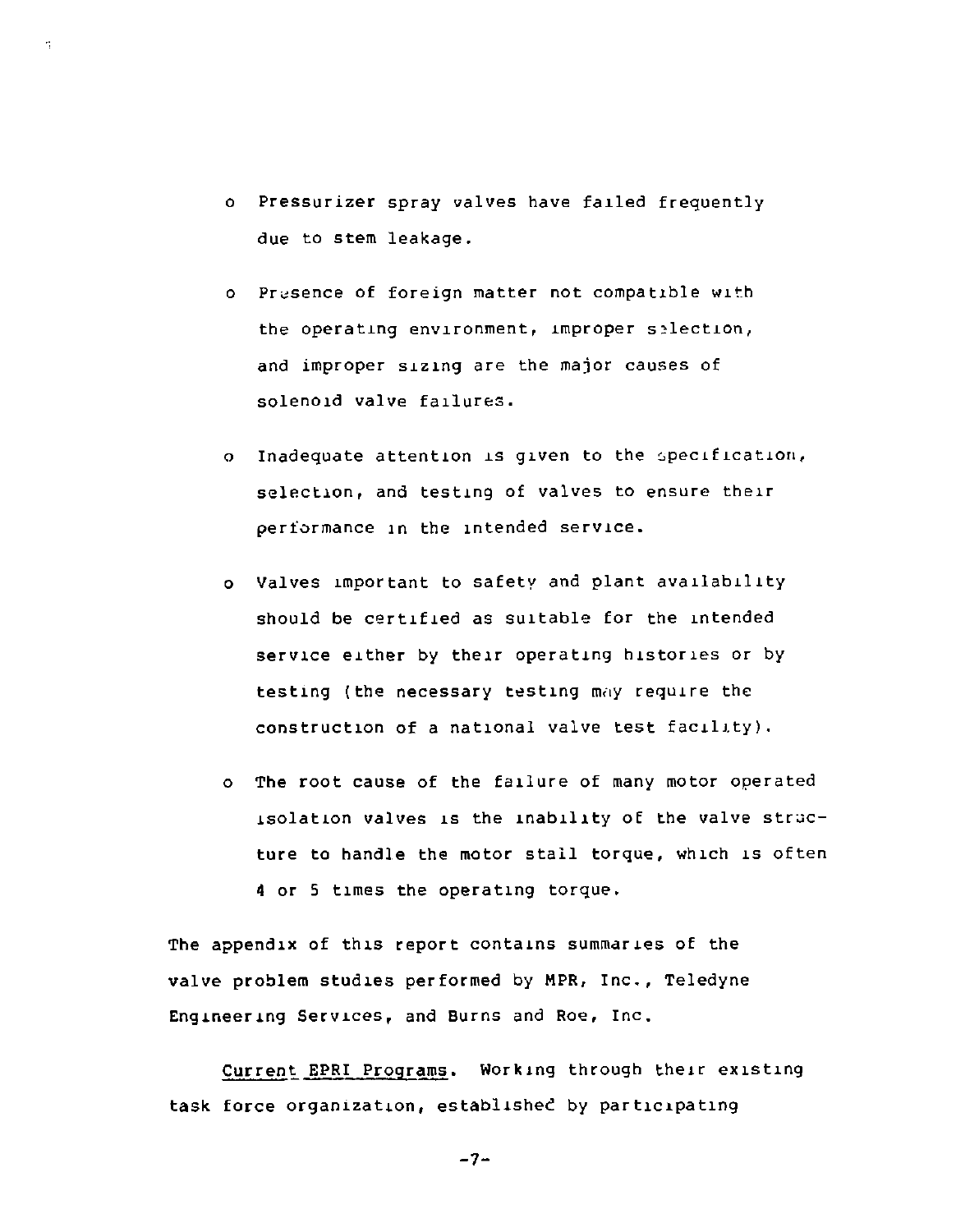electric utilities, EPRI is currently sponsoring programs which address several of the major valve problems that are identified in the HPR Associates, Teledyne Engineering Services, and Burns and Roe reports. These are:

- o Improved packing Systems for valve Stem Seals
- o BWR Main Steam Isolation Valve Stem Seal and seat Maintenance
- o Performance Testing of Safety and Power Operated Relief Valves under Steam, Water, and Mixed Media Flow Conditions

Brief outlines of these programs are presented in the appendix.

Other Programs: The Burns and Roe report identifies failures of pilot operated main steam safety/relief valves, caused principally by pilot valve leakage, as the single greatest cause of shutdowns at BWRs, A cooperative program conducted by the General Electric Co. and by Target Rock Corp. has developed a self-actuated, pilot-operated, safety/relief valve, which is not sensitive to pilot valve leakage.

EPRI/DOE Nuclear Industry Valve Problems Workshop.

On 20 and 21 May 1980, EPRI and the DOE sponsored a valve problems workshop at which the current status of EPRI valve programs was summarized and the results of the Teledyne and Burns and Roe valve failure studies were presented. Representatives from 11 valve manufacturers,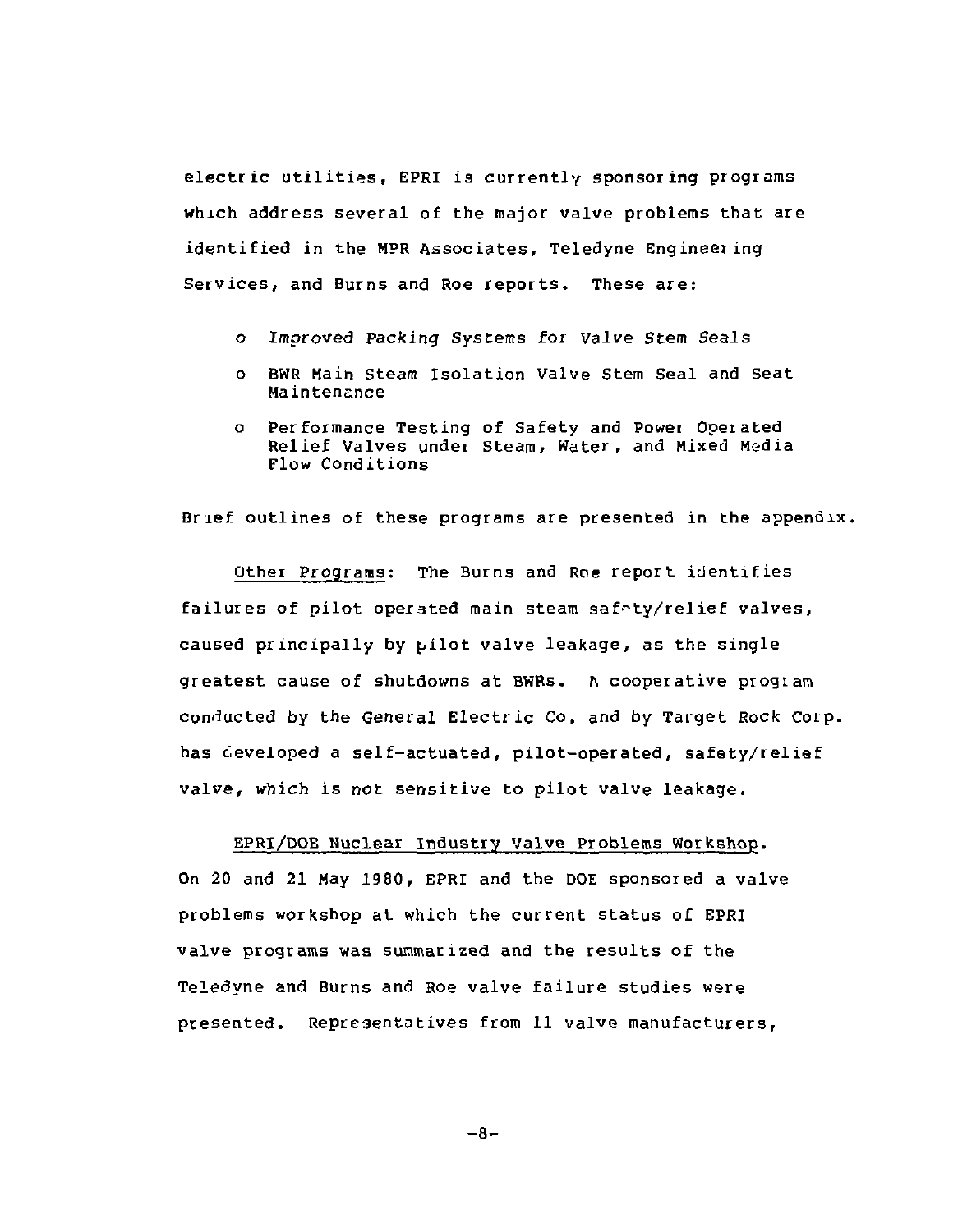4 nuclear steam supply system vendors, 5 utilities, 3 national laboratories, and 2 architect/engineering firms attended the workshop, which was held at EPRT\*s offices in Washington, D.C. A list of the workshop attendees and the workshop agenda are presented in the appendix. Working group recommendations are presented in the next section.

# Recommendations

Following the summaries of EPRI valve programs and of the studies performsd by Teledyne Engineering Services, and by Burns and Roe, Inc., two working sessions, one on "key" valves and the other on stem and seat leakage, were held in order to develop programmatic recommendations. Although the two working sessions formally addressed different topics, together their separate recommendations constitute a coherent approach to valve problems. Therefore, the vecommendations of the two working sessions are not presented separately.

Overview, In broad outline the working sessions recommended (1) that a small permanent staff of experts should be established to collect, analyze, and disseminate information about valve problems and their solutions; (2) that generic "key" valve programs should be performed for pressurized water reactors and for boiling water reactors;

-9-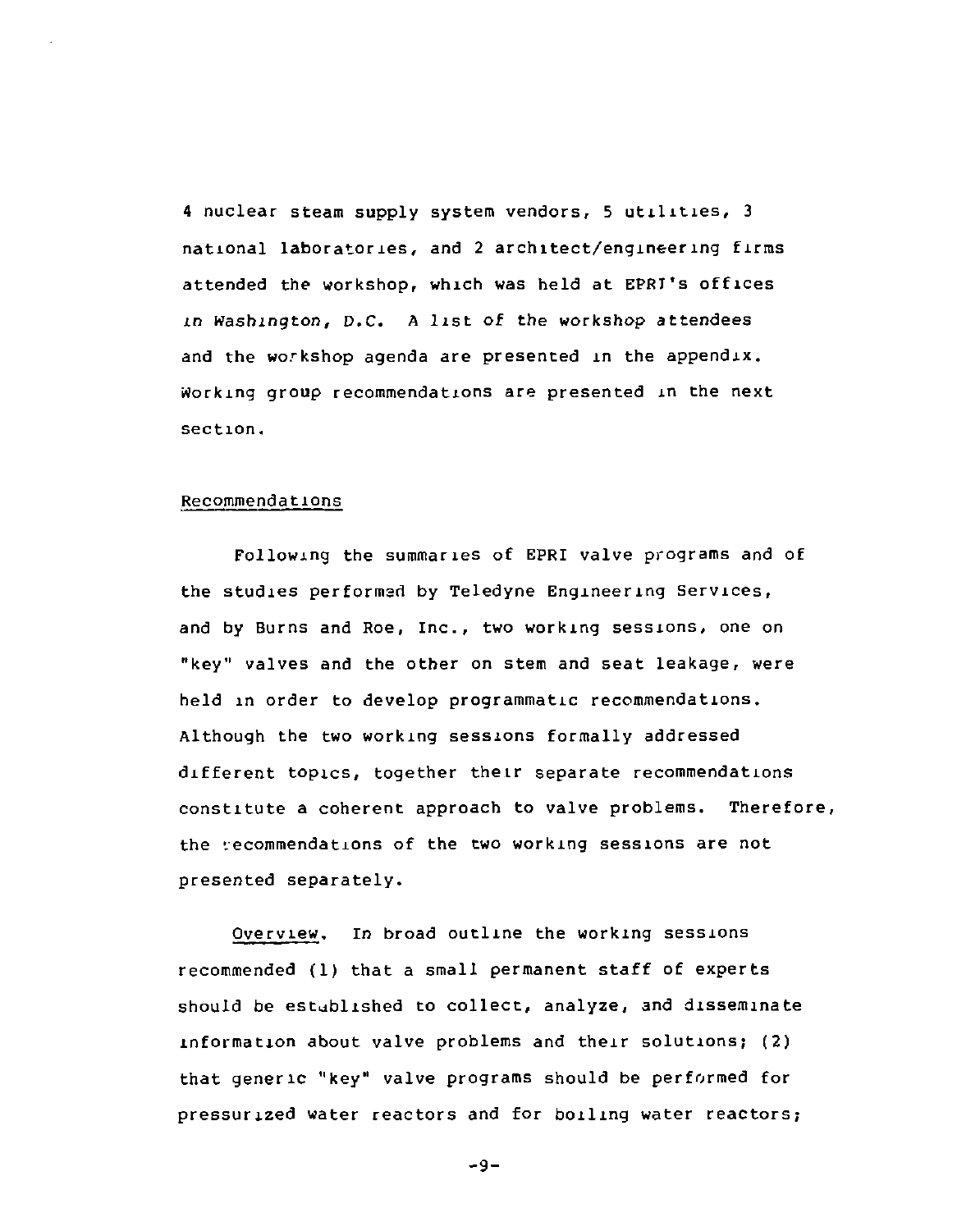(3) that several plant specific "key" valve improvement programs needed to be performed and/or documented in order to demonstrate their cost effectiveness; (4) that needed longer term research and development programs, addressing seat and stem leakage problems, need to be identified and sufficiently defined to permit their initiation via subcontracts; and (5) that an industry working group should be constituted to review and advise on these efforts.

Evaluation Staff. Intermittent analysis of valve problems was emphatically stated to be ineffective. Instead, establishment of a valve problem evaluation center with a small, expert, permanent staff was strongly recommended. By review of nuclear industry data banks (e.g., LERs, NPRDS), the staff would .dentify recurrent valve problems. Problem root causes and potential solutions would be developed by analysis of additional pertinent information (e.g., design, installation, maintenance, and test data) and by discussions (telephone surveys, site visits) with vendor and utility personnel. Problem descriptions and recommended solutions would be routinely disseminated to utilities, valve manufacturers, NSSS vendors, architect-engineering firms, and technical society code committees. Other products of this analysis process would include: (1) development of a library of information on valve problems (e.g., data bank of valve

-10-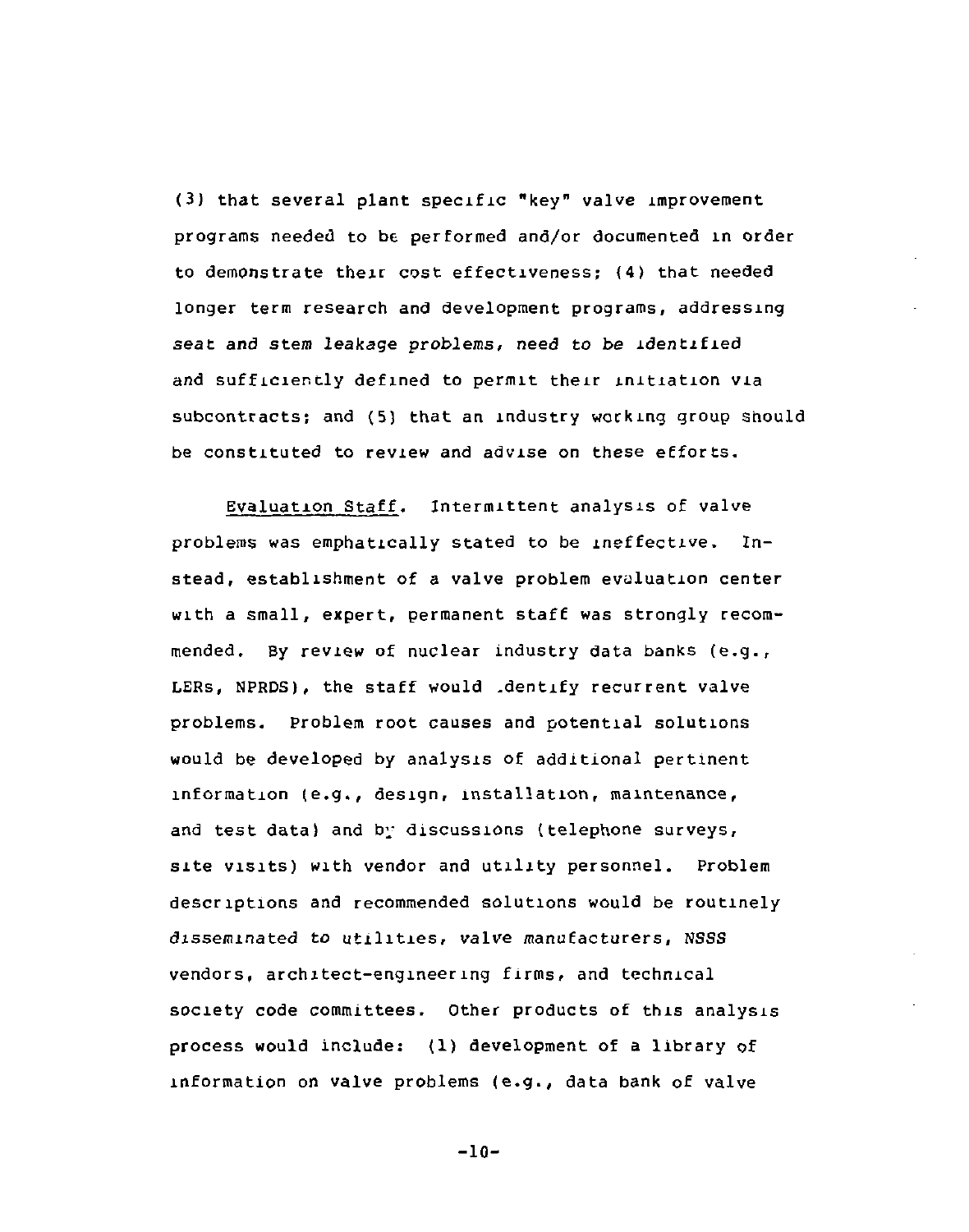performance statistics, bibliography of reports and publications, collection of video taped demonstrations); (2) organization and presentation (by staff or utility or vendor personnel) of valve problem seminars which cover proper valve selection, maintenance, and test procedures; (3) identification of needed seat and stem leakage R& D programs; and (4) performance of generic key valve studies for PWRs and BWRs. Several questions concerning the evaluation staff need to be addressed: (1) What industry organization {the following organizations were suggested by workshop participants - AIP, ASME, DOE, Edison Electric Institute, EPRI, INPO, NSAC, Valve Manufacturers Assoc.) should be the permanent sponsor for the staff? (2) Where should the staff be located and housed? (3) How large should the staff be, how should it be selected, what expertise should it have?

Key Valve Programs. "Key" valves are those valves which perform valve functions which have a significant impact on safety or availability (this definition must be expanded and refined). Of the approximately 10,000 valves in a typical LWR, only about 500 will perform "key" functions (11). Both generic and demonstration key valve programs were recommended.

Generic Key Valve Programs. A generic key valve program for PWRs or BWRs would start by reviewing the

-11-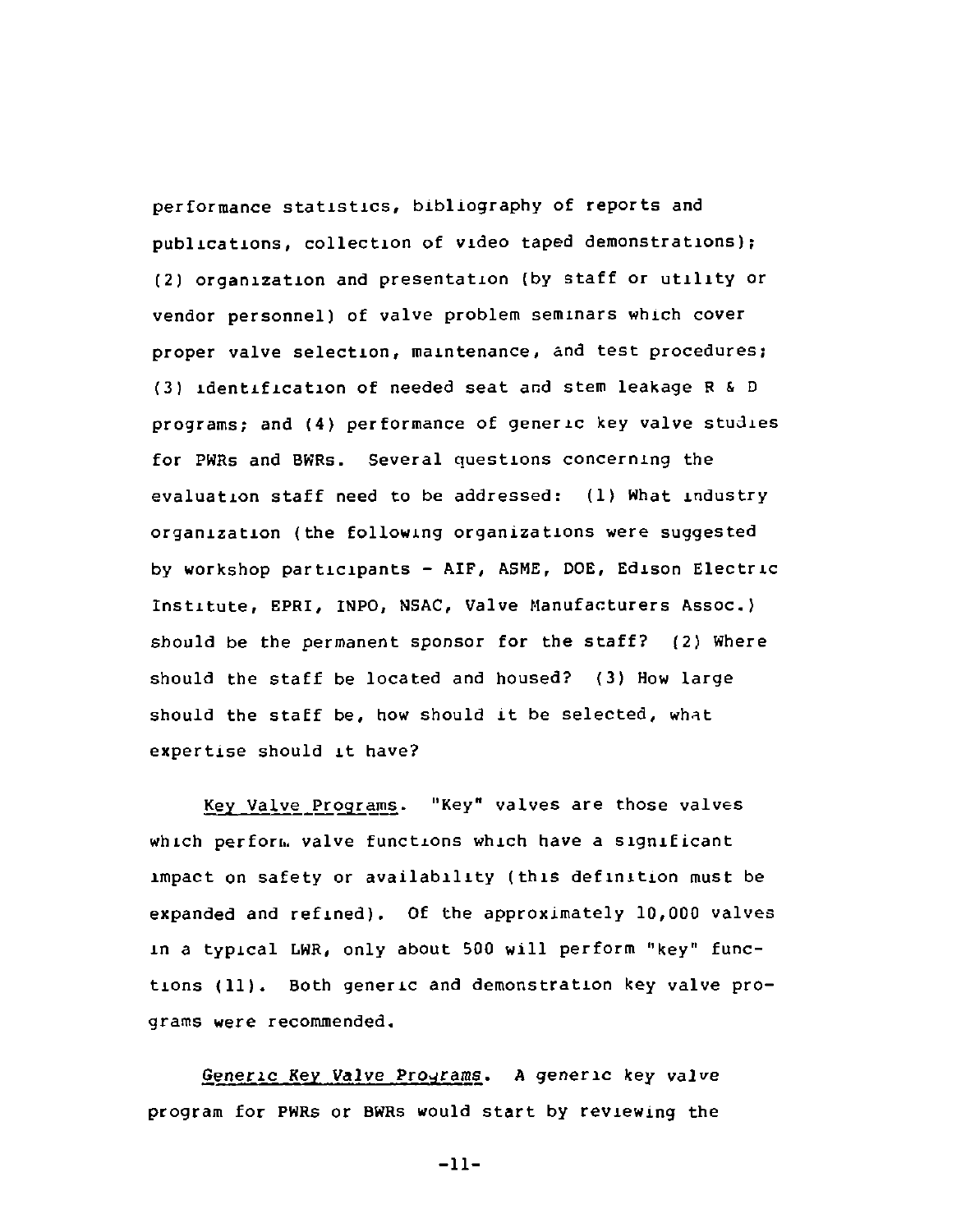valve functions performed at a representative set of PWRs or BWRs. Once the list of key valve functions had been constructed, the functions and the environments (both normal and transient), in which these functions will or might have to be performed, would be precisely defined. Then, to provide guidance for the selection of key valves, recommended performance criteria would be developed for each key valve service. A survey of valves in service or available for each service would identify those commercially available valves, which have satisfactorily performed, or seem upon analysis and/or testing likely to satisfactorily perform, each key service.

In order to facilitate attaining optimum valve performance, for each comercially available valve suitable for a given service, descriptions (possibly procedures manuals) of how best to install, operate, maintain, and test the specific valve would be developed in conjuction with the manufacturer of the valve and its utility users. Where necessary, the need for specialized maintenance tools would be identified and appropriate tools would be designed and fabricated. Where suitability for a specific valve function can only be adequately determined by testing, test protocols would be drafted. If appropriate test facilities were found to be lacking, then the capabilities of and a preliminary conceptual design for a valve test facility could be developed.

-li-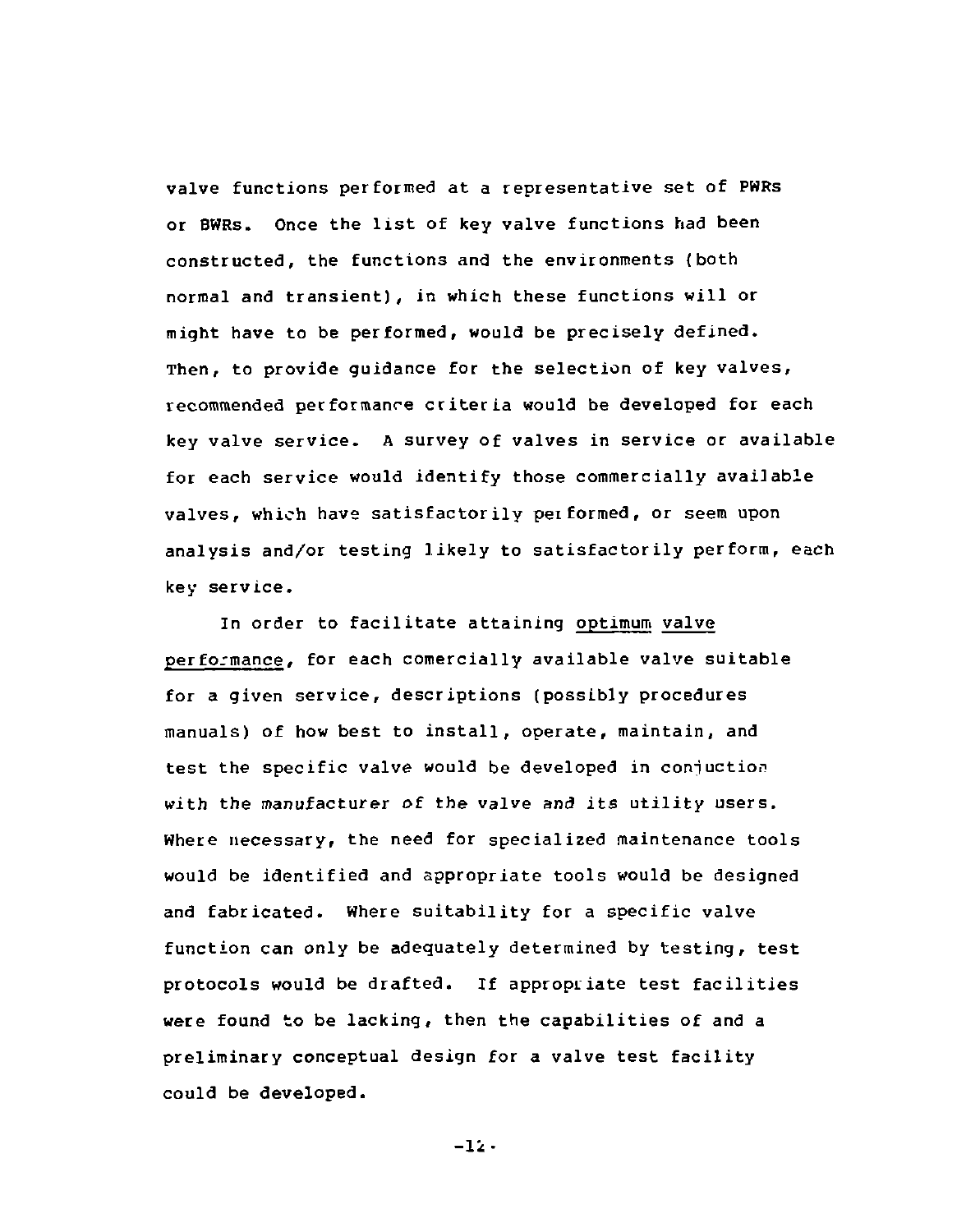The following questions about generic key valve programs should be resolved. First, given that several utilities and each of the Limiting factor Analysis studies for Maine Yankee, Turkey Point, Oconee, and Peach Bottom have already completed key valve studies, is the needed information about key valves already available and therefore, are generic key valve studies really needed? Second, even assuming that yeneric key valve studies would be of benefit, wouldn't the limited funds available be better spent on those valve research and development efforts already known to be needed?

Key Valve Demonstration Programs. A number of utilities have already completed or are now conducting "key" valve improvement programs. These programs survey the valve population of a specific plant, identify those valves that perform key functions, and develop that information, which is required to insure that key valves perform optimally. Because plant specific key valve programs are costly and time-consuming, their cost-effectiveness needs to be demonstrated and documented in order to provide to the management of other utilities that information which can justify the initiation of such programs. A determination of which utilities have already completed or are currently performing plant specific key valve programs should be made, in order to identify candidate programs for documentation.

-13-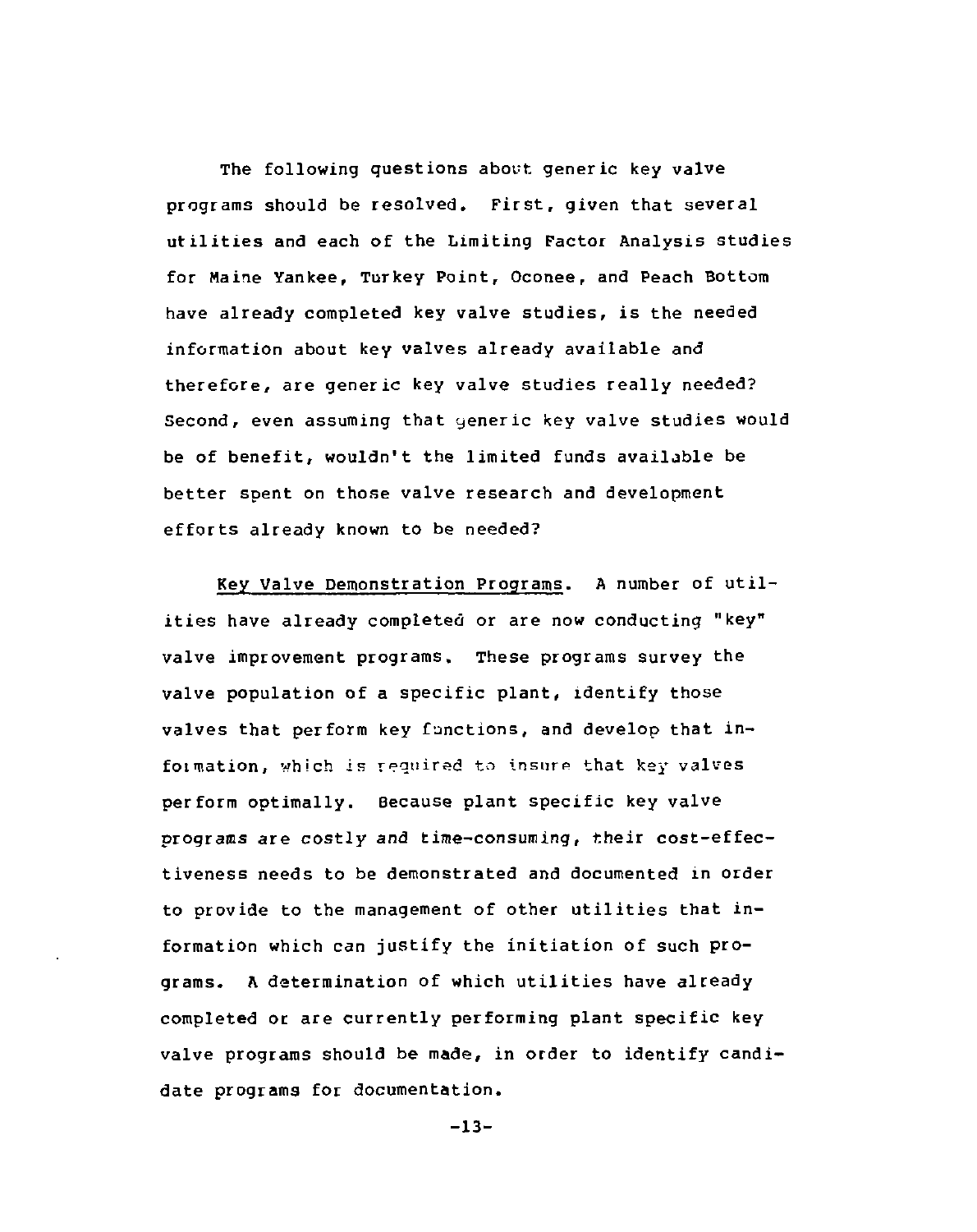.Stem and Seat Leakage. Much information about seat leakage (selection criteria, seat materials and designs, valve orientation, maintenance procedures) and stem packing leakage (matecial selection criteria, installation procedures, maintenance practices) already exists throughout the nuclear valve community. For example, TVA, Westinghouse, Fisher Controls, Commonwealth Edison, and Chesterton have offered to make available m-house information about various stem leakage problems; and TVA, Commonwealth Edison, and General Electric have offered to make available inhouse information about various seat leakage problems. This information and information available from other companies should be collected, evaluated, and distributed {bulletins, reports, seminars) before new R s D programs are initiated. By review of LERs, discussions with utility and vendor personnel, and collection and evaluation of information already available within the nuclear valve community but not yet widely disseminated, those R& D programs needed to resolve presently unsolved seat and stem leakage problems will be identified and defined.

Stem packing problems which may warrent R& D efforts  $include (1) development of parameteric data, (2) studies$ of physical and chemical behavior of packing materials and material combinations, (3) development of improved packing installation procedures (torquing, clearances,

-14-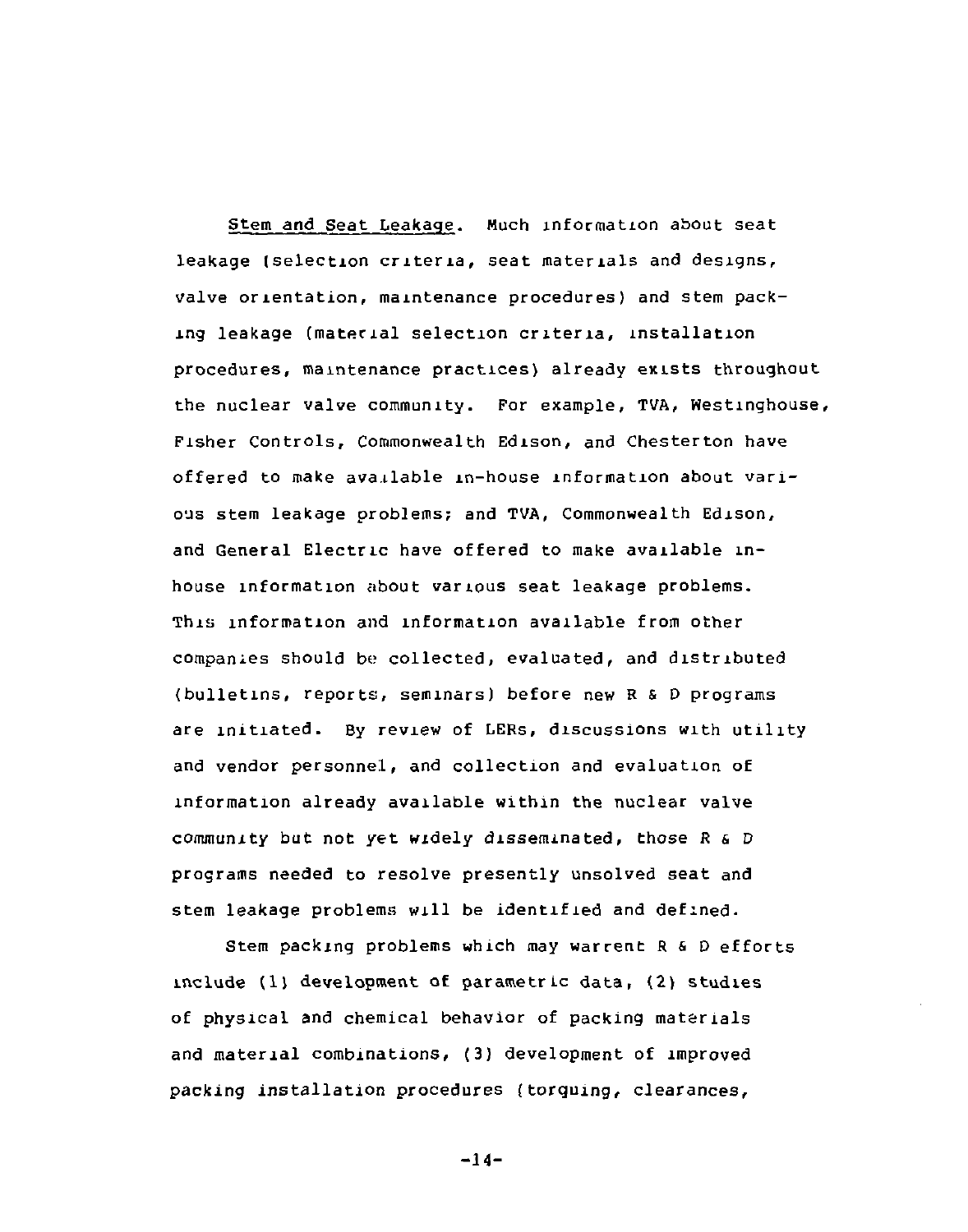material finishes), and (4) design and fabrication of improved packing tools. Long term seat leakage R& D efforts should consider (1) development of detailed specification and selection criteria, and (2) conduct of maintenance seminars. Once these programs (or others identified later) have been adequately defined, they can be submitted to the DOE, EPRI, or other members of the nuclear community for consideration for funding. Costsharing seems appropriate for R & D programs that will develop commercial products.

Industry Oversight Working Group. Given the complexity of nuclear valve problems and the large number of organizations affected by the problems and having knowledge and experience important to their solution, the formation of an industry oversight working group to guide, coordinate, and review the programs outlined above was strongly recommended. Discussion suggested that membership on the working group should be open to all organizations of the nuclear valve community. Since this is likely to produce *i\* large formal membership roster, a smaller steering group, whose members serve several year overlapping terms (to provide continuity), may also be needed. It seems advisable to informally constitute the working gioup in the very near future and to initially charge the group {1) with

 $-15-$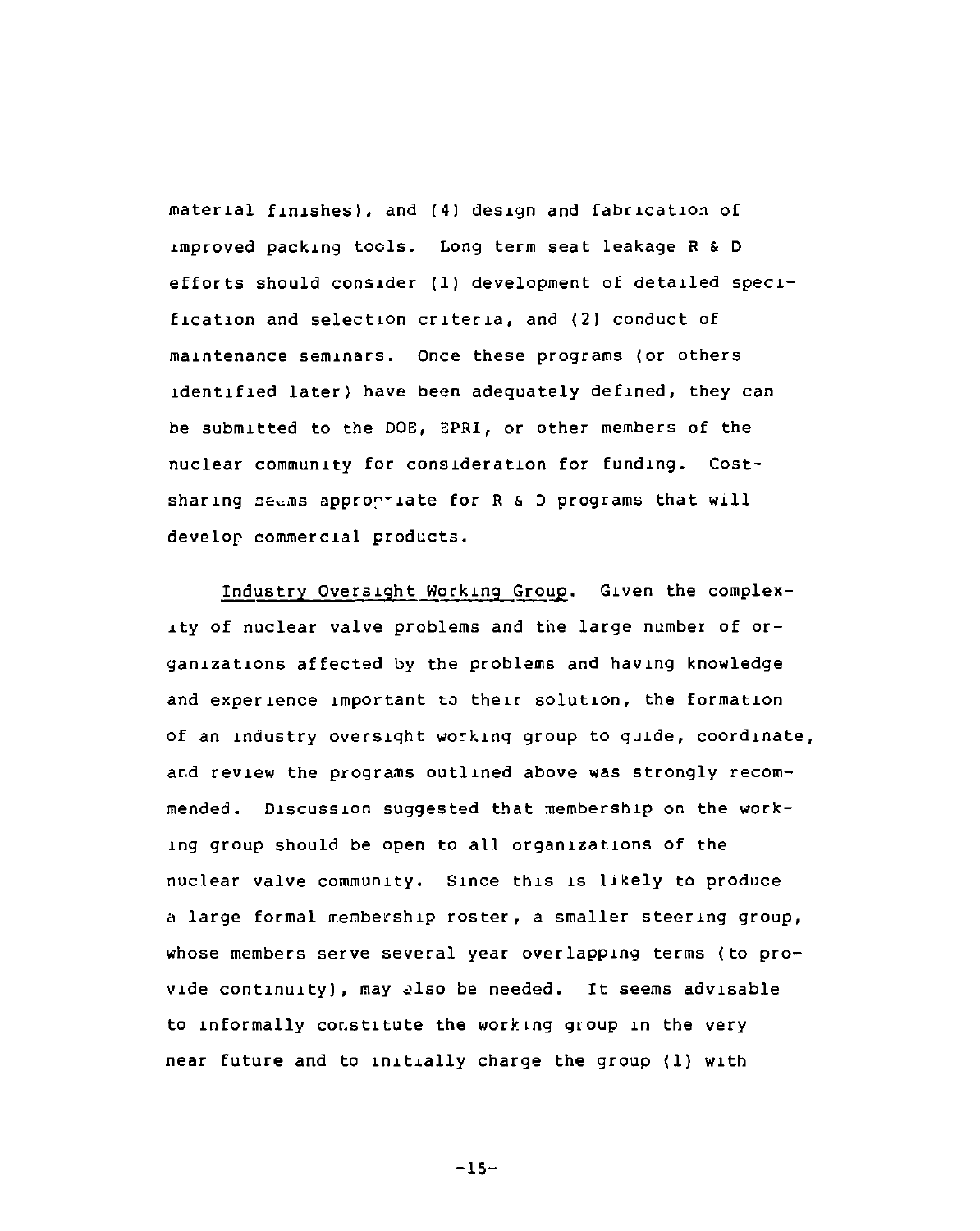leading the search for a permanent sponsor for the valve problem analysis staff and (2) with conducting a survey of the nuclear valve community to identify available information on valve problems, the nature of the problem for which information is available, and the terms (if any) under which the information will be provided.

# References

- [1] W. H. Schmidt, LWR Nuclear Power Plant Component Failures, SAND80-1884, Sandia National Laboratories, Albuquerque, NM, October 1980.
- [2] "Assessment of Industry Valve Problems", EPR! NP-241, M. H. Kirkpatrick, HPR Associates, Inc., Washington, DC, November 1976.
- [3] "Major Outage Trends in Light Water Reactors", EPRI NP-755, E. T. Burns, Science Applications, Inc., Palo Alto, CA, April 1978.
- [4] a) "Component Failures That Lead to Reactor Scrams", ALO-78, SAI-154-79-PA, E. T. Burns, R. J. Wilson, and E. Y. Lim, Science Applications, Inc., Palo Alto, CA, April 1980; b) "Component Failures That Lead to Manual Shutdowns", ALO-79, SAI-180-80-PA, E. T. Burns and W. L. Ferrel, Science Applications, Inc., Palo Alto, CA, December 1979.
- [51 "Component Failures at Pressurized Water Reactors, Final Report", M. F. Reisinger, Program Manager, Combustion Engineering, Inc., Windsor, CT, Sandia Laboratories Contract No. 13-6442, to be published.
- [6] "Analysis of Scrams and Forced Outages at Boiling Water Reactors", NEDG-25202, R. T. Earle, W. P. Sullivan, K. R. Miller, and W. J. Schwegman, General Electric Co., San Jose, CA, May 1980.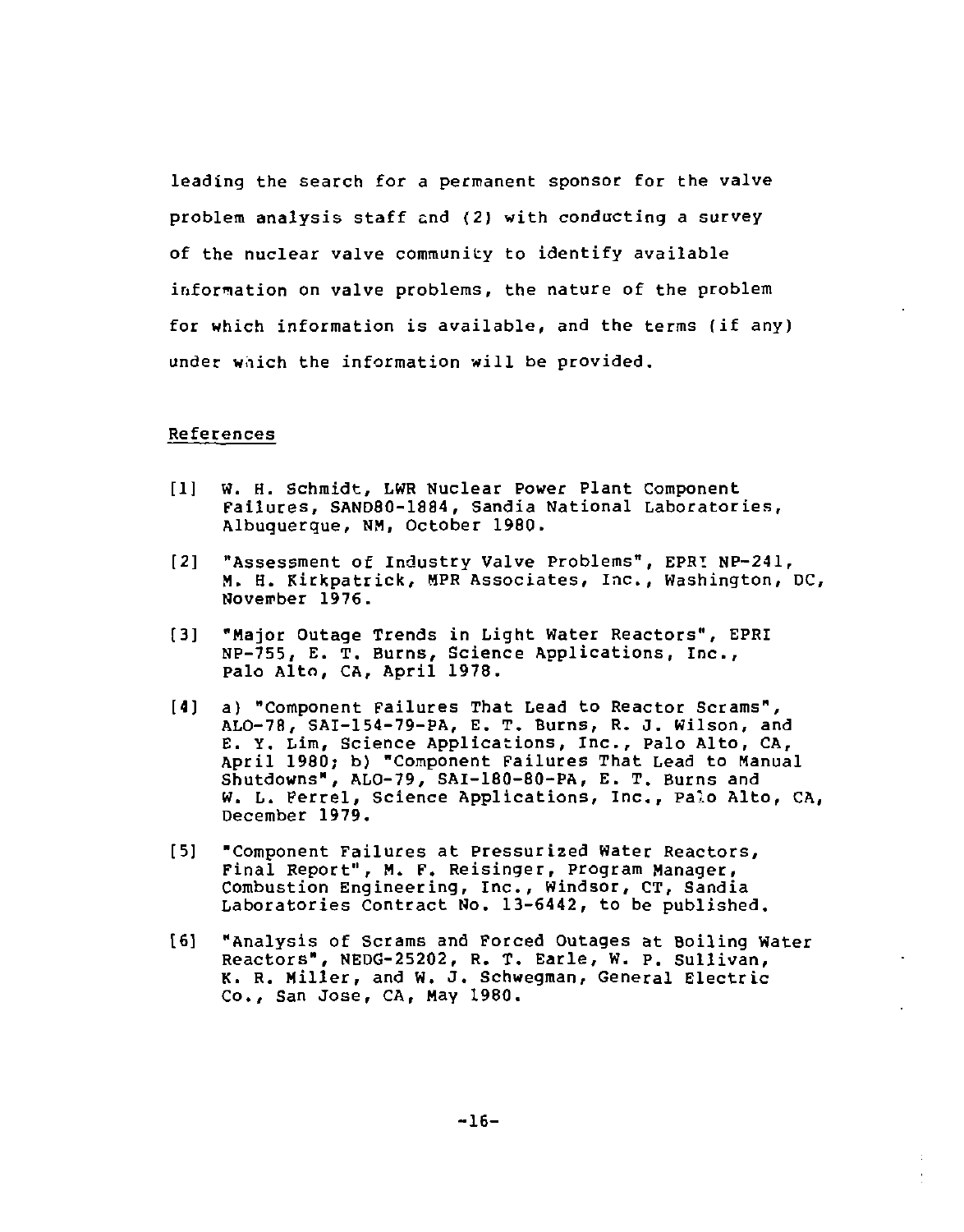- [7] "Limiting Factor Analysis of High Availability Nuclear Plants (Boiling Water Reactors)", EPRI NP-1136, General Electric Co., Bechtel National, Inc., Philadelphia Flectric Company, August 1979.
- [8] "Limiting Factor Analysis of High Availability Nuclear Plants", EPRI NP-1139, Combustion Engineering, Inc., Windsor, CT, August 1979.
- [9] "Limiting Factor Analysis of C-E Nuclear Plants", EPRI NP-1137, Combustion Engineering, Inc., Windsor, CT, August 1979.
- [10] "Limiting Factor Analysis of High-Availability Nuclear Plants, EPRI NP-1138, Babcock & Wilcox, Duke Power Co., September 1979.
- [11] "Pilot Program to Identify Valve Failures Which Impact the Safety and Operation of. Light Water Nuclear Power Plants", ALO-75, J. C. Tscoyeanes and P. P. Raju, Teledyne Engineering Services, Waltham, HA, April I960.
- [12] "Study of Valve failure Problems in LWR Power Plants", ALO-73, J. W. Riddington and R. J. Reyer, Burns and Roe, Inc., Oradell, NJ, April 1980.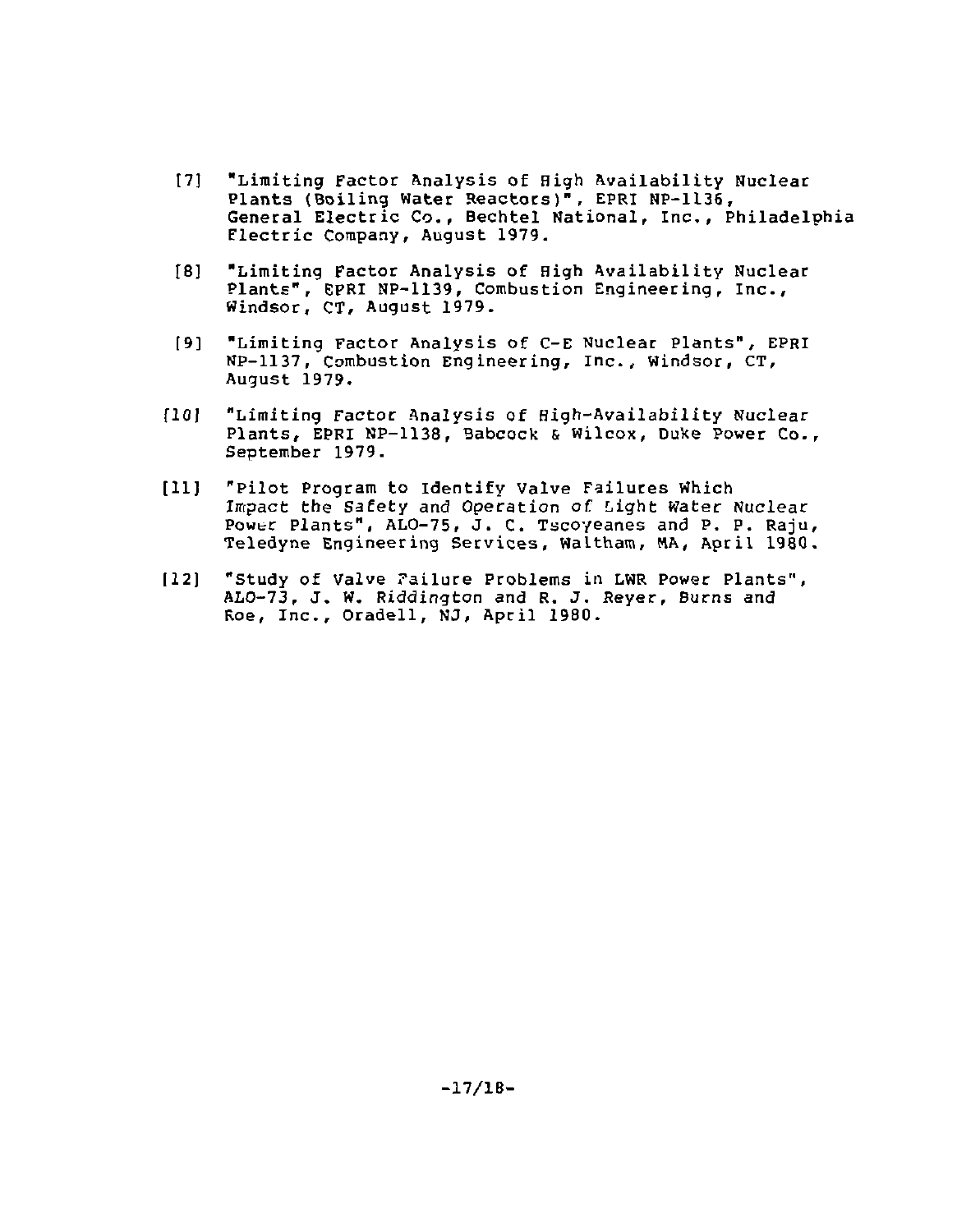Appendix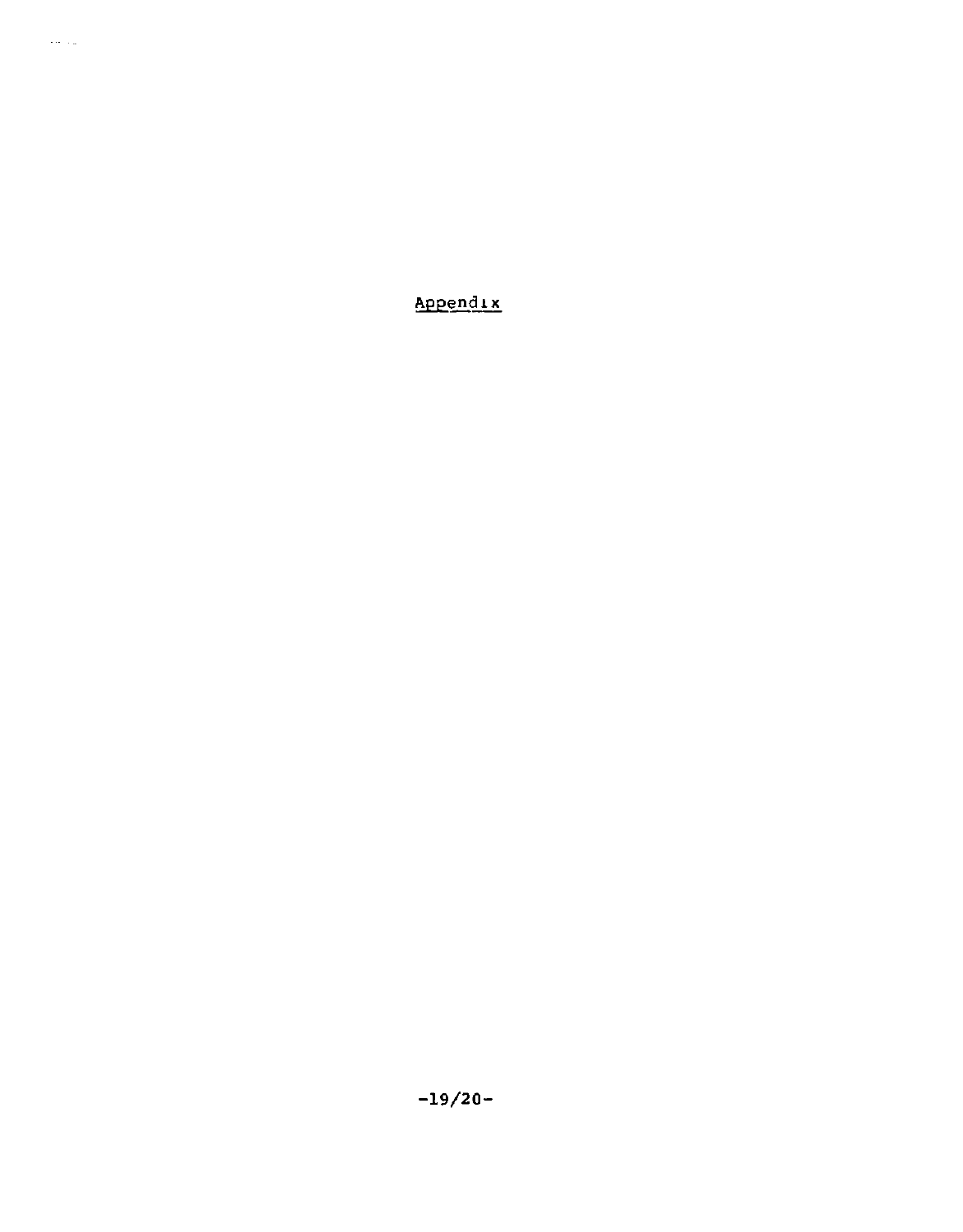# **ASSESSMENT OF INDUSTRY VALVE PROBLEMS**

"This section is a summary of EPRI Report NP-241, Assessment of Industry Valve Problems, November 1976. Reprinted with permission of the Electric Power Research Institute".

Prepared by

MPR Associates, Inc. 1140 Connecticut Avenue, N.W. Wethington, D.C. 20036

Prepared (or

Electric Power **Reteirch** Inititute 3412 Hitiview **Avenue Pelo** Alto, **Californli M304** 

**-21 -**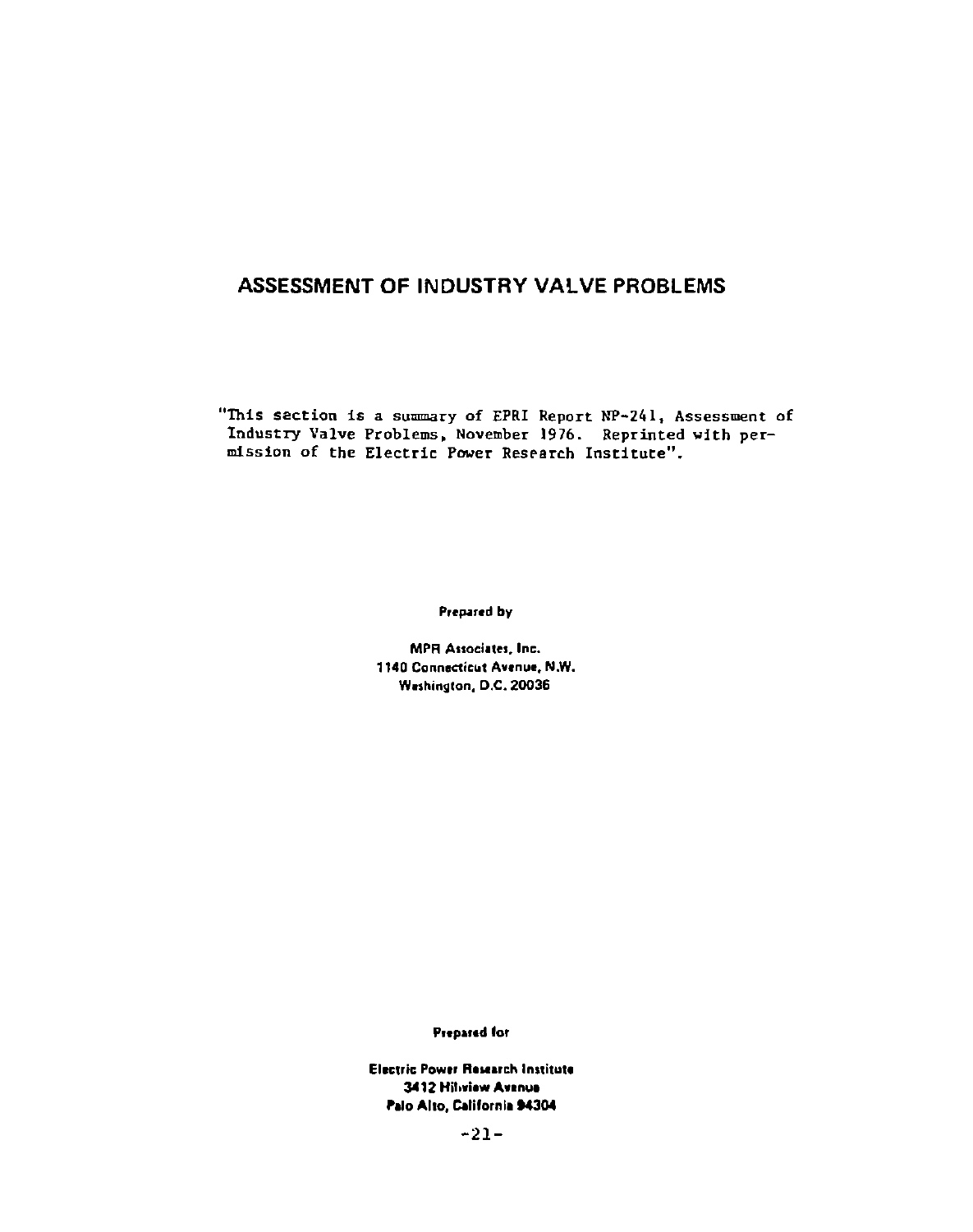OUTLINE OF PRESENTATION  $\overline{\tau \sigma}$ EEI PRIME MOVERS COMMITTEE SEPTEMBER 2b. 1977 KANSAS CITY. MISSOURI

### PROJECT OBJECTIVES

•SPECIFIC PROBLEM AREAS

FORCED OUTAGES ATTRIBUTABLE TO VALVES. VALVE OPERATORS. AND ASSOCIATED CONTROL CIRCUITS

MAINTENANCE BURDEN ATTRIBUTABLE TO VALVES. VALVE OPERATORS, AND ASSOCIATED CONTROL CIRCUITS

EXPERIENCE OF UTILITY STAFFS CONTACTED

GENERIC TECHNICAL PROBLEMS

COMPATIBILITY OF VALVE AND MOTOR OPERATOR

STEM 5EAL LEAKAGE

LEAKAGE AT BODY-TO-BONNET JOINTS

LEAKAGE ACROSS VALVE SEATS

MISAPPLICATION OF VALVE TYPES OR DESIGNS

CONCLUSIONS .'.NO RECOMMENDATIONS

QUESTIONS FROM THE AUDIENCE

### DEFINITIONS

INDUSTRY AS USED HEREIN MEANS UTILITY INDUSTRY NOT THE VALVE SUPPLIER INDUSTRY.

KEY VALVE IS A VALVE IN AN APPLICATION WHERE A MALFURICTION OR PROBLEM CAN CAUSE A FORCED OUTAGE OR POWER REDUCTION.

UMBRELLA EFFECT - REPAIRS OR OTHER MAINTENANCE ON VALVES OR VALVE OPERATORS DONE DURING A FORCED OUTAGE ATTRIBUTED TO OTHER EQUIPMENTS. THUS THE AMOUNT OF VALVE MAINTENANCE CONSIDERED URGENT BY THE STATION STAFF DOES NOT SHOW UP IN THE FORCED OUTAGE DATA IN PROPORTION TO THE ACTUAL SITUATION.

### INFORMATION

Hard or Microfiche copies of EPRI Report NP-241, Assessment of Industry Valve Problems can be obtained from

National Technical Information Service U.S. Department of Commerce 52B5 Port Royal Road Springfield, VA 22161

Request Report PB-2614'-.-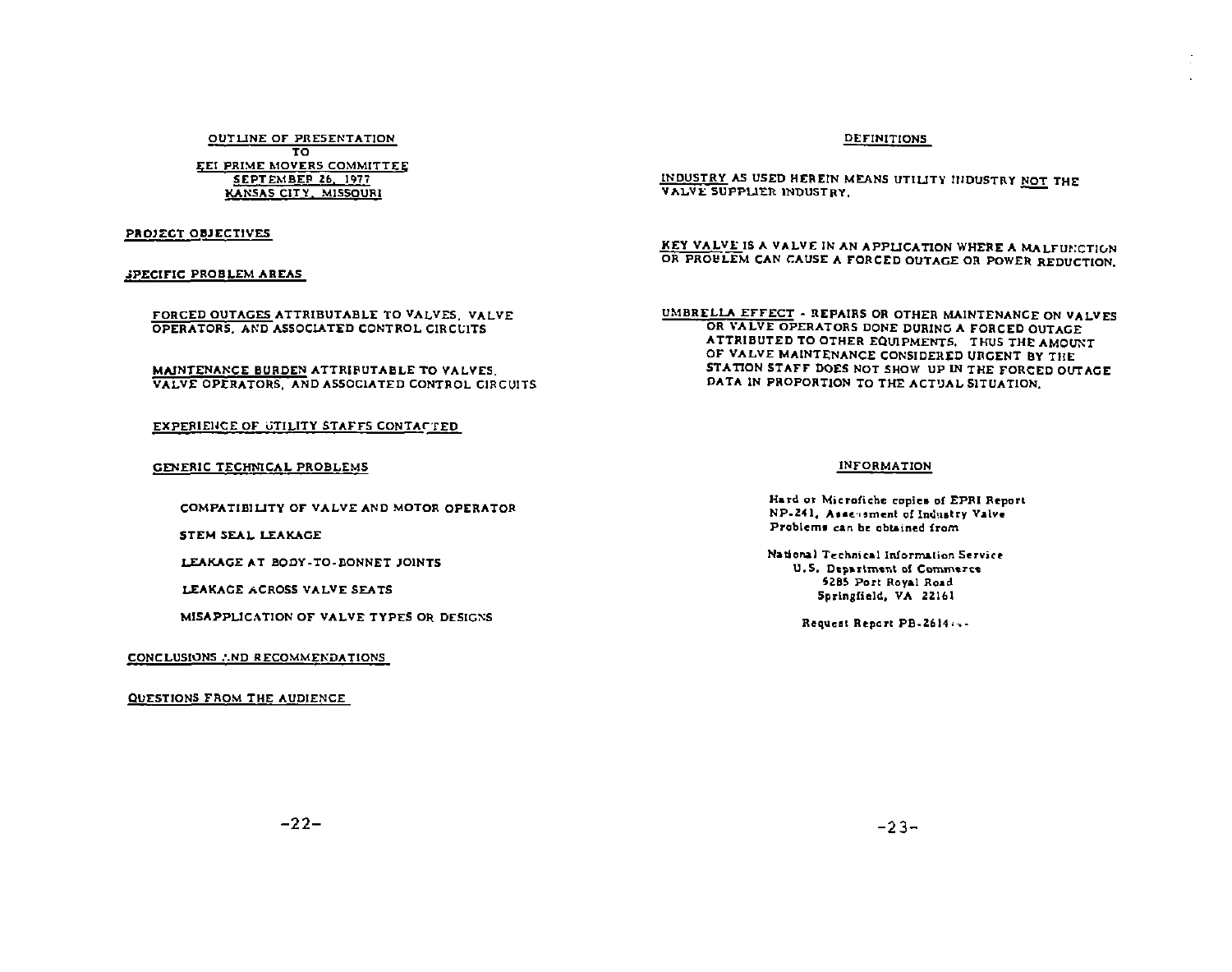### ASSESSMENT OF INDUSTRY VALVE PRODLEMS

### PROJECT OBJECTIVES

THE OBJECTIVES OF THIS PROJECT WERE TO:

- 1. IDENTIFY SPECIFIC TECHNICAL ASPECTS AND DETAILS OF PROBLEMS ARISING FROM THE PERFORMANCE, APPLICATION, DESIGN, OPERATION, MAINTENANCE, OR Iri-PLANT TESTING OF VALVES, ASSOCIATED OPERATORS AND CONTROLS CUR. RENTLY INSTALLED IN COMMERCIALLY OPERATING NUCLEAR GENERATING STATIONS,
- 2. SYSTEMATICALLY PERFORM AN ENGINEERING REVIEW OF THE TECHNICAL ASPECTS AND DETAILS IDENTIFIED AS PROBLEMS.
- ). RECOMMEND CR OUTLINE COURSES OF ACTION WHERE POS-SIBLE FOR EACH PROBLEM IDENTIFIED, AND
- 4. GENERALIZE WHERE POSSIBLE THE APPROACHES FOUND U5EFUL IN A PILOT PROCRAM FOR FUTURE USE IN THE ELECTRIC POWER INDUSTRY.

### 5QURCES C INFORMATION

 $\sim$  .

- LISTED BELOW A LE THE PRINCIPAL SOURCES OF INFORMATION USED DURJNG *Ttlb* PROJECT.
- EDISON ELECTRIC INSTITUTE (SE1) EQUIPMENT AVAILABLETY DATA

NUCLEAR PLANT RELIABILITY DATA SYSTEM {NPRDS)

LICENSEE EVENT REPORTS TO NRC

OPERATING UNITS STATUS REI DRTS -- NUREG -- 0020 MONTHLY

SEMI-ANNUAL REPORTS OF O. ;RATIONS AND MAI. . . \* YANCE (NOW ANNUAL REPORTS) TO N 'C

VISITS TO STATIONS AND UTI. TY STAFFS INCLUDED: DISCUSSIONS MAINTENANCE RECORDS MODIFICATION RECORDS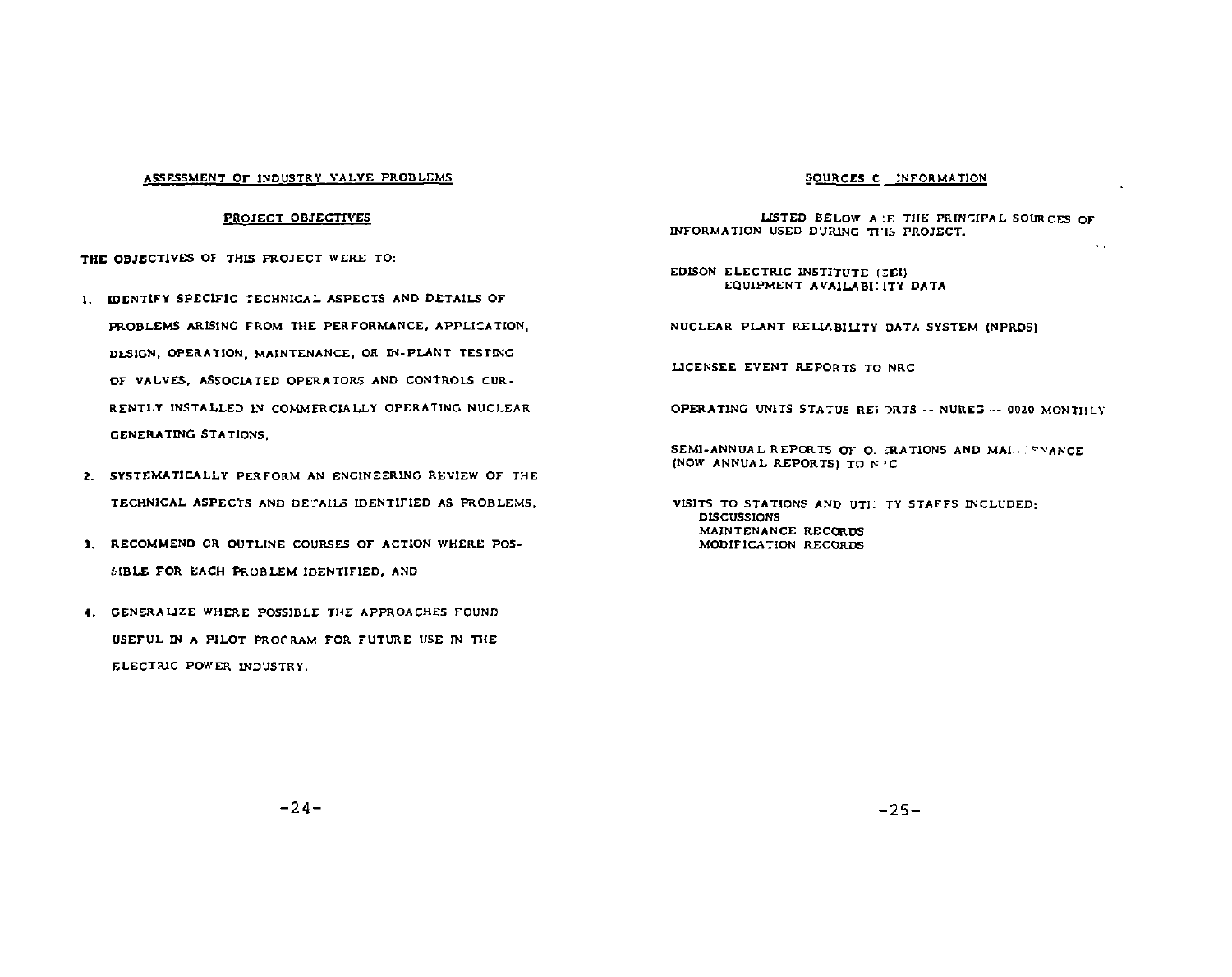### CONCLUSIONS FROM FORCED OUTAGE DATA

FORCED OUTAGE RATE FOR ALL VALVES CONSIDERED AS ONE POPULATION IS NOT HIGH.

> ONLY 3 TO 10% OF ALL VALVES AT A STATION ARE LOCATED SUCH THAT THEIR FAILURE CAUSES A FORCED OUTAGE.

- FORCED OUTAGES ATTRIBUTED TO VALVES, VALVE OPERATORS AND ASSOCIATED CONTROL CIRCUITS ARE UNDER-REPORTED BECAUSE OF THE "UMBRELLA" EFFECT.
- 3. FAILURES OF A FEW LARGE VALVES HAVE RESULTED IN LONG DURATION OUTAGES (LONGEST IDENTIFIED WAS 25 DAYS).
- 4. ' AILURES OF A FEW SMALL VALVES BECAUSE OF THEIR APPLICATION AS "FIRST-OFF" OR ISOLATION VALVES HAVE CAUSED SHORT DURATION FORCED OUTAGES.
- REPETITIVE SHUTDOWNS WERE CAUSED DY VALVES IN THE

FOLLOWING APPLICATIONS:

PWR« BWRt

MAIN STEAM ISOLATION MAIN STEAM ISOLATION<br>FEEDWATER CONTROL RELIEF VALVES FEEDWATER CONTROL RELIEF VALVES PRESSUR1ZER SPRAY

TURBINE AND TURBINE CONTROLS TURBINE AND TURBINE CONTROLS<br>MAIN STEAM ISOLATION MAIN STEAM ISOLATION

APPROXIMATELY 1/6 OF SHUTDOWNS WERE CAUSED BY TUR-BINE AND TURBINE CONTROL VALVES. SLIGHTLY LESS THAN 1/6 WERE CAUSED BY MAIN STEAM ISOLATION VALVES.

CONCLUSIONS FROM FORCED OUTAGE DATA (Continued)

6. CAUSES OF VALVE PROBLEMS WHICH RESULT rN A FORCED OUTAGE ARE NOT REPORTED FOR 40 TO 50% OF ALL SUCH EVENTS.

 $\mathbf{r}$  $\sim 100$ 

- 7. NO MAJOR DIFFERENCE BETWEEN PWRi AND BWR» WAS EVIDENT.
- 8. 1/3 OF SHUTDOWNS ARE FROM VALVES IN BOP APPLICATIONS AND 2/3 ARE IN NSSS APPLICATIONS. DATA IS BIASED TO REPORT MORE EVENTS IN NSSS THAN IN BOP SYSTEMS. EFFECT OF THL; BIAS ON DATA IS NOT KNOWN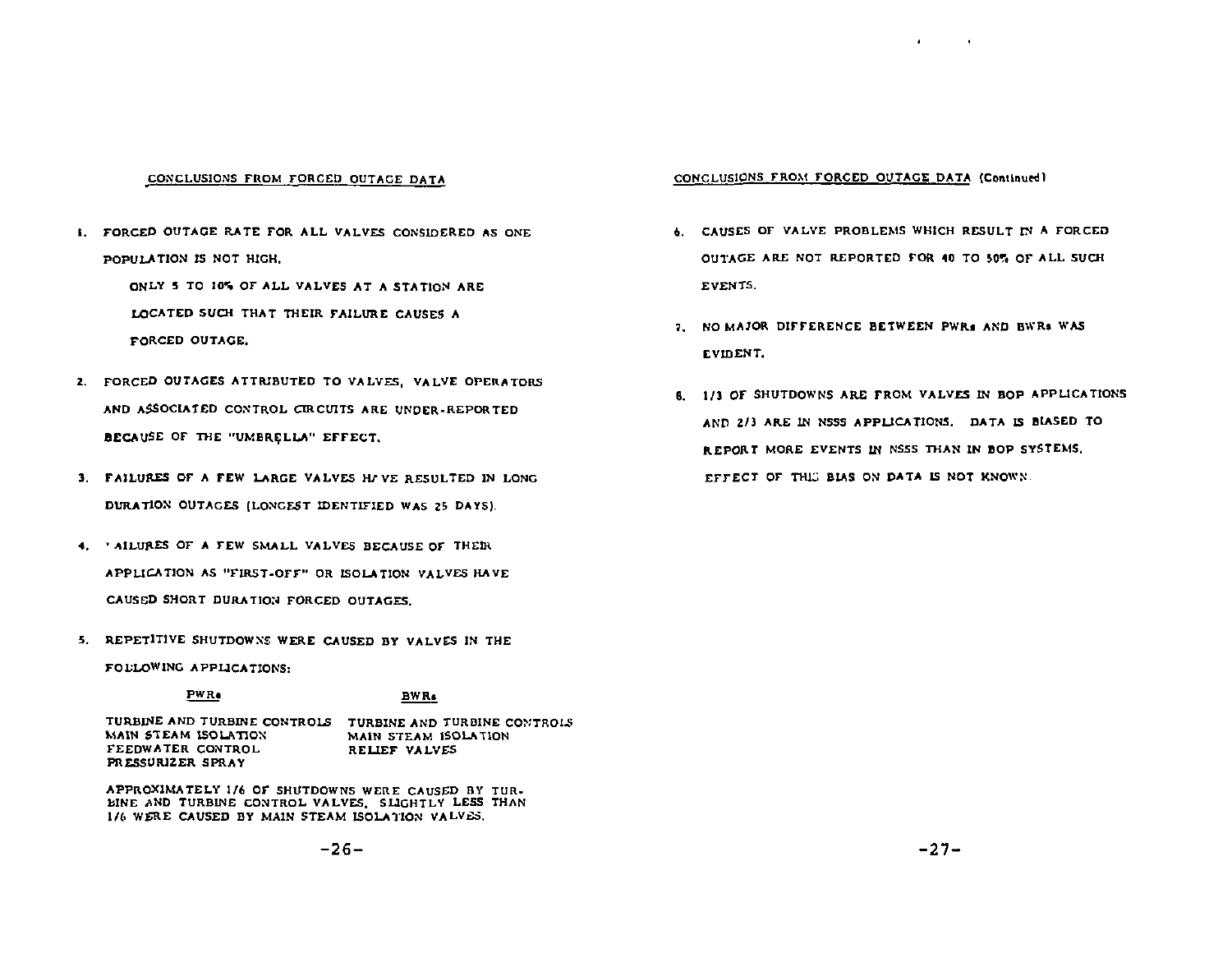### MAINTENANCE BURDEN ATTRIBUTABLE TO VALVES

WE FOUND NO RECORDED DATA ON THE AMOUNT OF MAIN-TENANCE EFFORT AT A STATION OR IN A UTILITY COMPANY WHICH SHOWED THE PROPORTION OF MAINTENANCE EFFORT DEVOTED TO VALVES AND/OR VALVE OPERATORS.

ESTIMATES WERE OBTAINED FROM KNOWLEDGEABLE MAIN-TENANCE SUPERVISORS AND MANAGERS DURING THIS STUDY. THESE ESTIMATES SHOW THE MAINTENANCE BURDEN FOR VALVES TO BE SUBSTANTIAL.

ON AN AVERAGE OF A YEAR OR MORE OF COMMERCIAL OPERATION - ABOUT 30T. OF THE TOTAL PLANT MAINTENANCE. EFFORT IS DEVOTED TO VALVES. A MINIMUM IS 20%.

PEAK EFFORTS ARE NEEDED DURING SCHEDULED OUTAGES TO ACCOMPLISH ALL THE NECESSARY VALVE MAINTENANCE IN THE ALLOTTED TIME. UP TO 80% OF THE MAINTENANCE IN PROGRESS ON A GIVEN DAY MAY BE DEVOTED TO VALVES.

### MAINTENANCE BURDEN ATTRIBUTABLE TO VALVES (CONTINUED)

THE NATURE OF MAINTENANCE BEING DONE ON VALVES IN NUCLEAR STATIONS IS ABOUT THE SAME AS DONE AT FOSSIL STATIONS. THESE MAINTENANCE ACTIONS CAN BE CHARAC-TERIZED AS FOLLOWS:

RENEW THE VALVE STEM SEAL. USUALLY PACKING;

DISASSEMBLY. CLEAN SEATING SURFACE. RENEW CASKET. AND ASSEMBLY BODY-TO-BONNET JOINT;

ADJUST VALVE OPERATOR CONTROL CIRCUITS. LINKAGE. LIMIT OR TORQUE SWITCHES;

RENEW PIVOT PIN SEALS IN CHECK VALVE5;

RELAP (RECONDITION) OR REPLACE DISC-TO-BODY OR PLUG-TO-BODY SEATING SURFACES;

REPLACE ERODED PARTS IN INTERNALS OF FLOW CONTROL VALVES;

WELD REPAIP PRESSURE BOUNDARY PARTS (RELA-TIVELY INFREQUENTLY),

THERE ARE A SIGNIFICANT NUMBER OF MODIFICATIONS MADE TO VALVES. VALVE OPERATORS AND ASSOCIATED CONTROL CIRCUITS AS PART OF THE "NORMAL MAINTENANCE OF VALVES. " RECORDS ARE NOT COMPLETE AND VERY LITTLE OF THE SUCCESS OR FAILURE OF MODIFICATIONS TO INDIVIDUAL VALVES IS FED-BACK TO UTILITY ENGINEERING STAFFS FOR INCORPOR-ATION INTO SPECIFICATIONS FOR NEW OR REPLACEMENT VALVES.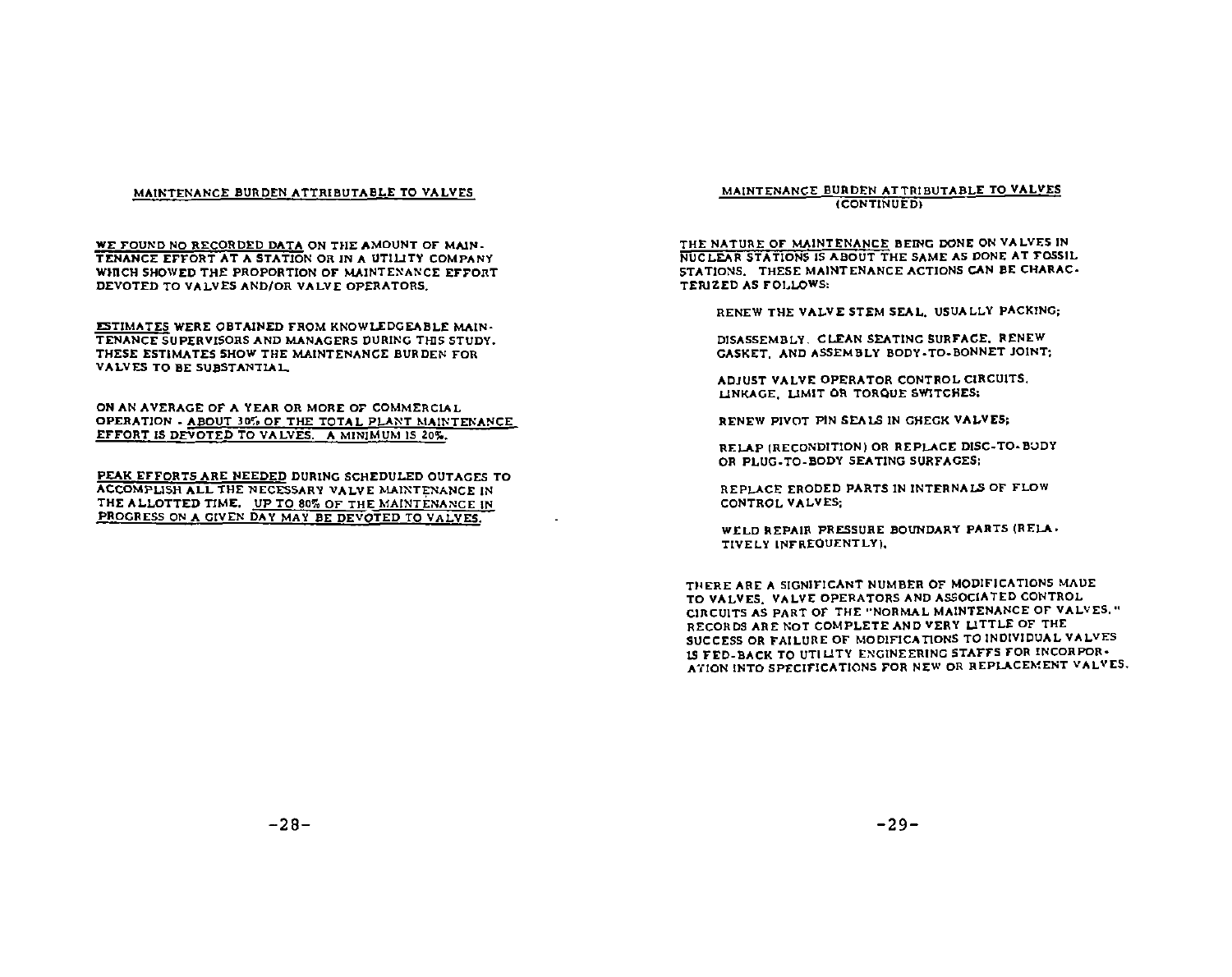#### MODIFICATIONS

#### THIS STUDY FOUND THAT VALVES AND VALVE OPERATORS WERE BEING MODIFIED IN THE FOLLOWING AREAS:

SEAT TO DISC CONTACT ANCLES, AND/OB MATERIALS TO SOLVE REPETITIVE SEAT LEAKAGE PROBLEMS,

REPLACEMENT OF VALVE STEMS WITH LARGER STEMS IN AN ATTEMPT TO PREVENT THE VALVE OPERATOR FROM BENDING THE STEM,

REPLACEMENT OF VALVES TO REDUCE LEAKAGE AT BODY-TO-BONNET JOINTS AND STEM SEALS (PACKING) AND TO IMPROVE ACCESS FOR MAINTAINABILITY,

MODIFICATIONS TO THE STATION TO INSTALL LIFTING EQUIPMENT TO REPAIR LARGE SIZE VALVES,

REPLACEMENT OF ELECTRIC MOTOR OVERLOAD HEAT-ERS WITH DIFFERENT RATING OF HEATER TO REDUCE SPURIOUS TRIPS OF THE VALVE MOTOR OPERATOR OR TO REDUCE INCIDENTS OF MOTOR BURNOUT.

REPLACEMENT OF VALVE INTERNALS TO REDUCE EROSION OF THESE PARTS, MOSTLY IN FLOW CONTROL VALVES.

REDESIGN OF VALVE PARTS WHICH FRACTURE OR FAIL PROGRESSIVELY IN SERVICE. NO PARTICULAR PATTERN WAS OBSERVED.

### SUMMARY OF EXPERIENCE OBTAINED FROM UTILITY PERSONNEL

### 1. NUCLEAR AND FOSSIL STATION VALVE PERFORMANCE

PERSONNEL INTERVIEWED WHO HAD BOTH NUCLEAR AND FOSSIL STATION EXPERIENCE WERE CONVINCED THAT FERFORM-ANCE OF VALVES AND VALVE OPERATORS WERE IDENTICAL.

### 2. NUCLEAR STATION APPLICATION MORE DIFFICULT TO MAINTAIN

AT A NUCLEAR STATION THE SAME PERFORMANCE IS MORE DIFFICULT TO LIVE WITH BECAUSE OF RESTRICTED ACCESS TO INSPECT AND ADJUST COMPONENTS INSIDE CONTAINMENT AND THE MAINTENANCE ON VALVES IN RADIATION AREAS IS VERY EXPENSIVE. VERY STRINGENT LEAKAGE LIMITS REQUIRE MORE MAINTENANCE ON VALVE SEATS, PACKING GLANDS. AND BODY-TO-BONNET JOINTS.

#### 3. LACK OF NECESSARY INFORMATION FROM SUPPLIERS

THERE WAS UNIVERSAL AGREEMENT THAT VALVE SUPPLIERS DO NOT PROVIDE SUFFICIENT DIMENSIONAL AND OTHER TECHNICAL INFORMATION FOR PERSONNEL AT THE STATION TO PROPER LY MAINTAIN VALVES. STATION PERSONNEL SPEND MANY MANHOURS TELEPHONING AND/OR WRITING TO VALVE SUPPLIERS FOR THE NECESSARY INFORMATION. SOMETIMES IT IS DENIED ON THE BASIS OF "PROPRIETARY INFORMATION" TO THE VALVE COMPANY.

### 4. NEED TO REDUCE MAINTENANCE WORK ON VALVES

THERE WERE MANY EXPRESSIONS OF THE NEED TO REDUCE THE TOTAL MAIN 'ENANCE WORK LOAD FOR VALVES PARTICULARLY THOSE VALVES LOCATED IN RADIATION AREAS. TRAINING OF SUFFICIENT NUMBERS OF PERSONNEL TO PERI ORM THE NECES-SARY MAINTENANCE WORK IS BECOMING AN 1NCHEASELY DIFFI-CULT PROBLEM. IN SOME AREAS THE TOTAL QUALIFIED WORK FORCE AVAILABLE. CONTRACTORS PLUS UTILITY. IS BEING USED TO ITS LIMIT.

**-31 -**

**-30 -**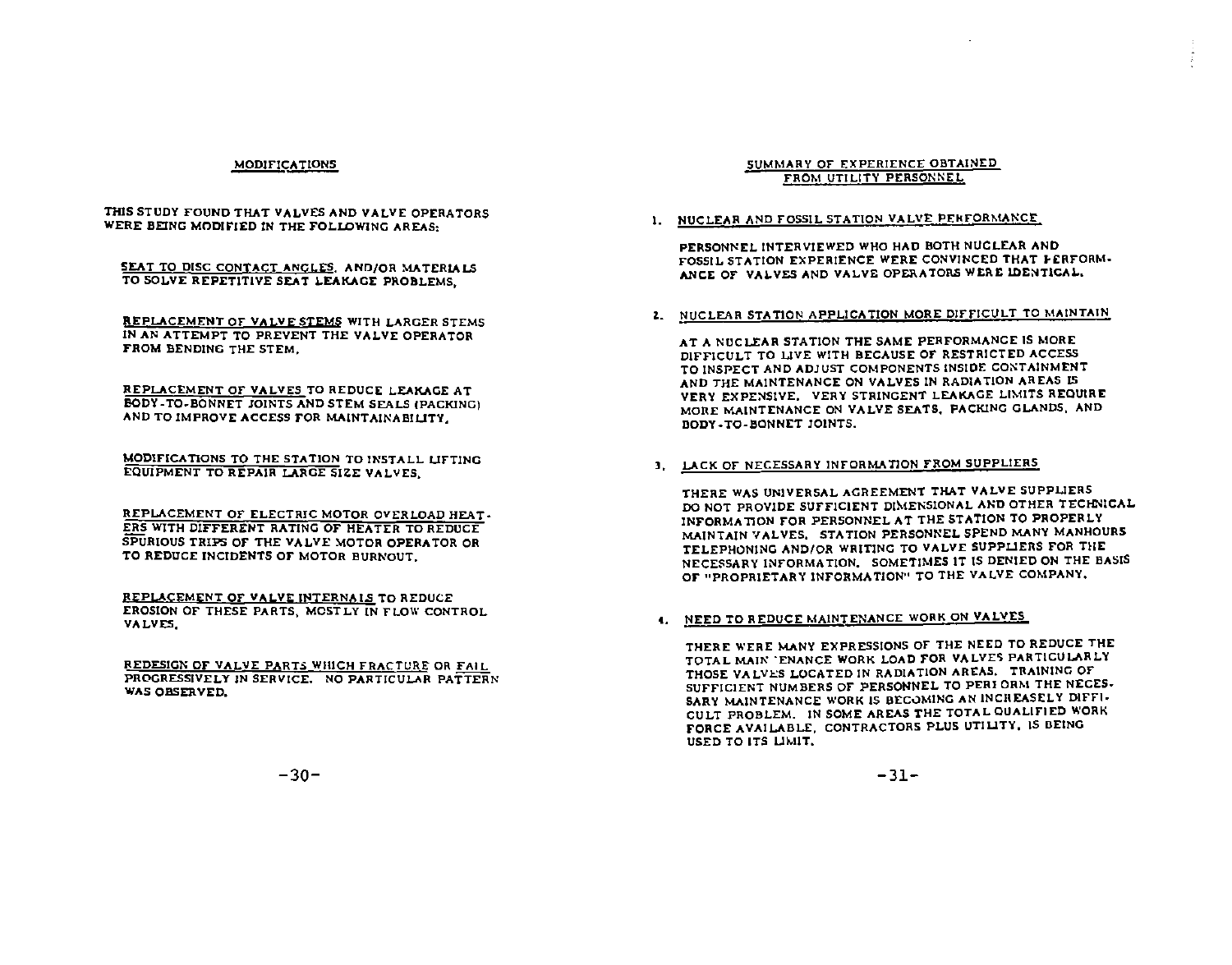SUMMARY OF EXPERIENCE OBTAINED FROM UTILITY PERSONNEL (CONTINUED)

### 5. MISAPPLICATIONS OF SPECIFIC VALVE TYPES WERE IDENTIFIED

- A. SOLID WEDGE GATE VALVES IN SYSTEMS WITH TEMPERATURE CHANGES OF **\*'"RE THAN 200'F (COLD SHUTDOWN TO NORMAL** -• *-n: .. .*
- B. USES OF CHECK VALVES WHICH DEMAND LEAK TIGHTNESS OF THE SEAT.
- C. LOCATING A VALVE (ANY TYPE) IN A PIPING SYSTEM SO THAT MAINTENANCE OF THE VALVE OR ITS VALVE OPERATOR REQUIRES MAJOR PIPING WORK TO GET AT THE VALVE OR OPERATOR.
- ORIENTATION OF VALVE 5TEMS FOP BEST PERFORMANCE

THERE WAS UNIVERSAL AGREEMENT THAT VALVE STEMS ORIENTED VERTICALLY-UP GAVE MUCH BETTER PERFORMANCE THAN VALVES WITH STEMS IN OTHER ORIENTATIONS. STEM SEALS LEAK MUCH LESS OFTEN. CONTROL VALVES FUNCTION MUCH MORE CONSISTENTLY WHEN ORIENTED WITH STEMS VER-TICALLY-UP.

7. OUALITY ASSURED VALVES PERFORM THE SAME AS OTHER VALVES

THERE WAS A UNANIMOUS AND VOLUNTARY EXPRESSION OF OPINION THAT THE PERFORMANCE OF VALVE5 SUPPLIED TO FULL QUALITY ASSURANCE PROGRAM REQUIREMENTS PERFORMED THE SAME AS VALVES PURCHASED WITHOUT THESE REQUIREMENTS. THE DIFFERENCE IN PAPER WORK WAS VERY APPARENT.

#### GENERIC TECHNICAL PROBLEMS

SECTION VI OF THE REPORT DISCUSSES THESE PROBLEMS IN SOME DETAIL. THIS STUDY FOUND THE FOLLOWING TECHNICAL PROBLEMS TO BE GENERIC.

- I. LACK OF COMPATIBILITY OF THE MOTOR OPERATOR. VALVE AND ASSOCIATED CONTROL CIRCUITS, PARTI-CULARLY SEVERE FOR FAST ACTING VALVES, I, E. , STEM SPEEDS OF 36 INCHES/MINUTE OR MORE.
- VALVE STEM SEALS ARE CHRONIC LEAKER5 AND REQUIRE AUCH MAINTENANCE.
- BODY-TO-BONNET GASKETED JOINTS ARE CHRONIC LEAKERS AND REQUIRE MUCH MAINTENANCE.
- LEAK TIGHTNESS OF THE VALVE SEAT TO DISC, PLUG. OR FLAPPER OFTEN FAILS TO PASS TIGHTNESS TESTS.
- 5. MISAPPLICATION OT VALVES FOR THE INTENDED SERVICE.

 $\ddot{\phantom{0}}$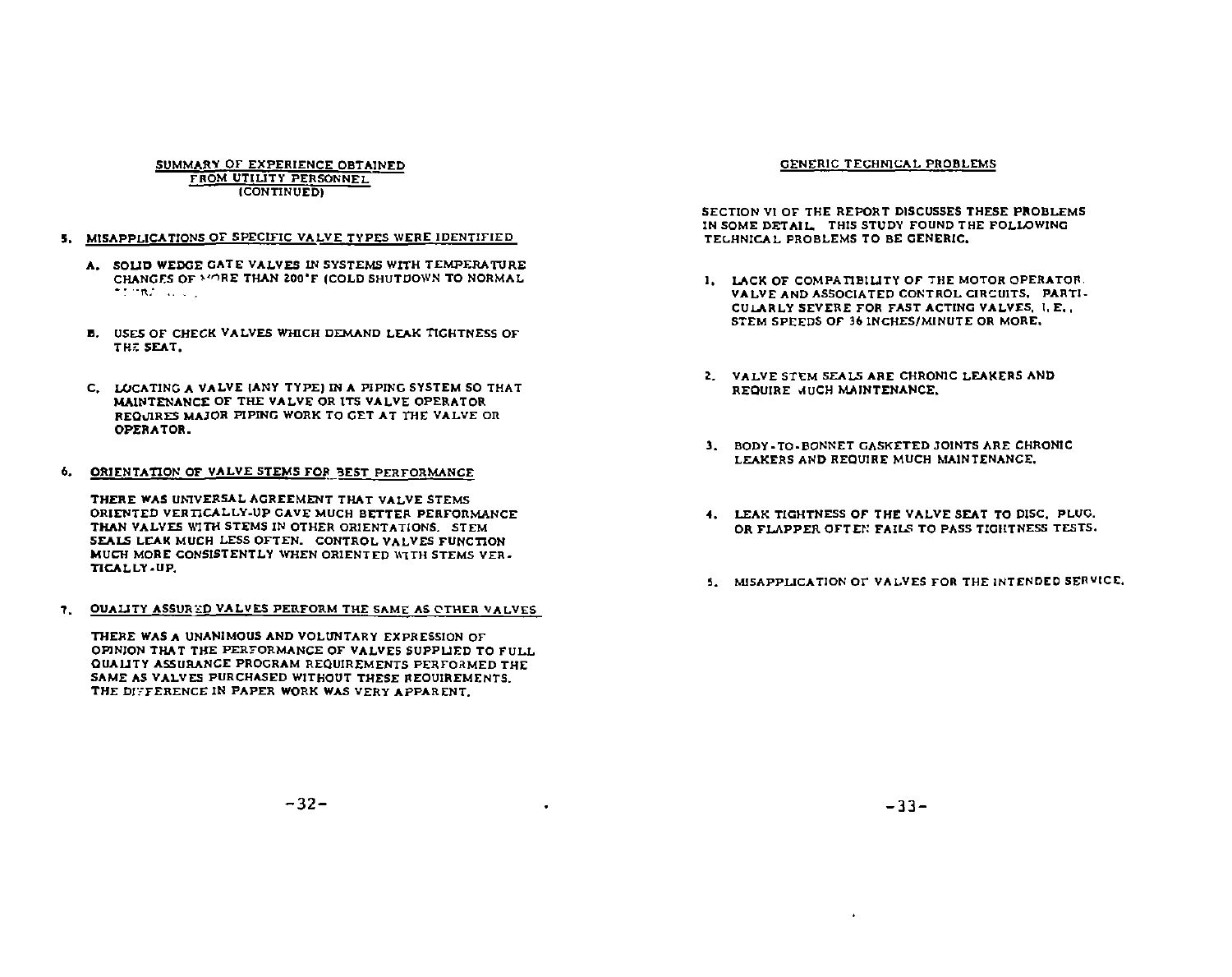#### TYPICAL (NORMAL) CORRECTIVE PROCESS FOR A GENERIC PROBLEM

#### GENERIC PROBLEM - LEAKAGE OP BORATED REACTOR COOLANT AROUND VALVE STEMS LOCATED INSIDE CONTAINMENT OF A PWR STATION.

#### CHRONOLOGY

 $\epsilon$ 

STATIONS WERE DESIGNED IN EARLY 1960s.

PLACED IN COMMERCIAL OPERATION IN LATE 1960s TO 1970.

CONVENTIONAL HIGH TEMPERATURE, HIGH PRESSURE PACKING WAS USED. I.E.. JOHN CRANE STYLE 187-1. ASBESTOS YARN WITH INCONEL WIRE INSERT AROUND CORE OF GRAPHITE IMPREGNATED ASBESTOS.

BY 1970 EXPERIENCE AT PWRs SHOWED THAT BORATED REACTOR COOLANT LEAKED PA5T THE 187-1 PACKING AROUND VALVE STEMS. SHUTDOWN5 WERE REQUIRED 3 TO 4 TIMES PER YEAR DUE TO CUMULATIVE LEAKAGE INTO THE CONTAINMENT ATMOS-PHERE.

COMPETING PRODUCTS TO REMEDY THIS PROBLEM WERE DE-VELOPED AND MARKETED IN 1975.

GRAFOIL PACKING

DIAPHRAGM VALVES

BELLOWS VALVES

SUFFICIENT EXPERIENCE FROM PWR STATIONS SHOULD BE AVAi I.ABLE BY 1980 TO JUDGE THE ADEOUACY OF THESE PRODUCTS,

SUMMARY OF PRESENT PRACTICES FOR SELECTING, SPECIFYING, AND PURCHASING VALVES

- RELY ALMOST COMPLETELY ON THE VALVE SUPPLIER TO PRO-VIDE A CORRECT PRODUCT FOR THE APPLICATION.
- AWARD OF PURCHASE TO THE LOWEST BIDDER.
- INVOKE FEW SPECIFIC PERFORMANCE REQUIREMENTS TO DEFINE ACCEPTABLE FUNCTIONAL PERFORMANCE,
- 4. INVOKE NO SPECIFIC REQUIREMENTS WHICH DEFINE AN ACCEPT-ABLE MAINTENANCE BURDEN FOR SPECIFIC APPLICATIONS IN AN ELECTRIC GENERATING STATION.
- ACCEPTABLE LEVELS OF FUNCTIONAL PERFORMANCE AND MAINTENANCE BURDEN ARE DETERMINED BY INDIVIDUALS AT INDIVIDUAL STATIONS AFTER THE STATION IS IN COMMERCIAL OPERATION.
- WHEN MODIFICATIONS TO SPECIFIC VALVES ARE NEEDED, THEY ARE TREATED AS A UNIQUE CASE BETWEEN ONE STATION AND ONE VALVE SUPPLIER.
- 7. THE INDUSTRY SPENDS A LOT OF MONEY FOR VALVES, MUCH ADDITIONAL MONEY TO MAINTAIN AND MODIFY VALVES AND ALMOST NOTHING TO DEVELOP AND RETAIN IN-HOUSE EXPER-TISE TO SPECIFY. REVIEW. AND SELECT VALVES FOB SPECIFIC SERVICE APPLICATIONS. I.E., THERE IS A DISPROPORTIONATE RELIANCE ON A COMPETITIVE MARKET.

**-34 -**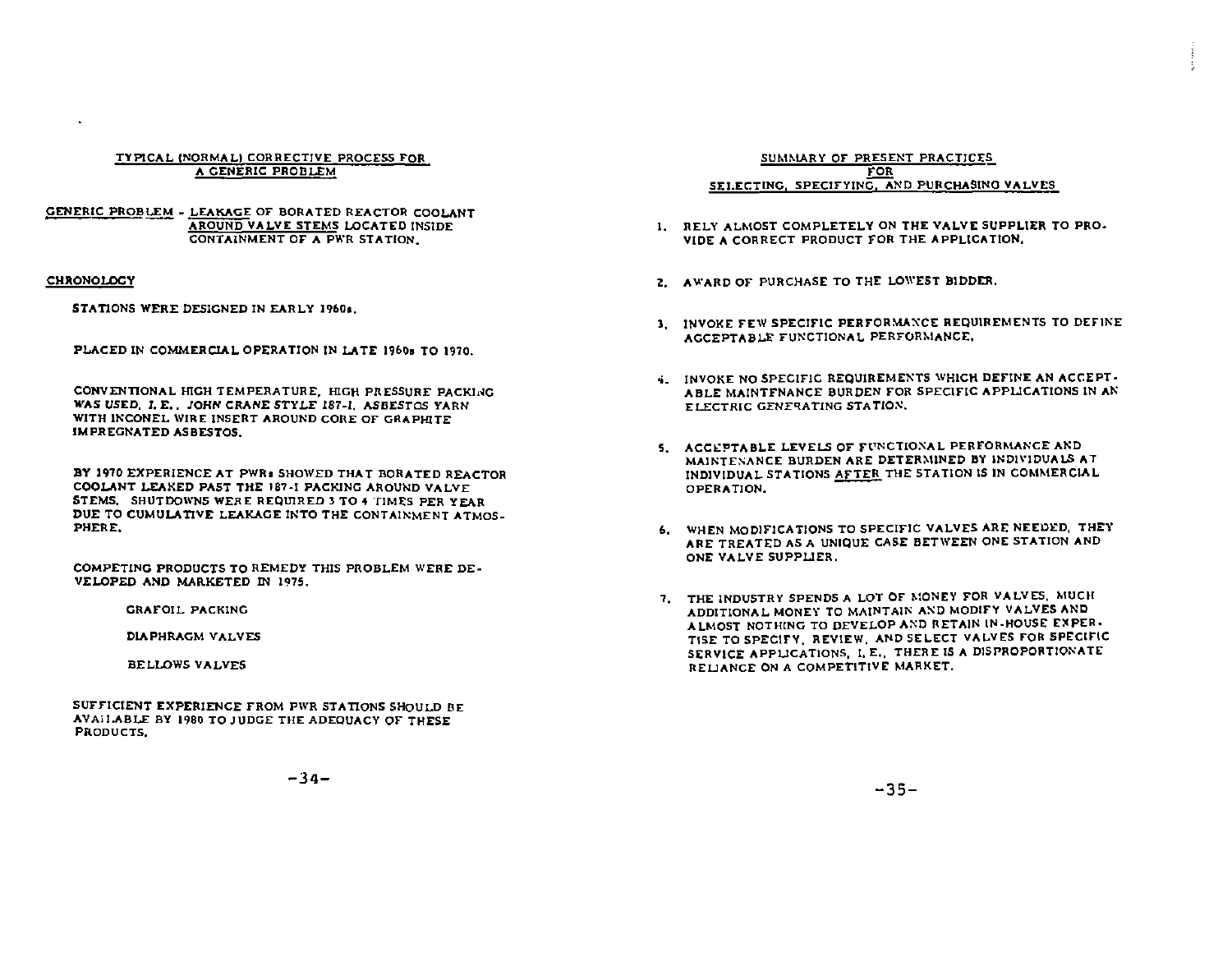### GENERAL ASSESSMENT

FOUR PRINCIPAL CONCLUSIONS RESULTED FROM THIS PROJECT.

1. THERE IS A GENERAL (WIDESPREAD) FAILURE TO TREAT-AS-AN-ENTITY THE VALVE, ITS POWERED OPERATOR. ITS *SPECIFIC APPLICATION* IN *A* GIVEN FLUID SYSTEM, *AND* THE SPECIFIC ENVIRONMENT IN WHICH IT OPERATES AND IS MAINTAINED.

> THIS IS THE ROOT CAUSE FOR MOST OF THE REPETI-TIVELY REPORTED INDIVIDUAL "VALVE PROBLEMS."

- 2. GENERAL FAILURE TO RECOGNIZE THAT MANY VALVES, VALVE OPERATORS, AND ASSOCIATED CONTROL CIRCUITS IN USE TODAY AT NUCLEAR GENERATING STATIONS WERE DESIGNED AND SUP-PLIED TO PERFORMANCE STANDARDS DIFFERENT FROM THOSE BY WHICH THESE ITEMS ARE JUDGED.
- *3. PRESENT METHODOLOGY FOR* RESOLVING *"VALVE-PROBLEMS"*  IS ALMOST EXCLUSIVELY A CASE-BASIS APPROACH BETWEEN INDIVIDUAL STATIONS AND EQUIPMENT SUPPLIERS. ROOT CAUSES ARE NOT USUALLY DETERMINED. NEW AND OTHER OPERATING STATIONS BENEFIT FROM ONLY A SMALL PORTION OF THE SERVICE EXPERIENCE.
- *4.* PURCHASING PRACTICES FOR KEY VALVES (S TO 10% OF THE TOTAL) SHOULD BE CHANGED.

#### SUMMARY OF RECOMMENDATIONS

BASICALLY THE RECOMMENDATIONS ARE DIRECTED TO THE UTILITY INDUSTRY AS THE USER AND MAINTAINER OF VALVES.

IT IS RECOMMENDED THAT UTILITIES TAKE ACTION TOi

- \* DEFINE KEY VALVE APPLICATIONS.
- SET PERFORMANCE AND MAINTENANCE GOALS FOB KEY VALVES.
- PURCHASE VALVES FOR KEY APPLICATIONS SEPARATELY FROM OTHER VALVES.
- SELECT VALVES FOR KEY APPLICATIONS AFTER;
	- 1. REVIEW OF SPECIFIC VALVE DESIGNS LN KEY APPUCATIONS AGAINST SERVICE EXPERIENCE OF THOSE DFSIGNS IN THAT SERVICE.
	- Z. REVIEW OF PHYSICAL ARRANGEMENT OF KEY VALVES IN PIPING SYSTEMS AND STRUCTURAL SURROUNDINGS AT THE INDIVIDUAL STATION.
- PROVIDE CLOSE FOLLOW-UP OF EACH PROBLEM IN A KEY VALVE TO DETERMINE ROOT CAUSE OF THE PROBLEM.
- PROVIDE ADEQUATE REPORTING OF SERVICE EXPERIENCE AND PROBLEM RESOLUTIONS IN KEY VALVES SO OTHERS CAN BENEFIT QUICKLY.
- REVISE INDUSTRY DATA REPORTING SYSTEMS TO ADDRESS KEY APPLICATIONS AND ALLOW ACCESS TO ALL DATA AND ANALYSES OF THE DATA TO ALL PARTICIPATING UTILITIES AND EPRI.
- SPONSOR AND FUND RESEARCH AND DEVELOPMENT BY EPRI TO SOLVE PERSISTENT PROBLEM AREAS IN KEY VALVE APPLICATIONS.

 $\ddot{\phantom{1}}$ 

*-36-*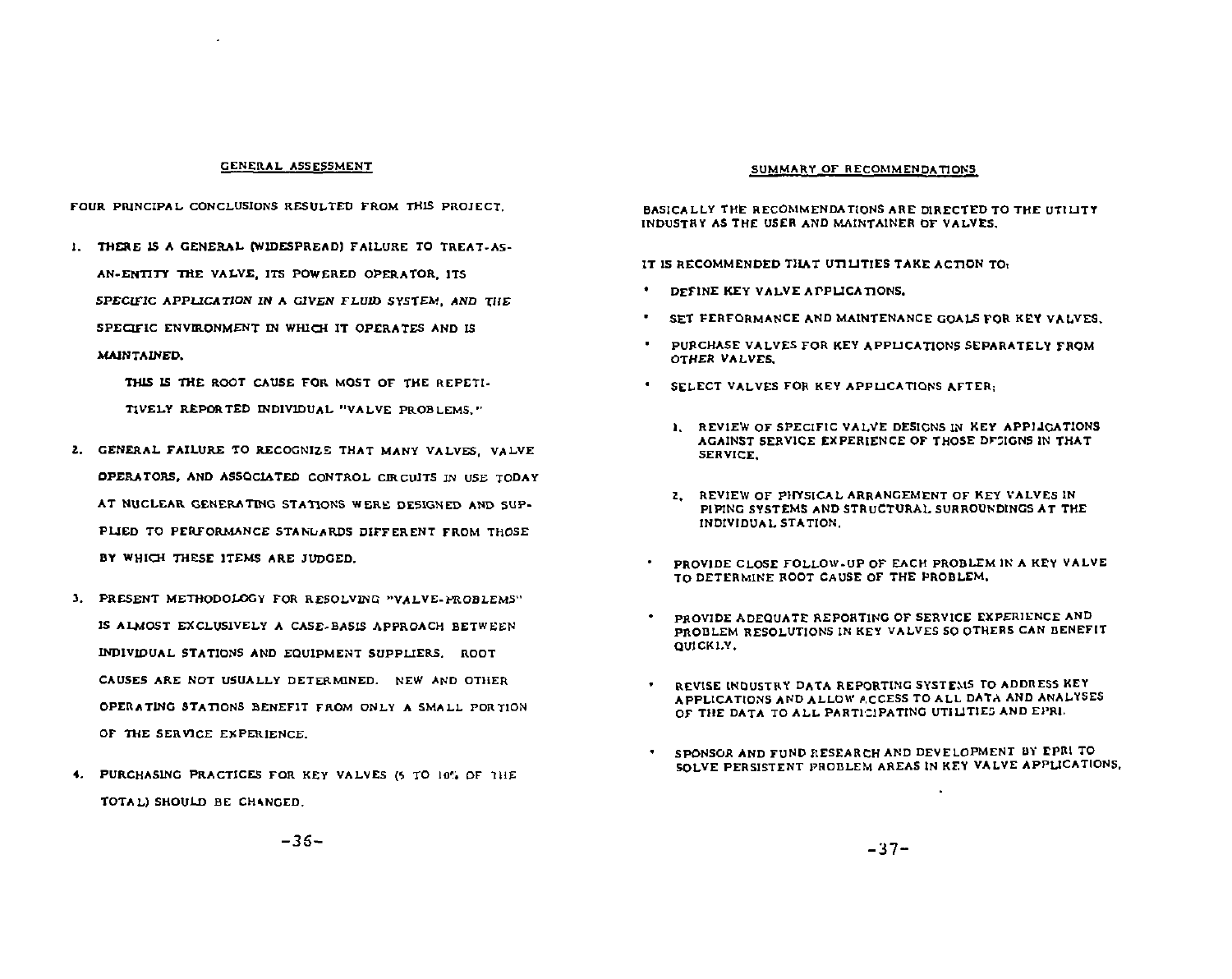#### IMPLEMENTATION OF RECOMMENDATIONS

 $\sim$ **Contract** 

AS A PRACTICAL MATTER, IMPLEMENTATION OF GENERAL RECOMMENDATIONS MUST FIT WITHIN THE ONGOING EFFORTS TO OPERATE EXISTING STATIONS AND TO DESIGN AND CON-STRUCT NEW STATIONS.

THEREFORE. THE GENERAL RECOMMENDATIONS ARE ORGA-NIZED INTO CATEGORIES WHICH CAN BE IMPLEMENTED WITH-IN THE DESIGN, CONSTRUCTION, AND COMMERCIAL OPERATIONS PHASES OF A STATIONS LIFE CYCLE.

RECOMMENDATIONS IN THE REPORT ARE PRESENTED FOR:

- 1. ALL STATIONS (NEW AND EXISTING)
- Z. NEW STATIONS IN THE DESIGN PHASE
- 3. NEW STATIONS IN THE CONSTRUCTION PHASE
- 4. EXISTING STATIONS IN COMMERCIAL OPERATION
- 5. RESEARCH AND DEVELOPMENT ITEMS

 $\sim$  $\sim$ 

### SELECTED INFORMATION FROM SECTION VI

### TECHNICAL ASPECTS OF GENERIC PROBLEMS

FROM EPRI REPORT NP-Z41

ASSESSMENT OF INDUSTRY VALVE PROBLEMS

**AND** 

UPDATED TABLE B-Z

UNIT SHUTDOWNS INVOLVING VALVES. VALVE OPERATORS AND ASSOCIATED CONTROL CIRCUITS

JULY 1974 THROUCH JUNE 1977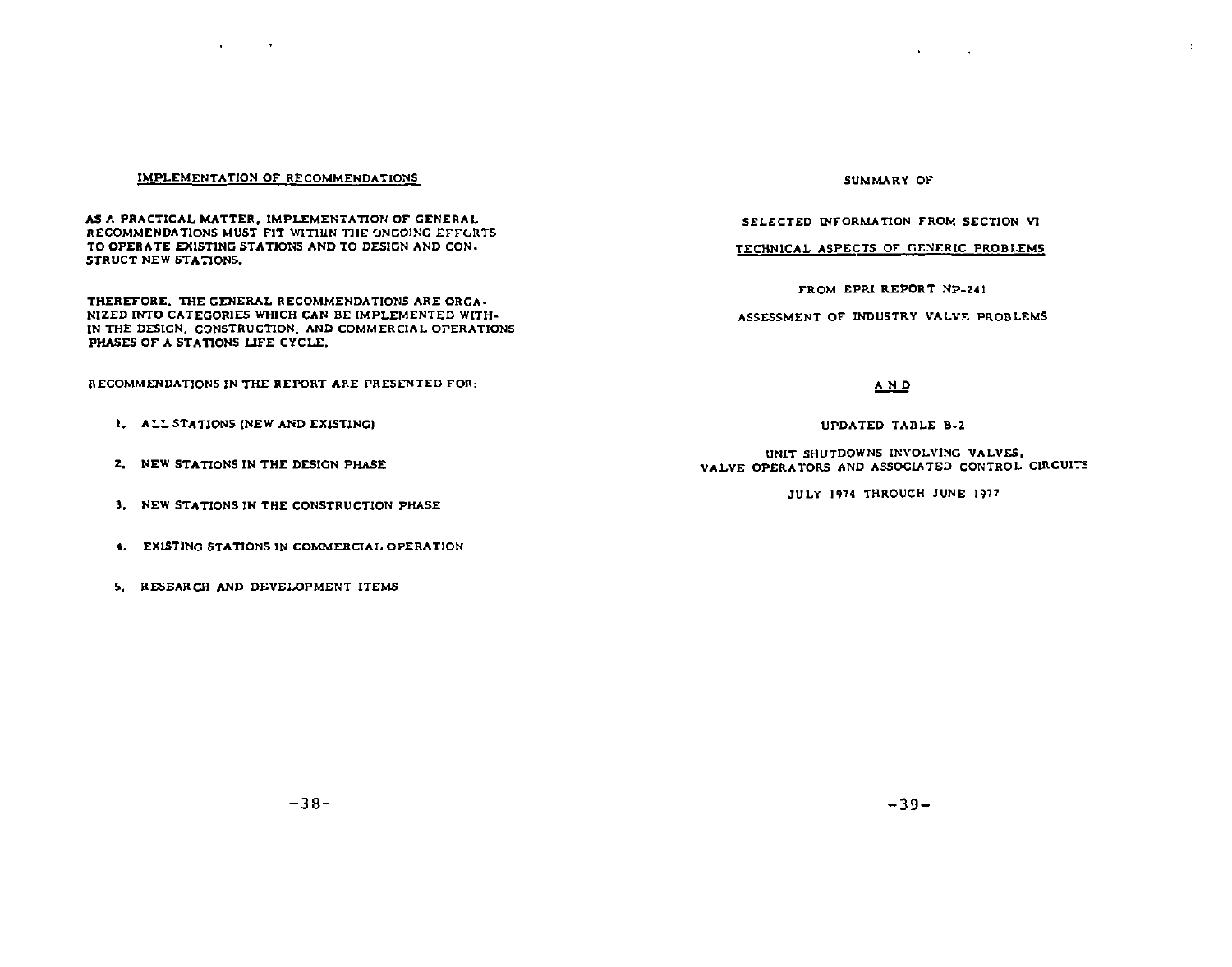# **LACK OF COMPATIBILITY OF THE MOTOR OPERATOR AND VALVE**

### **SYMPTOMS CAN BE;**

### **BENT VALVE STEMS**

### **CRACKED DISCS OR SEATS**

### **DEFORMED VALVE BODY OR YOKE**

**SPURIOUS FAILURES TO POSITION OR RE-POSITION THE VALVE** 

**BURNED-OUT MOTORS** 

### **PROBLEM IDENTIFICATION**

**SYMPTOMS OF THIS PROBLEM STANDS OUT FROM DATA AVAIL-ABL E IN LICENSEE EVENT REPORTS TO NRC AND IN THE NUCLEAR POWER PLANT RELIABIur Y DATA SYSTEM. ALSO.**  UTILITY PERSONNEL VERIFIED THAT THIS IS A SEVERE PROB-**LEM.** 

### **DISCUSSION**

**A THOROUGH DISCUSSION IS PRESENTED IN THE REPORT. BRIEFLY. MANY OPERATORS ARE OVERSIZED DURING THE DESICN PROCESS FOR VARIOUS REASONS. FIGURE 4 SHOWS THAT LARGE TORQUE LOADS RESULT,** 

### **SOLUTIONS ARE KNOWN**

**PROPER SIZING OF OPERATOR AND MOTOR OVERLOADS. (SOME TESTING OF HIGH SPEE D VALVES MAY 3 E NECESSARY. ) TRAINING AND DISCIPLINE OF MAINTENANCE PERSONNEL.** 

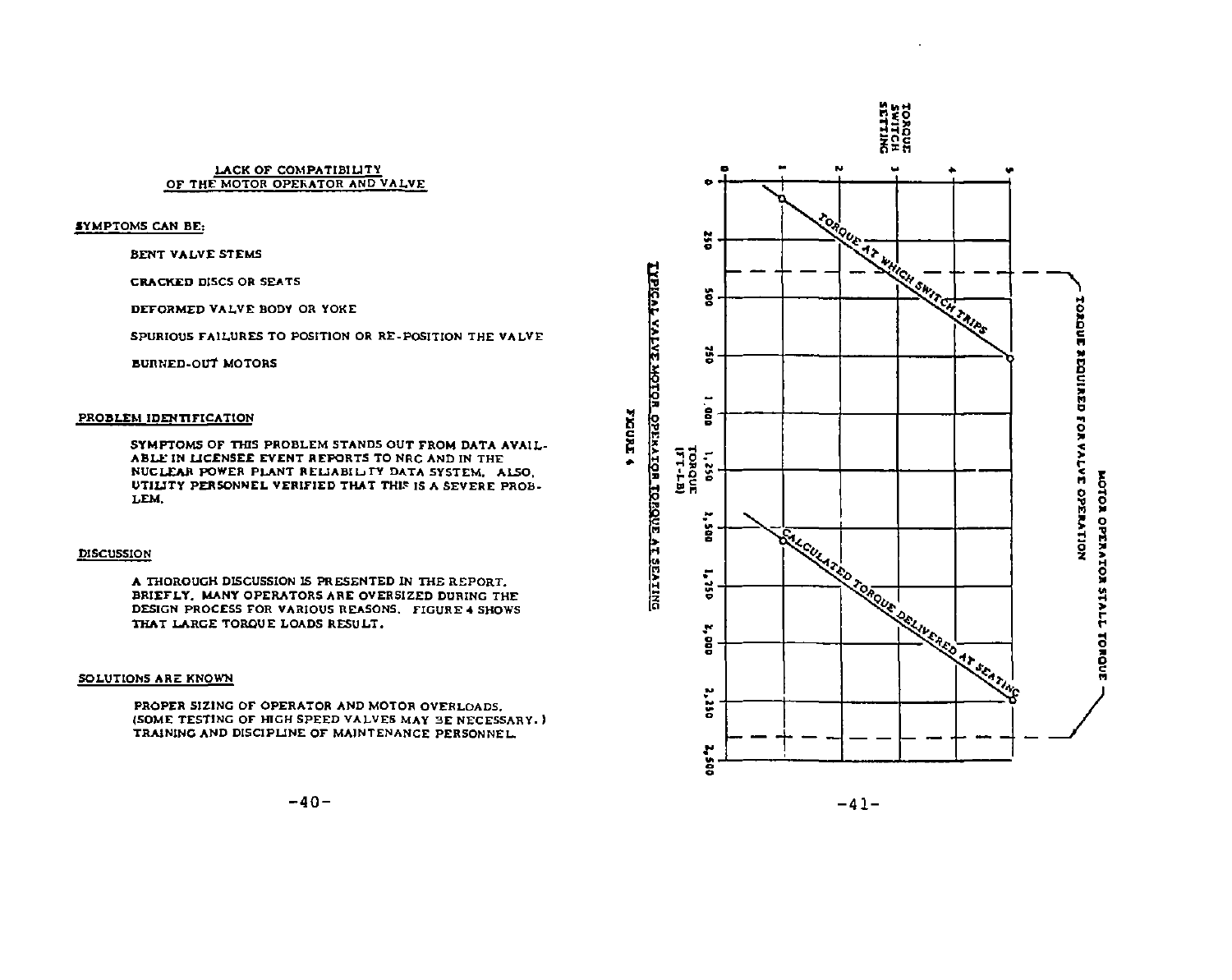### VALVE STEM SEALS

### LEAKAGE OF FLUID ALONG THE VALVE STEM BETWEEN THE SEAL AND THE STEM 15 A COMMONPLACE OCCURRENCE.

### SYMPTOMS ARE:

VISIBLE LEAKAGE OF STEAM AND WATER AT VALVE **STEMS** 

VISIBLE BUILDUP OF BORIC ACID CRYSTALS AROUND VALVE STEMS IN PWR.

RUPTURED BELLOWS

BUILDUP OF MOI5TURE AND RADIOACTIVITY IN CON-TAINMENT ATMOSPHERE

LOW PRESSURE ALARMS IN CAS SYSTEMS

UNSCHEDULED CHANGE OF VALVE POSITION FROM LOSS OF PRESSURE IN VALVE ACTUATOR,

### PROBLEM IDENTIFICATION

THIS PROBLEM DOES NOT SHOW UP IN FAILURE DATA. IT DOES SHOW UP IN MAINTENANCE SUMMARY SECTIONS OF SEMI-ANNUAL OPERATING REPORTS. IT DOES NOT SHOW UP IN PROPORTION TO ITS IMPORTANCE ON THE MAINTENANCE BURDEN TO CORRECT LEAKAGE.

### DISCUSSION

A LENGTHY DISCUSSION IS IN THE REPORT, OBVIOUSLY THERE ARE MANY DIFFERENT CAUSES OF STEM SEAL LEAKACE DEPENDING ON THE GEOMETRY. SEAL METHOD MATERIALS, PRESSURE, TEMPERATURE AND FLUID TO BE SEALED. MANY COMPETING PRODUCTS ARE ON THE MARKET. MOST ADVERTISE APPLICABILITY TO A WIDE VARIETY OF APPLICATIONS. NONE CLEARLY STATE: THE MAINTENANCE BURDEN FOR PARTICULAR APPLICATIONS

#### VALVE 5TEM SEALS (CONTINUED)

### GOOD SOLUTIONS TO EVERY APPLICATION ARE NOT KNOWN

SOME SPECIFIC, CAREFULLY COORDINATED R&D EFF RT IS NEEDED TO DETERMINE USEFUL SERVICE LIFE OF STEM SEALS FOR GENERATING STATION APPLI-CATION, BACK-UP SEALS MAY BE NECESSARY IN SOME APPLICATIONS.

 $\ddot{\phantom{a}}$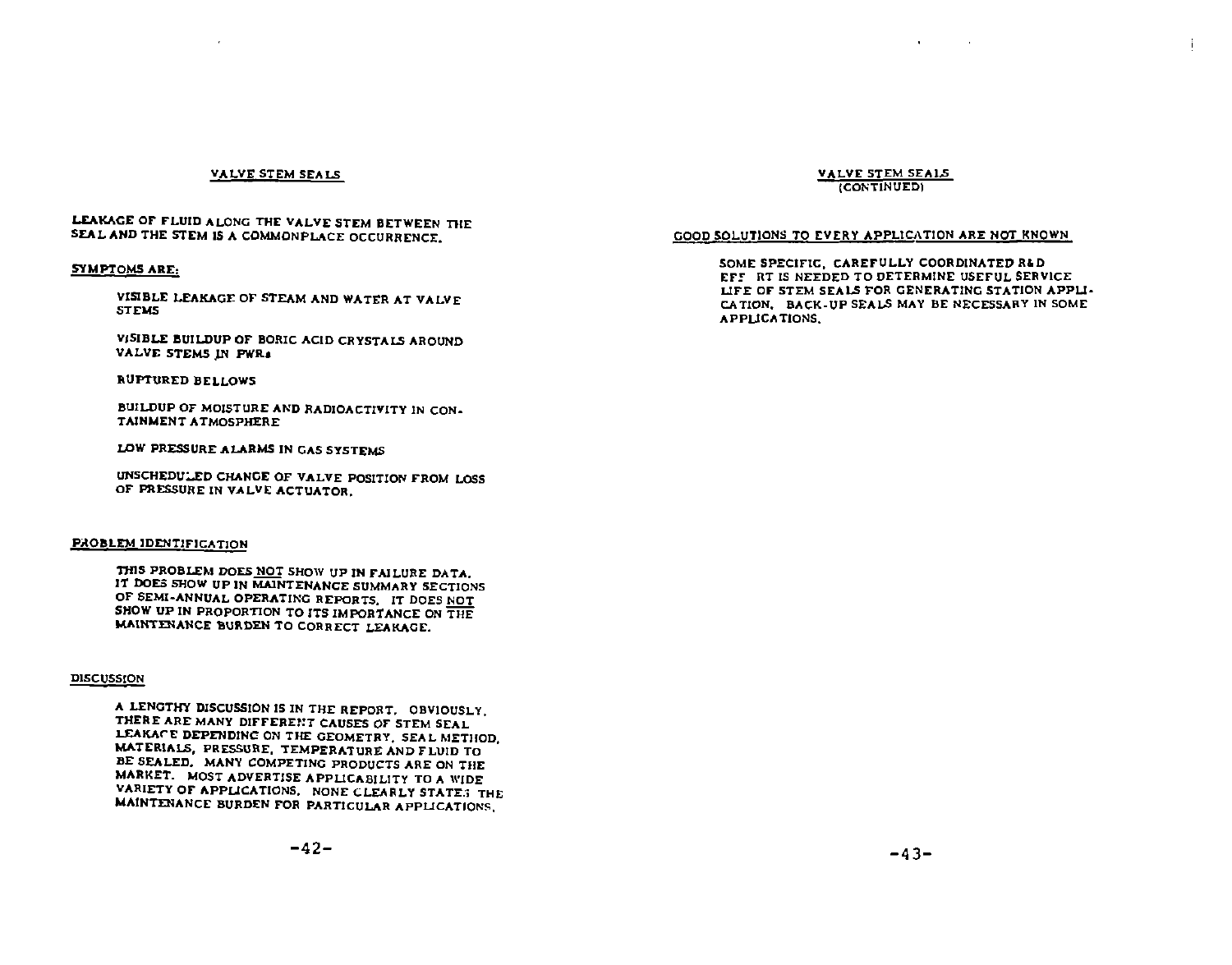### BODY-TO-BONNET GASKETED JOINTS

A SIGNIFICANT PORTION OF THE MAINTENANCE BURDEN IS EXPENDED TO CORRECT LEAKAGE THROUGH VALVE BODY-TO-BONNET GASKETED JOINTS, PARTICULARLY ON VALVES IN STEAM SERVICE.

PROBLEM IDENTIFICATION . THIS PROBLEM IS EVIDENT AT THE STATIONS AND IN MAINTENANCE SUMMARIES BUT NOT IN THE FAILURE DATA, ONLV A FEW FORCED OUTAGES RESULT FROM SUCH LEAKAGE.

### INTERIM SOLUTIONS

COLLECTING LEAKAGE BY TEMPORARY DEVICES AND LEADING IT TO FLOOR DRAINS IN THE VICINITY OF THE LEAKING VALVE.

APPLYING TEMPORARY SEALANTS EXTERNAL TO THE GASKETED JOINT, MOSTLY WITH PROPRIETARY PROCESSES PERFORMED BY A CONTRACTOR.

SEAL WELDING THE LEAKING JOINT IF GEOMETRY PERMITS.

RENEWING THE GASKET AND APPLYING ADDITIONAL CLAMPING FORCE.

CHANGING GASKET THICKNESS

### LONGER TERM SOLUTIONS

RESEARCH AND DEVELOPMENT ARE NEEDED. TABLE 3 SHOWS THE WIDE DISPARITY AMONG TECHNICAL GROUPS.

|   | <b>SOURCES</b>                                                                                                   | <b>GASKET SEATRUP</b><br>STRESS, Y (PS1) |
|---|------------------------------------------------------------------------------------------------------------------|------------------------------------------|
|   | I. ASME CODE, SECTION VIII, DIVISION 1 - 1974                                                                    | t, so                                    |
| ľ | GASKET MANUFACTURERS, FLEXITALLIC<br>GASKET CO. DESIGN CRITERIA (CATALOG 171).                                   | 000°                                     |
|   | 3. MILITARY SPECIFICATION, MIL-G-21032D<br><b>Internet Contract Contract Contract Contract Contract Contract</b> | e, ooo                                   |

 $-45-$ 

> O t) » *•v* z C t-rl *v*  **t|j** 

٧,

**BE** 

**GASKETS, METALLIC-ASBESTOS, SPIRAL-W-UND** 

÷

**IS** 

32,000

°, ġ

 $\cdot$ 18,000

**HOT CIVEN** 

**EXBLE 1** 

**GASKET FACTORS AND SEATING STRESSES**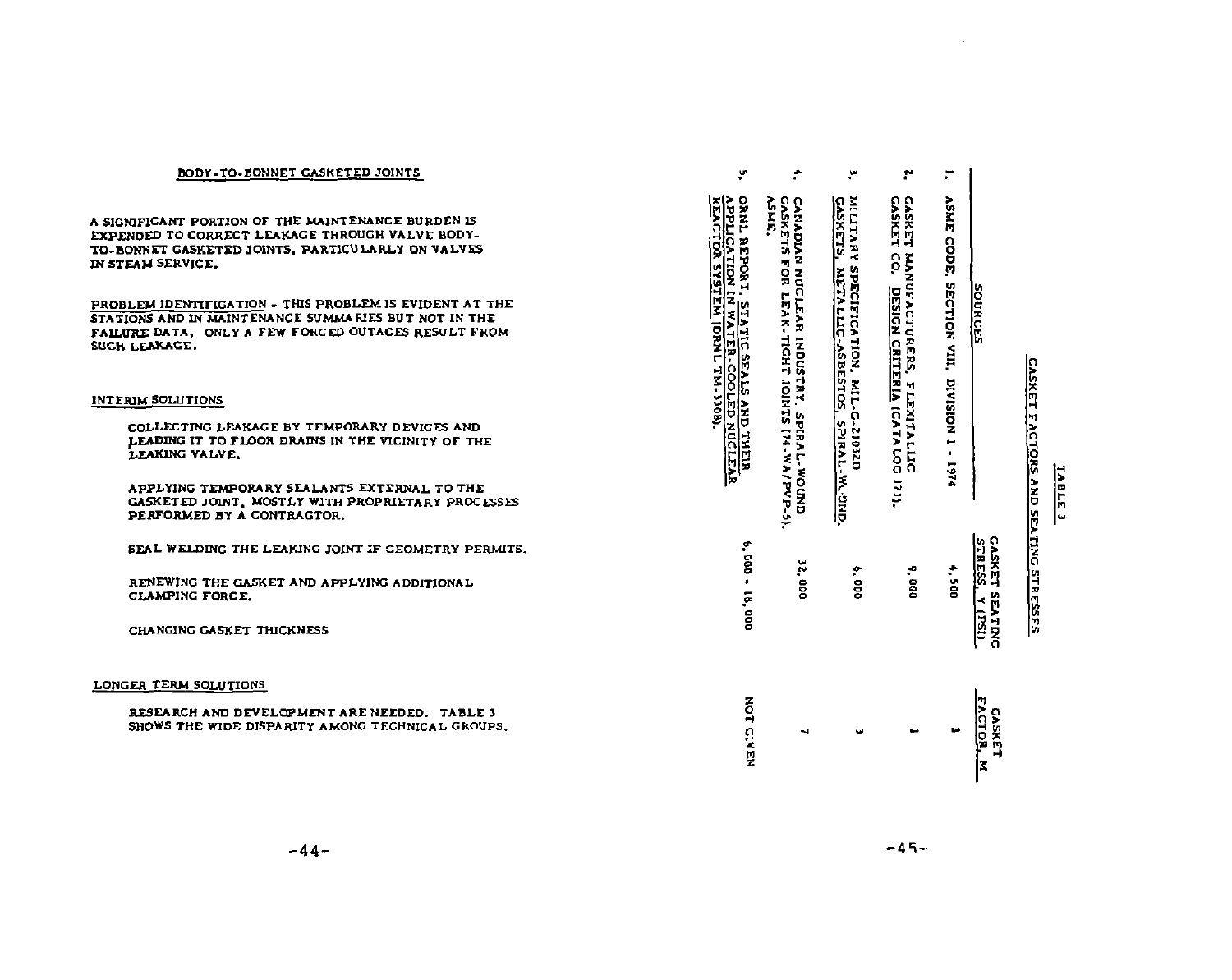### LEAKAGE ACROSS VA LVE SEATS

### SYMPTOMS ARE:

VISIELE FLUID LEAKAGE FROM A VENT OR DRAIN WHEN AN ISOLATION VALVE IS IN A CLOSED POSITION.

MORE LEAKAGE IS MEASURED THAN ALLOWED BY APPLI- • CABLE TEST PROCEDURES WHEN A FORMAL LEAK TEST 15 PERFORMED.

### PROBLEM IDENTIFICATION

THE EXTENT OF THIS PROBLEM IS NOT APPARENT FROM FAILURE DATA. MAINTENANCE SUMMARIES AND VISITS TO STATIONS IDENTIFIED THIS PROBLEM AS GENERIC.

#### **DISCUSSION**

INDUSTRY PRACTICE FOR MANY YEARS HAS BEEN TO CORRECT SEAT LEAKAGE WHEN INDIVIDUA L VALVES LEAK TO SUCH A DEGREE THAT THE INTENDED FUNCTION OF THE VALVE IS NOT ACHIEVED. FOR EXAMPLE, COMPONENT ISOLATION VALVES LEAK TOO M( CH TO PERMIT REPAIR OF THE COMPONENT,

ADDITIONALLY, AT NUCLEAR STATIONS, PERIODIC LEAK TESTS ARE MOW REQUIRED OF VALVES LOCATED IN CER-TAIN APPLICATIONS SUCH AS CONTAINMENT ISOLATION. THESE LEAKAGE LIMITS AnE EXTREMELY DIFFICULT TO MEET.

### SOLUTIONS

INTERIM - TRIAL AND ERROR AT INDIVIDUAL STATIONS

LONG RANGE - RLD TO DEVELOP EFFECTIVE SEALS FOR SPECIFIC APPLICATIONS.

### MISAPPLICATION OF VALVE TYPES OR DESIGNS

### SYMPTOMS ARE:

VALVES STUCK SHUT.

EXCESSIVE MAINTENANCE REQUIRED TO KEEP LEAKAGE TO ACCEPTABLE UM1TS.

CUTTING AND REWELD1NG PIPING OR STRUCTURE TO OBTAIN NECESSARY ACCESS TO WORK ON A VALVE.

CUSTOM TOOLS REQUIRED TO SERVICE A VALVE IN PLACE IN A SYSTEM.

### PROBLEM IDENTIFICATION

DISCUSSION AT STATIONS IDENTIFIED THIS PROBLEM AREA AS GENERIC.

### DISCUSSION

SOLID WEDGE GATE VALVES STICK SHUT FROM DIFFERENTIAL CONTRACTION OF VALVE PARTS WITH TEMPERATURE CHANGES.

USE OF CHECK VALVES IN BWR FEEDWATER SYSTEMS AS TIGHT SHUTOFF VALVES FOR ACCIDENT MITIGATION REQUIRE EXCES5IVE MAINTENANCE TO PASS SEAT TIGHTNESS TESTS.

CHECK VALVES OF DIAGONAL SPLIT BODY DESIGN WELDED INTO PIPING SYSTEMS REQUIRED CUTTING OF SCHEDULE BO 16" PIPING TO RENEW BODY JOINT GASKET WHICH WAS A CHRONIC LEAKER.

ANGLED WEDGE GATE VALVES R E( ,RE SPECIAL LAPPING MACHINES AND ACCESS FOR SUCH MACHINE TO BE USED.

**-46 -**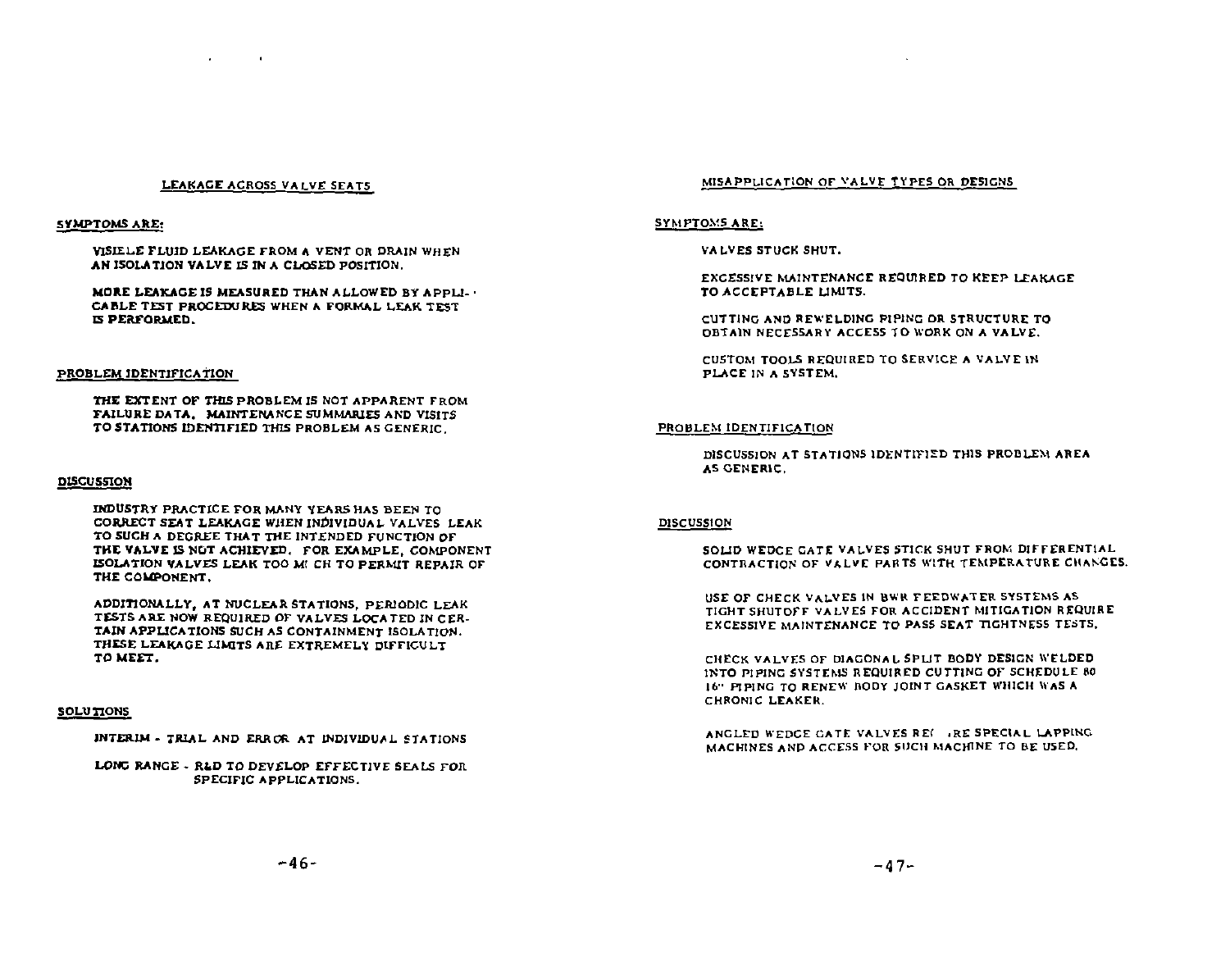**MISAPPLICATION OF VALVE TYPES OR DCS'CNS (CONTINUED)** 

### **SOLUTIONS**

**PERFORM PRE-SELECTION DESIGN REVIEWS** 

**PERFORM POST-SELECTION DESIGN REVIEWS** 

**ESTABLISH SAINTENANCE ENVELOPE FOR EACH VALVE.** 

**DEVELOP AND PUBLISH DETAILED APPLICATION MANUALS FOR "KEY VALVE" LOCATIONS TAILORED TO PWRi. FH'Ri, AMD FOSSIL STATIONS.** 

**-48 -**

**-49 -**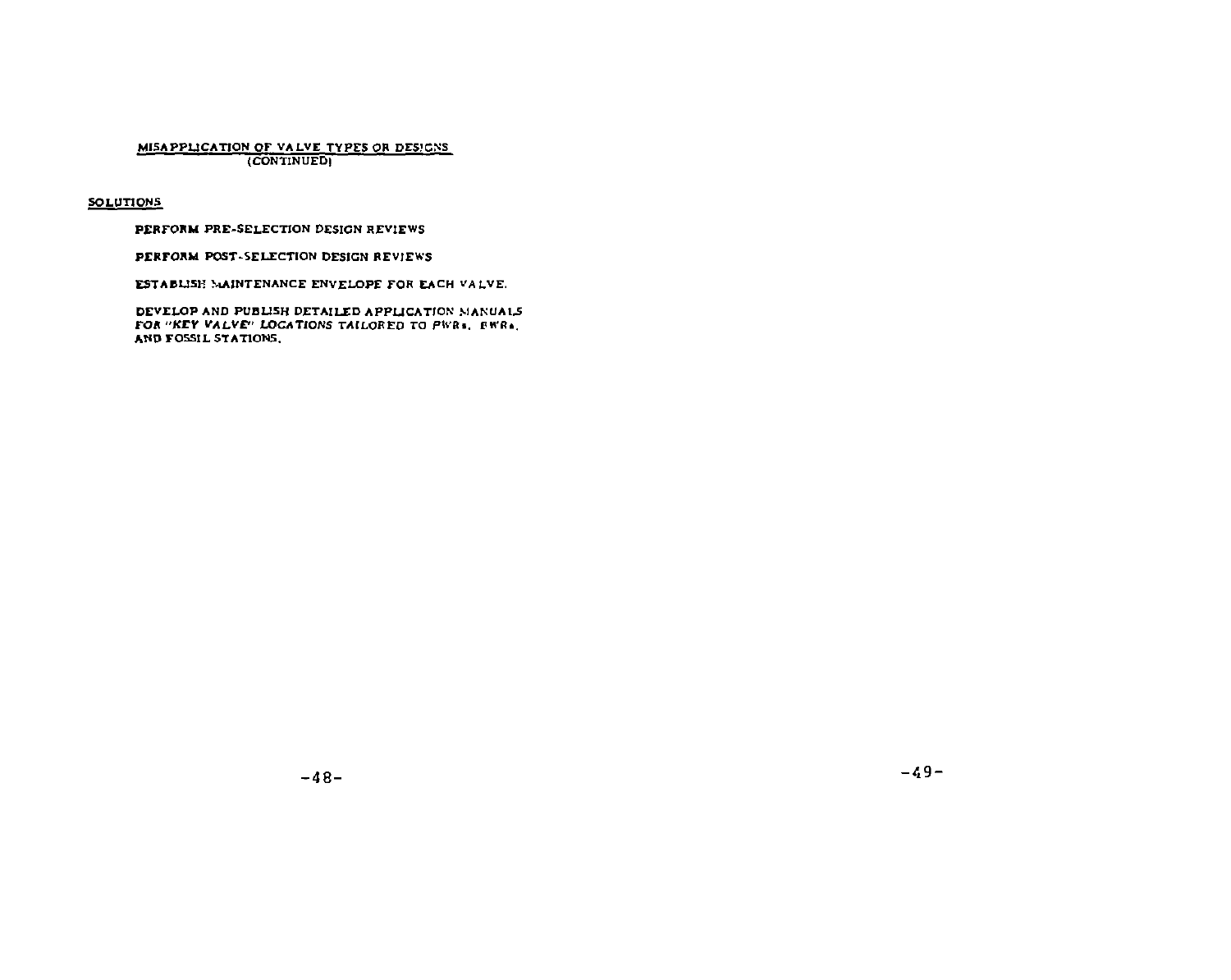# **TABLE B-2**

erialis

# **COMPILATION OF PWR SHUTDOWN DATA**

**(UPDATED THROUGH JUNE 1977)** 

# **PKP, SHUTDOWNS IN APPLICATION CATEGORIES**

# ALL DATA IS FROM NRC PUBLICATION NUREG-0020, "OPERATING UMITS STATUS REPORT", MONTHLY.

| CALENDAR YEAR                                        | 1974 | 1975 | 1976     | 1976* | 1977* |        |
|------------------------------------------------------|------|------|----------|-------|-------|--------|
| NO. OF HONTHS                                        | 6    | 12   | 3        | 9     | 6     | TOTALS |
| NO. OF UNITS                                         | 28   | 30   | 30       | 34    | 37    |        |
| NUMBER OF OUTAGES<br>FROM VALVE APPLICA-<br>TIONS IN |      |      |          |       |       |        |
| NSS SYSTEMS                                          | 25   | 62   | 6        | 26    | 21    | 140    |
| <b>NSS RELIEF VALVES</b>                             |      | 4    | 0        | 0     | ٥     | 5      |
| <b>NSS MSIV</b>                                      | 10   | 14   | 0        | 0     | 0     | 24     |
| <b>NSS FEEDWATER CONTROL</b>                         | 2    | 26   | 5        | 14    | 5     | 52     |
| NSS PRESSURIZER SPRAY                                | 5    | 6    | $\Omega$ | O     | 3     | 14     |
| BOP SYSTEMS                                          | 12   | 43   | 6        |       | 10    | 78     |
| BOP TURBINE VALVES<br>AND CONTROL                    | 8    | 24   |          | 5     |       | 48     |

• REPORTING Or POP VALVE PROBLEMS APPEARS TO HAVE DECREASED.

# **TABLE B-2 COMPILATION OF PHR SHUTDGWN CATA (UPDATED THROUGH JUNE 1977)**

# **FUR SHUTDOWNS IN CAUSE CATEGORIES**

### **ALL DATA IS FROM KAC PUBLICATION NUREG-0020, "OPERATING UNITS STATUS REPORT", MONTHLY.**

| <b>CALENDAR YEAR</b>                  | 1974 | 1975 | 1976 | 1976* | $1977$ <sup>*</sup> |               |
|---------------------------------------|------|------|------|-------|---------------------|---------------|
| NO, OF MONTHS                         | 6    | 12   | 3    | 9     | 6                   | <b>TOTALS</b> |
| NO, OF UNITS                          | 28   | 30   | 30   | 34    | 37                  |               |
| NUMBER OF OUTAGES<br>CAUSED BY:       |      |      |      |       |                     |               |
| SEAT LEAKAGE                          |      | 4    | n    | 5     |                     | 13            |
| STEM SEAL LEAKAGE                     | ц    | 9    | 2    | Ω     |                     | 18            |
| BODY-TO-BONNET SEAL                   | 0    |      | n    | 2     |                     | 6             |
| VALVE TO PIPE FLANGE                  | 0    |      | n    |       |                     | ۵             |
| <b>VALVE OPERATOR</b>                 | 6    | 15   |      |       | 6                   | 29            |
| CONTROL CIRCUIT                       | 4    | 22   | n    | 3     | ,                   | 31            |
| <b>UNKNOWN</b>                        | 19   | 48   |      | 22    | 17                  | 114           |
| <b>OTHER</b>                          | 3    |      |      | 0     |                     | 12            |
| TOTAL OF OUTAGES                      | 39   | 108  | 12   | 33    | 31                  | 223           |
| UNIT MONTHS<br>(NO, UNITS X NO, MOS.) | 168  | 360  | 90   | 306   | 222                 | 1146          |

• **PSPORTIM t »** POP **VALVE PPDHJHI APPEAR\*** TO HAVI **MCKtAfED.**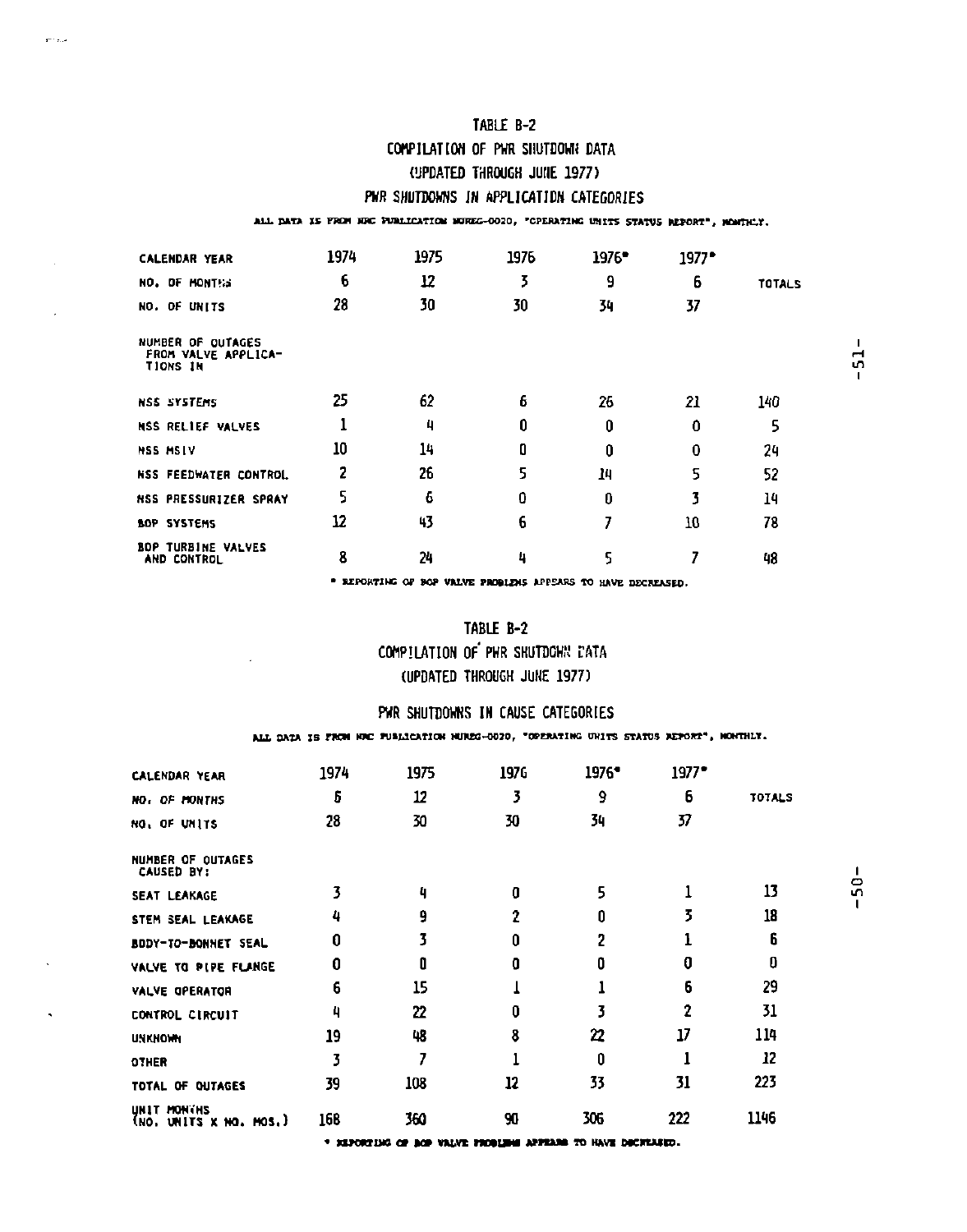# **TABLE B-2**

# **COMPILATION OF BWR SHUTDOWN DATA**

# **(UPDATED THROUGH JUNE 1977)**

# **BWR SHUTDOWNS [N APPLICATION CATEGORIES**

# ALL DATA IS FROM MRC PUBLICATION HUREG-0020, "OPERATING UNITS STATUS REPORT", MONTHLY.

| CALENDAR YEAR                                        | 1974 | 1975 | 1976 | 19/3 | $1977*$ |        |
|------------------------------------------------------|------|------|------|------|---------|--------|
| NO. OF MONTHS                                        | 6    | 12   | 3    | 9    | 6       | TOTALS |
| NO, OF UNITS                                         | 20   | 23   | 24   | 25   | 25      |        |
| NUMBER OF OUTAGES<br>FROM VALVE APPLICA-<br>TIONS IN |      |      |      |      |         |        |
| <b>NSS SYSTEMS</b>                                   | 36   | 45   | 14   | 34   | 17      | 146    |
| NSS RELIEF VALVES                                    | 14   | 14   | 0    | 17   | 8       | 53     |
| <b>NSS HSIV</b>                                      | 9    |      |      | 4    | 2       | 23     |
| <b>BOP SYSTEMS</b>                                   | 12   | 19   | 6    | 9    | 3       | 49     |
| BOP TURBINE VALVES<br>AND CONTROL                    | 3    | 10   |      |      | 2       | 20     |

' REPORTING DT BOP VALVE PROBLEMS APPEARS TO HAVE DECREASED.

# **TABLE B-2 COMPILATION OF BUR SHUTDOWN DATA (UPDATED THROUGH JUNE 1977)**

# **BWR SHUTDOWNS IN CAUSE CATEGORIES**

# ALL DATA IS FROM MRC PUBLICATION KUREG-0020, "OFERATING USITS STATUS REPORT", MONTHLY.

| CALENDAR YEAR                         | 1974 | 1975 | 1976 | $1976^{\circ}$ | 1977" |        |    |
|---------------------------------------|------|------|------|----------------|-------|--------|----|
| NO. OF MONTHS                         | 6    | 12   | 3    | 9              | 6     | TOTALS |    |
| NO. OF UNITS                          | 20   | 23   | 24   | 25             | 25    |        |    |
| NUMBER OF OUTAGES<br>CAUSED BY:       |      |      |      |                |       |        | 52 |
| <b>SEAT LEAKAGE</b>                   |      | 3    | n    |                | u     | 19     |    |
| STEM SEAL LEAKAGE                     |      | 15   | 5    |                |       | 31     |    |
| BODY-TO-BONNET SEAL                   |      |      | Ω    | n              | Λ     | 4      |    |
| VALVE TO PIPE FLANGE                  |      |      | n    |                |       | ۵      |    |
| VALVE OPERATOR                        | 6    |      |      |                |       | 13     |    |
| CONTROL CIRCUIT                       | 6    | я    | 4    |                |       | 22     |    |
| <b>UNKNOWN</b>                        | 18   | 26   | 10   | 30             | 13    | 97     |    |
| <b>OTHER</b>                          |      | 9    | O    | 0              | ٥     | 14     |    |
| TOTAL OF OUTAGES                      | 48   | 63   | 22   | 46             | 21    | 200    |    |
| UNIT FONTHS<br>(NO, UMITS X NO, MOS,) | 120  | 276  | 72   | 225            | 150   | 843    |    |

**\* REPORTING OF BOR VALVE FROBLING AFFEARS TO HAVE DECREASED.**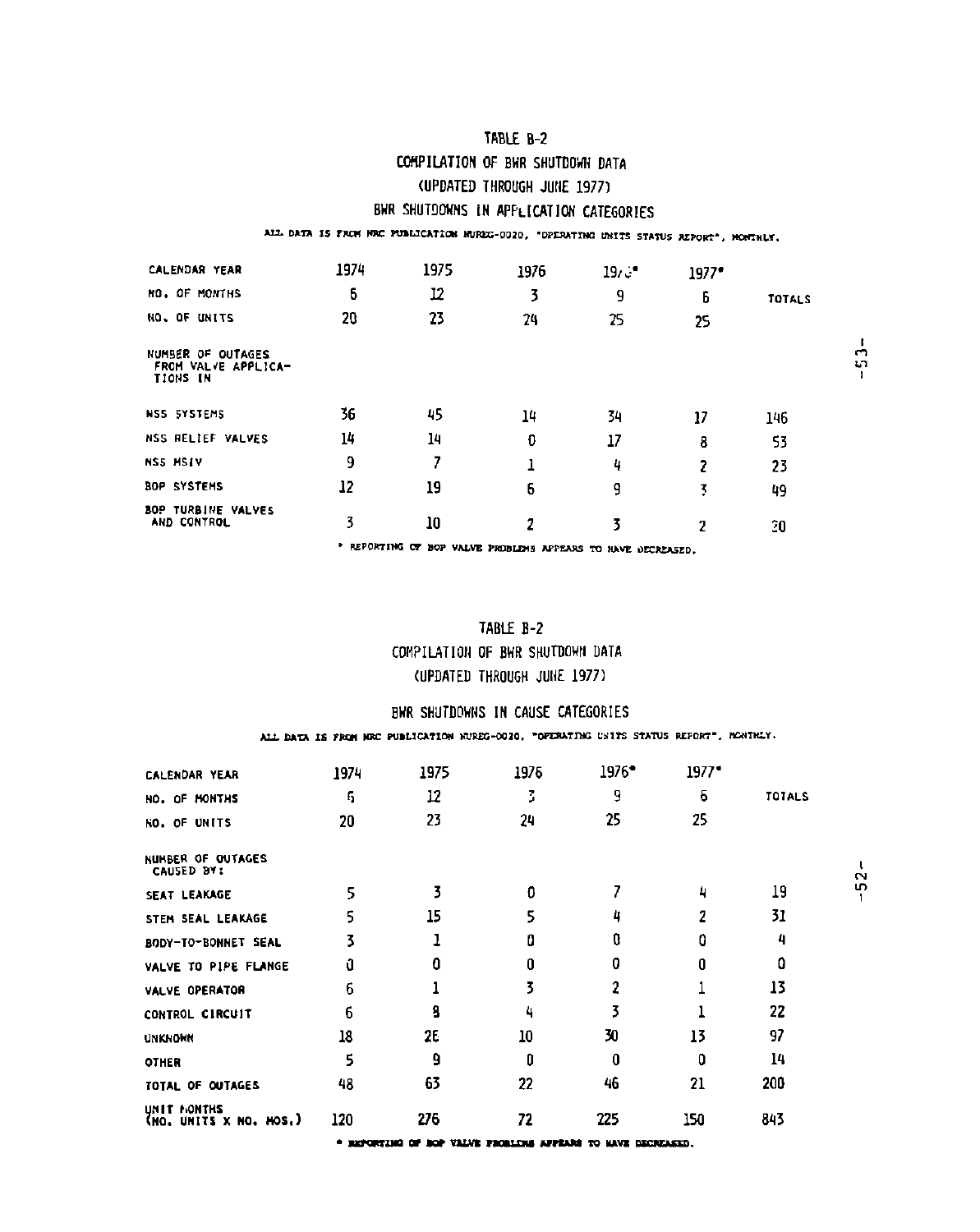#### **A STUDY OF VALVE FAILURES WHICH IMPACT THE SAFETr AND OPERATION Of LIGHT HATER NUCLEAR POWER PLANTS**

#### **J. C. Tsacoyeanes**  *9.* **P. ftaju Teledyne Engineering Services Waltham, Massachusetts**

### **ABSTRACT**

This paper presents the results of a pilot program initiated by Sandia<br>Laboratories under the Department of Energy, Light Water Reactor Safety Research and Development Program. The program was conceived as a result **of earlier LWR safety and reliability studies which inti-cated that a substantial number of plant trip incidents were caused by failure of**  system components such as valves. The specific objectives of this pro-<br>gram are: Il to identify the principal types and causes of failures in<br>valves, valve operators and their controls and associated hardware,<br>which lead t **search and development programs which could lead to reducing these valve failures or to mitigating their effect on plant operation.** 

**The data surveyed covers incidents reported over the six-year period, beginning 1973 through the end of 1978. Three sources Df information on valve failures have been consulted: 1} failure data centers, 2) partic-ipating organizations in the nuclear power industry, and 3) technical documents.** 

The results of this study indicate that frequent failure modes in valves **include lack of leak tightness in both stem packing seals and valve**  seats, and operational malfunction resulting from problems with actua**tors, their power controls and instrumentation. The failure data analyses results are presented in tabulated form and a discussion of the information obtained from the three data sources Is included.** 

**Recommendations are presented for future programs. Included Is a state-ment of the objectives and a description of the major elements of the programs.** 

### **IHTRODUCTIOH**

### **Background**

It has been observed that valves used in commercial unclear electric power generation systems account for a<br>significant proportion of component failures which interrupt electrical generation or affect plant operation<br>due t **operation.** 

Independent reviews of licensee reports submitted to the U.S. Nuclear Regulatory Commission (NRC) during<br>the years 1976 and 1977[2] indicate that approximately twenty percent of the reportable occurrences for each of **those years were accountable to valve failures for each year. The more recent data shows Indications that the incidents of valve malfunction may be Increasing rather than decreasing.** 

Structural failures of value pressure boundary parts are so infrequent that their effect on plant operat-<br>ing and maintenance time is virtually negligible. Structural failures of other value parts occur a bit more<br>frequent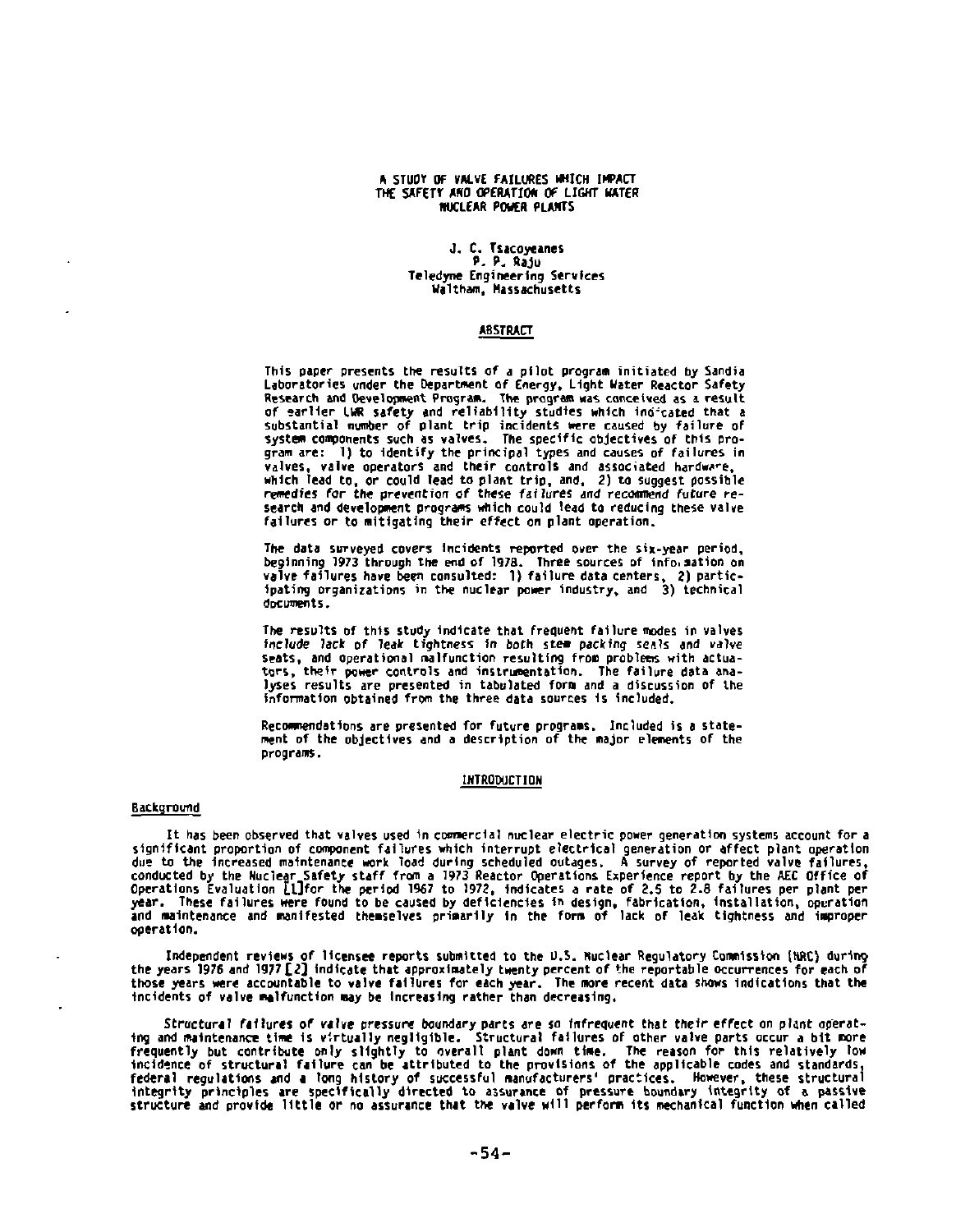**upon to do so.** 

Some guidance for operability assurance is provided in MRC Regulatory Guides[3] and teating requirements to verify operational redictions are contained in the ASME Code, Section א., Rules<br>Tor Inservice Inspection [5]. Yet **on operating nuclear power plants.** 

### **PROGRAM DESCRIPTION AND RESULTS**

**The present study£61. initiated by Sandia Laboratories under the Depsrfownt of Energy Light Water Reactor (LWR) Safety Research and Development Progran, had the following specific objectives:** 

- **1) to Identify the principal types and causes of failures in va»ves, valve operators and their controls and associated hardware, which lead to, or could lead to plant trip. Plant trip, as used herein, refers to any interruption of electrical generation;**
- **2) to suggest possible remedies for the prevention of these .allures and recommend future research and development programs which could lead to minimizing thes? valve failures or to mitigating their effect on plant operation.**

**Three sources of information were used:** 

- **1) data files such as the NRC Licensee Event Reports (LER) and the Nuclear Safety Information Center (NSIC),**
- **2) participating organizations in the nuclear power industry such as NSSS vendors, valve manufacturers, utilities and nuclear power stations, and**
- **?) technical documents.**

### **failure Data Files**

**The data surveyed covers Incidents reported over the six-year period, beginning 1973 through the end of 1978 jnd is retrievable from computer files in the form of approximately one hundred word abstracts C73.** 

**Two significant 1 imitations exist in the use of these data sources for the purpose of interpretation and evaluation of the failures.** 

**First, the event descriptions are prepared by personnel at each individual plant site and nust be transmitted to the NRC promptly- Here detailed follow-up information is not always Included ir the LER**  description. Therefore, a large variation exists in the amount and detail of the information provided. This<br>makes the analysis of the data difficult and some judgment and deduction is necessary in identifying root causes **of the failure.** 

-Second, only those failures which affect safety-related systems are filed in the data banks. (Safety<br>related systems are those systems necessary to ensure the capability to shut down the reactor and maintain it in a safe shutdown condition, or to prevent or mitigate the consequences of accidents that could result in<br>potential offsite-exposures to radiation.) However, plant trips are known to occur as a result of valve fallures<br>in ot **tion for these systems.** 

**For purposes of analysis of this data, valve failures were classified and defined as follows:** 

- **1} structural refers to fallure of pressure retaining parts and attachments and/or parts which transmit or apply operator loads,**
- **2) excessive leakage refers to leakage of valve seats, stem packing, gaskets and other seals in excess of the rates, permitted for the application,**
- **3) operational malfunction refers to loss of capability to perform intended function or initiation of undesired function, and**
- **4) procedural refers to failure as a direct result of procedural error In ((instruction, operation or maintenance.**

**The valve related failures Identified 1n this study numbered 13S. Of these, 62X occurred in BWH plant systems and 38t in PHR systems. The major types of failures and their incidence are as follows: leakage 44X, operating malfunction 37\*, procedural 1IX and structural 8\*. Of the leakage failures, 49\* were attributed to**  failure of the stem packing seal and 48% to leakage past disc seating surfaces. It should be noted that three-<br>quarters of the total number of seat leakage failures are attributed to safety valves. However, most of these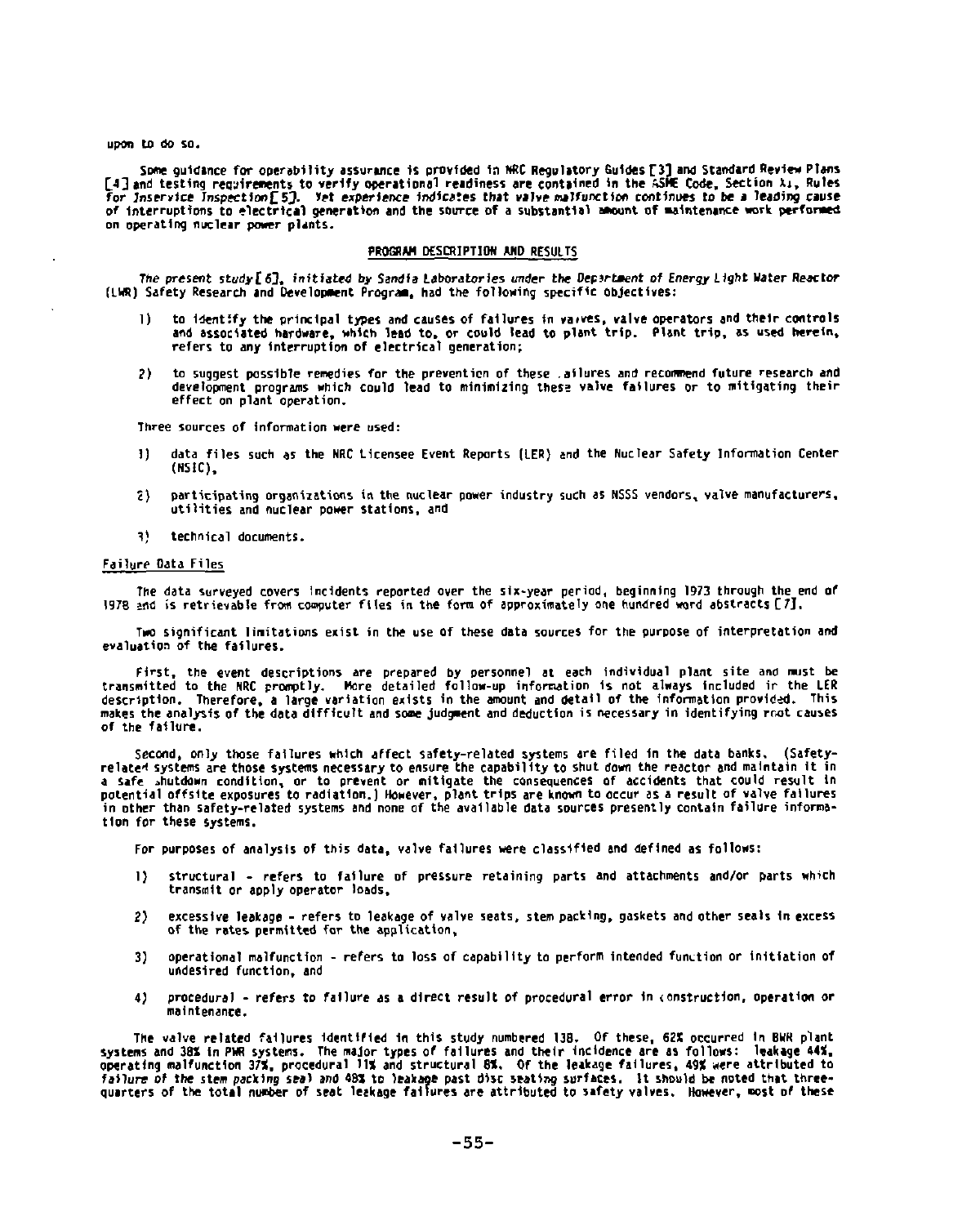relate to pilot valve actuators whose secondary effect is to actuate main disc opening. Therefore, the<br>incidence of plant shutdown initiated by main seat leakage is small, about lO%. This is consistent with the<br>opinions **leakage is not a coamon occurrence. Further discussion on this point is Included under Industry Parties.**  Procedural errors consisted of improperly installed gaskets or parts, improperly set switches and <del>er</del>rors in<br>disc position settings during or after maintenance and testing.

**Three incidents of defective or failed stem packing were identified. However, the apparent rause of »ost stem packing leakage failures Is attributed to linltations 1n sealing life due to wear. Although the data did not indicate the effect of stem orientation, discussions with valve suppliers and plant maintenance personnel indicated off-vertical installations reduce packing life significantly.** 

**The majority** *(7St)* **of disc seat leakage failures occurred in safety/relief valve applications with the**  remainder being distributed between control/regulation, isolation and check valves. Failure of the valve disc<br>to reseat after blowdown accounted for 18% of safety/relief valve failures. Leakage past pilot valve seats was<br>t **one specific supplier. The most common failure mode reported for isolation valves was stem packing leakage which accounted for 40\* of all isolation valve failures. Table 1 summarizes the data analysis.** 

### TABLE 1 REPORTED FAILURES BY TYPE AND APPLICATION

| Valve Type/<br>Application | <b>PWR</b> | <b>DIAR</b>         | Total    | Proc | Struct | Pack | Leakage<br>Seat | Gask | Oper                           |
|----------------------------|------------|---------------------|----------|------|--------|------|-----------------|------|--------------------------------|
| Safety/<br>Relief          | 6          | 34                  | 40       | 4    | 4      |      | 22              |      | 10                             |
| Isolation                  | 19         | 19                  | 38       | B    | 5      | 15   | 2               | 7    | 6                              |
| <b>Check</b>               | 2          | 3                   | 5        | 2    | 1      | I    | 1               |      |                                |
| Control/<br>Regulation     | 5          | 4                   | 9        |      |        | 4    | J.              |      | 2                              |
| <b>Other</b>               | 7          | 9                   | 16       | 1    |        | 10   |                 |      | 5                              |
| Acutator                   | 11         | 13                  | 24       |      |        |      |                 |      | 23                             |
| Instrument                 | 52         | 4<br>B <sub>5</sub> | 6<br>138 | 15   | 11     | 30   | 29              | 2    | $\overline{\phantom{0}}$<br>51 |

**Operational malfunction resulted from deficiencies in the design and installation of valve parts, actua**tors, power controls and instrumentation circuits. Typical problems involved failures of elastomer diaphragms,<br>intry or leaky air and oil lines, incorrect actuator torque switch or limit switch settings and erroneous<br>intru able to failures in power control circuit components. Safety/relief valves were involved in 20% of the<br>operational malfunction events. Causes of safety valve malfunction were improper set point adjustment, pres-<br>safety/r

### **Industry Parties**

**It was recognized that the information obtained from data banks would provide limited use in Identifying**  root causes of valve failures. Therefore, supplementary input from a broad spectrum of organizations involved<br>in the various aspects of nuclear power plant design, construction and operation was needed. The organizations **consulted were:** 

- **1) Nuclear steam Supply System Vendors** 
	- **a)** Pressurized Water Reactor System<br>b) Boiling Water Reactor System
	- **bj Boiling Hater Reactor System**
- *2.* **Nuclear valve Suppliers** 
	- **a) Safety-Relief Valves**
	-
- **The Nuclear Requistory Commission**  $\mathbf{a}$ 
	- **3)** Office of Management Information and Program Control<br>b) Office of Inspection and Enforcement
	- Office of Inspection and Enforcement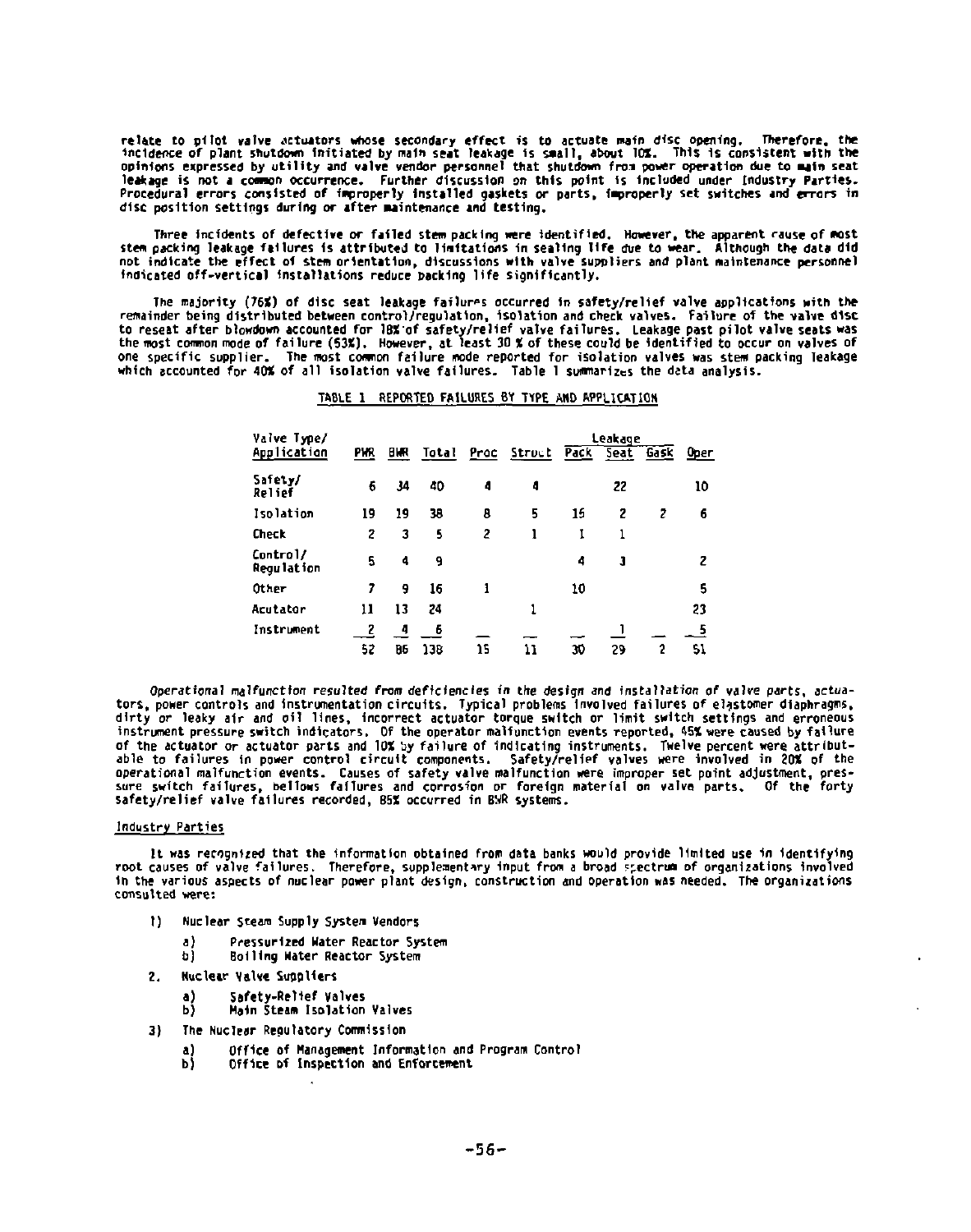### **4) Utilities and Nuclear Power Stations**

**Participants cons 'Sted of a variety of personnel engaged in the design, manufacturer, procurement, in**stallation and maintenance of nuclear valves. In view of the scope limitations, time did not permit examination<br>of relevant failure records and reports on file at these organizations. Instead, reliance was primarily placed **on the impressions and experiences of the participants.** 

The discussion which follows addresses those areas which, by consensus, appear to be the most common and/or<br>most disruptive to electrical generation. Additional comments of general interest assembled in the course of **the discussion are alsc presented.** 

### **Seat leakage**

Valve seat leakage is a universal problem in electric power generation. In nuclear applications, this problem becomes more acute because of the severe restrictions imposed on permissible leakage rates. Utility discuss the

**Containment isolat ion valves are a continuing problem in the area of seat leakage. These valves, which are**  of the butterfly type, vary widely in size, some as large as forty or more inches in diameter and are designed<br>with either soft (nonmetallic) or hard seats. Failure rates as high as fifty percent have been experienced during leak testing of these valves, although one utility indicated that a large reduction in failure rate was<br>experienced in subsequent test cycles. The opinion was expressed that the leakage problem experienced with<br>thes

**Main seat leak tig tress in main steam isolation and feedwater check valves was reported as a major source Df maintenance work. iese hard seat valves require long periods of maintenance or repair on site and may Involve removal of bonnets and welding, grinding and lapping of seat surfaces.** 

### **Stem.Packing Leakage**

**Leakage through valve stem packing 1s a common occurrence at operating plants. Improved performance has**  been obtained by incorporating changes in packing material and construction, anti-extrusion devices, lubri-<br>cants, stuffing box des 3n and installation techniques. The trend in packing construction in use is moving from the compressed laminatrd rings to the preformed graphite ribbon type. The utility personnel interviewed<br>unanimously expressed t at better results have been obtained with the graphite ribbon type material.

Indications are the : installation procedures have some influence on the performance of stem packing seats. **One utility made a stro-** *}* **recommendation that trained permanent personnel be used for all packing installations and that procedures and istory of operation be documented for future evaluation. Packing leakage problems have been reduced since a pr gram of this type was Instituted In this utility's plants.** 

**Other comments made regarding packing leakage are indicated below:** 

**Tightening of packing gland nuts is done primarily by "feel". In general, the higher the service pressure and temperature for the application, the greater the incidence of leakage problems.** 

**Horizontal stem installations and, to some degree, other nonvertical stem Installations experience more leakage problems than vertical Installations,** 

In some instinces, packing replacement has been hampered by failure to consider accessibility in **design and ir-.tallation.** 

**Translating s:em valves appear to be more Susceptible to packing leakage than rotating stems, except that aodulati g control valves with rotating stems also experience a high degree of leakage problems.** 

Some plant mr ntenance crews have successfully applied a process known as "Fermanite", which consists **of a viscous substance injected into the existing packing.** 

### **Valvc-Actuator-Control;**

**Problems associate! with limit switches and torque switches are a major contributor to plant maintenance. Reports are that switches move out of adjustment during operation but one utility indicated that, oftentimes,**  switches are not proper iy set, initially.

Problems with openitor-valve compatibility exist primarily in oversizing of electric motor operators, and **failures In valve part;, such as stems and yoke legs, have been attributed to overload by the operator.**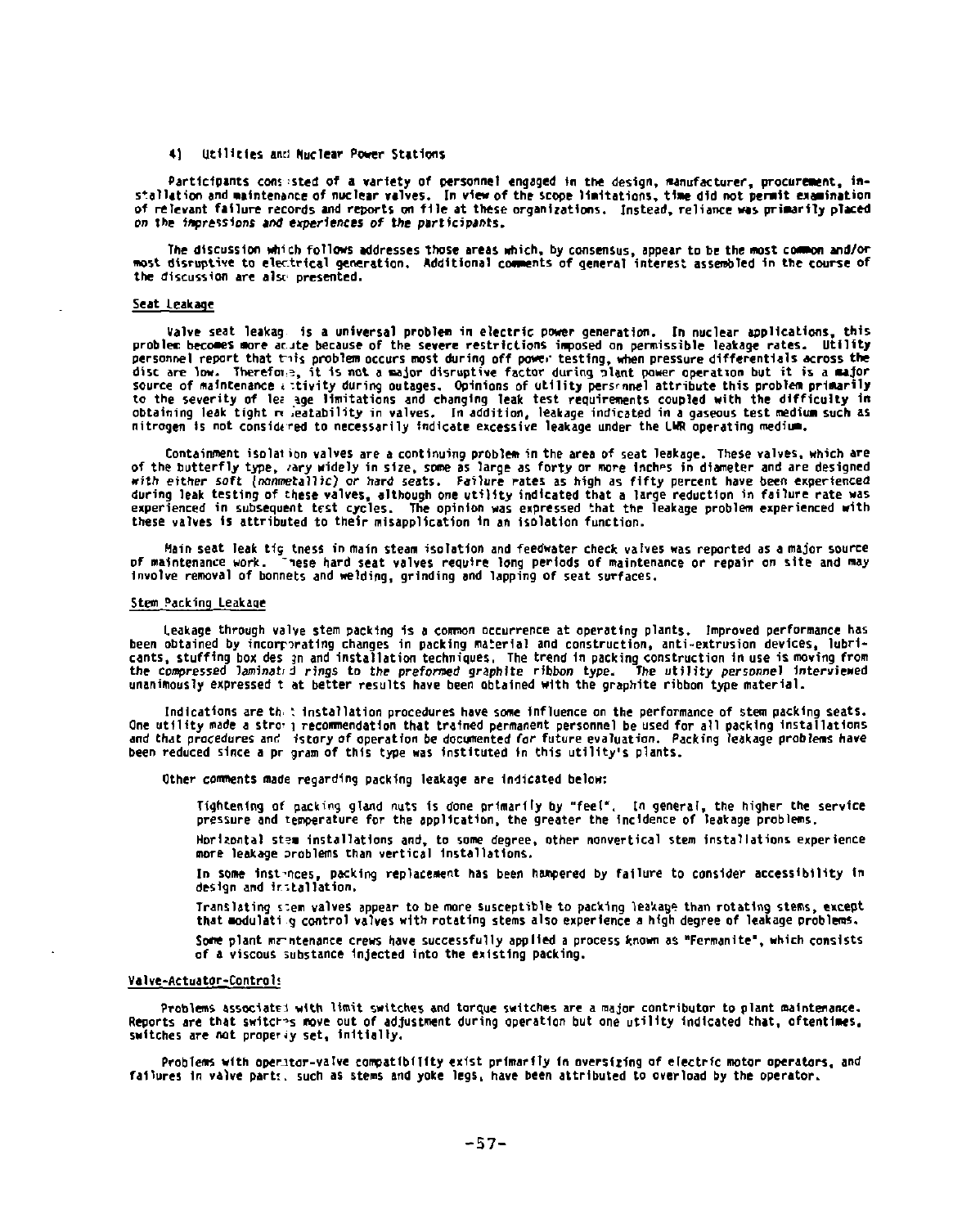Large loads can be applied to valve parts when the inertia of the motor-stem-disc system is not taken into<br>account in setting of limit and torcue switches. Valve operators which are sized for power operation conditions can cause damage when exercised at atmospheric conditions.

### Safety/Belief Valves

Host organizations interviewed had basically the same set of comments reoarding safety relief valve problems, namely:

Set point drift is a basic problem.

ft common problem associated with a pilot operated relief valve of one particular design is being resolved. Qualifying valves under current Section XI requirements is difficult .

Testing under alternative test media is desirable. However, collection and correlation of data is needed. Facilities with total safety relief valve test capability are needed.

Qualification of safety relief valves should be obtained under two-phase flow conditions.

### Problems of General Interest

The misapplication of specific valve types to isolation and flow control functions is a comnon cause of problems.

**Adequate maintenance tooling is not usually supplied by vendors.** 

**Flushing of lines prior to maintenance reduces personnel exposures.** 

**Greater participation of the power production group during the valve selection stage of plant design** 

Participation of vendor personnel in the maintenance training process is important.

Valve designs currently installed in plant systems oftentimes are subjected to test and service conditions **Valve designs currently Installed in plant systems oftentisces a-e subjected to test and service conditions which are more severe than those fi\_< which they were designed.** 

### **Technical Documents**

**The valve industry problems identified in this pilot program based on the data files and industry party interviews are In agreement with those identified by the other documented studies referenced herein.** 

**The MPR study CBl Is based on a broader Information base including. In addition to that of the present study, review of the Semiannual Operating Reports on file at the NRC Public Document Room and review of operating records made available at plant sites. Among the problem areas reported which are in agreement with those identified in the present study are:** 

- **1) valve stem leakage,**
- **2) fluid tightness across valve seats,**
- **3) compatibility of motor operator and valve and associated control circuits,**
- **4) misapplication of valves for the service intended, and**
- **5) engineering follow-up on specific plant solutions and dissemination of information to other facilities.**

**The present study assigns a greater emphasis on safety/relief valve problems than is indicated by other reports. Thus improvements in design and testing which address the comments relative to safety/relief valves are considered essential.** 

A one-to-one comparison between the data contained in the Muclear Safety Study II and the present study<br>could not be meaningfully accomplished because of the overlapping of time intervals and the independently<br>established **controls and Instrumentation.** 

### **CONCLUSIONS AND RECOMMENDATION'S**

**The major conclusions resulting from the survey of information sources considered in this study are given below and are followed by recommendations for future programs addressing these problems.** 

### **1. Evaluation Center for Industry Valve Problems**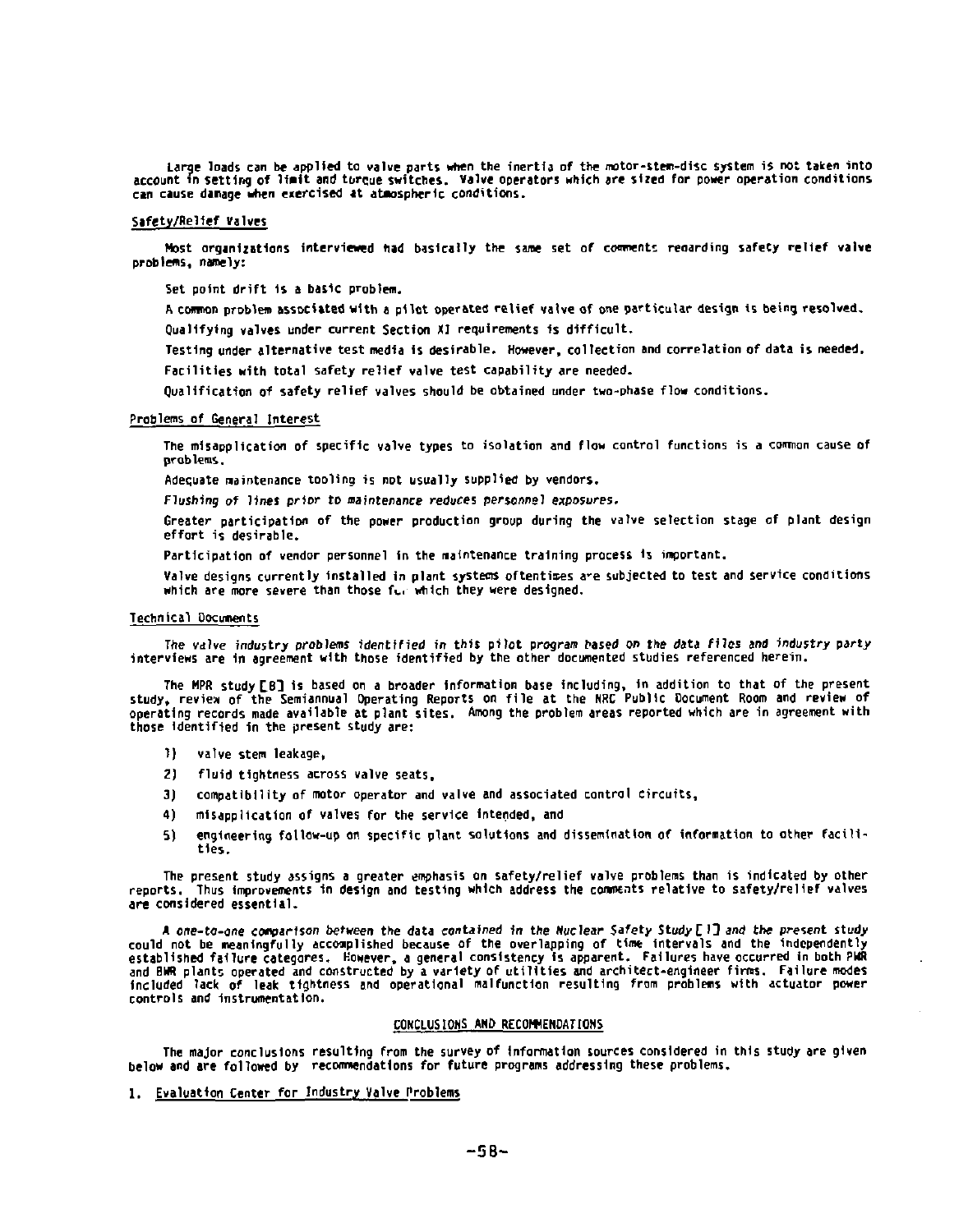### **Background:**

There appears to be a basic shortcoming in the present practices of the nuclear industry in its approach to<br>addressing and treating industry valve problems. The resolution of valve problems which interrupt or threaten to interrupt plant operation is addressed, in general, on an individual basis. That is,<br>correction of the immediate problem and its related consequences is of primary consideration. Once a solution is formulated and corrective action initiated, the efforts of utility personnel turn to other<br>"Diks crucial to plant operation. Steps are not generally taken to follow up on splutions for the purposes<br>benefit of t

This follow-up evaluation is essential to any program directed at improving industry wide valve reliability. The currently existing data centers which file failure information are not, in themselves,<br>equipped for the engineering evaluation required in improving valve reliability and availability. What appears to be lacking at the moment is a coordinated engineering approach under the direction of a responsible organization or organizations, which draw upon the expertise of al l nuclear valve industry participants.

#### Program Description:

Study the feasibility and organization of a coordinated engineering approach for effecting timely solutions to generic problems in valves which affect valve availability, maintenance and plant operation. The<br>following should be taken under consideration in the performance of this study:

- 1) The various sources of documented valve failure data and information, including Data Banks (NRC-LER, NSIC, NPRDS), maintenance file s at operating plants and published and unpublished technical docume' s.
- 2) The problems associated with interfacing between the various industry participants such as valve manufacturers, utility engineering staff, power plant maintenance staff and suppliers of purchased valve parts such as packing and operators.
- 3) The feasibility of devising a system for categorizing viable valve problem data and solutions with the ability for quick and easy recovery during time of need.

# 2. Valve Stem Packing Leakage

### Background:

Excessive leakage through valve stem packing seals continues to be a common problem in nuclear power plant<br>operation and s.'ety. This is indicated by all three sources of information surveyed under this pilot.<br>program. Exc service and value actuation. In some instances improperly installed packing or defective packing has been<br>reported as the source of the leakage failures. However, the apparent major cause of failure is simply<br>vear on the p larger valve operating units. Some packing materials which deposit particles on the adjacent polished stem induce corrosion which Increases friction bads with use.

Some improvements in wear life have been wade with the introduction of new lubricants, packing construction and stuffing box design. A significant improvement in design life has been indicated in tests and during service by a newly developed packing system which uses two types of packing construction C9U. This, In combination with a specific stem material, has resulted 1n increases in lif e by a factor of 20 or better.

### Program Description:

It 1s recommended that a program directed at improving valve stem seal design be undertaken. This program should address the following:

- 1) Study in more detail, the packing failure service experience at operating nuclear power plants. Determine which types of packing design are in use and their susceptibility to failure. Determine the effects on packing life of: [packing configuration, packing material, lubricant, fluid service,<br>installation procedures, stem orientation, stem material, and other contributary parameters.
- 2) Conduct a survey of packing manufacturers and users to determine state-of-the-art of packing seal design.
- 3) Promote and coordinate development of promising design concepts through funding of design development and testing programs.
- 4) Promote and coordinate In-service surveillance programs and evaluation.

3. leak Tightness in Valve Seat.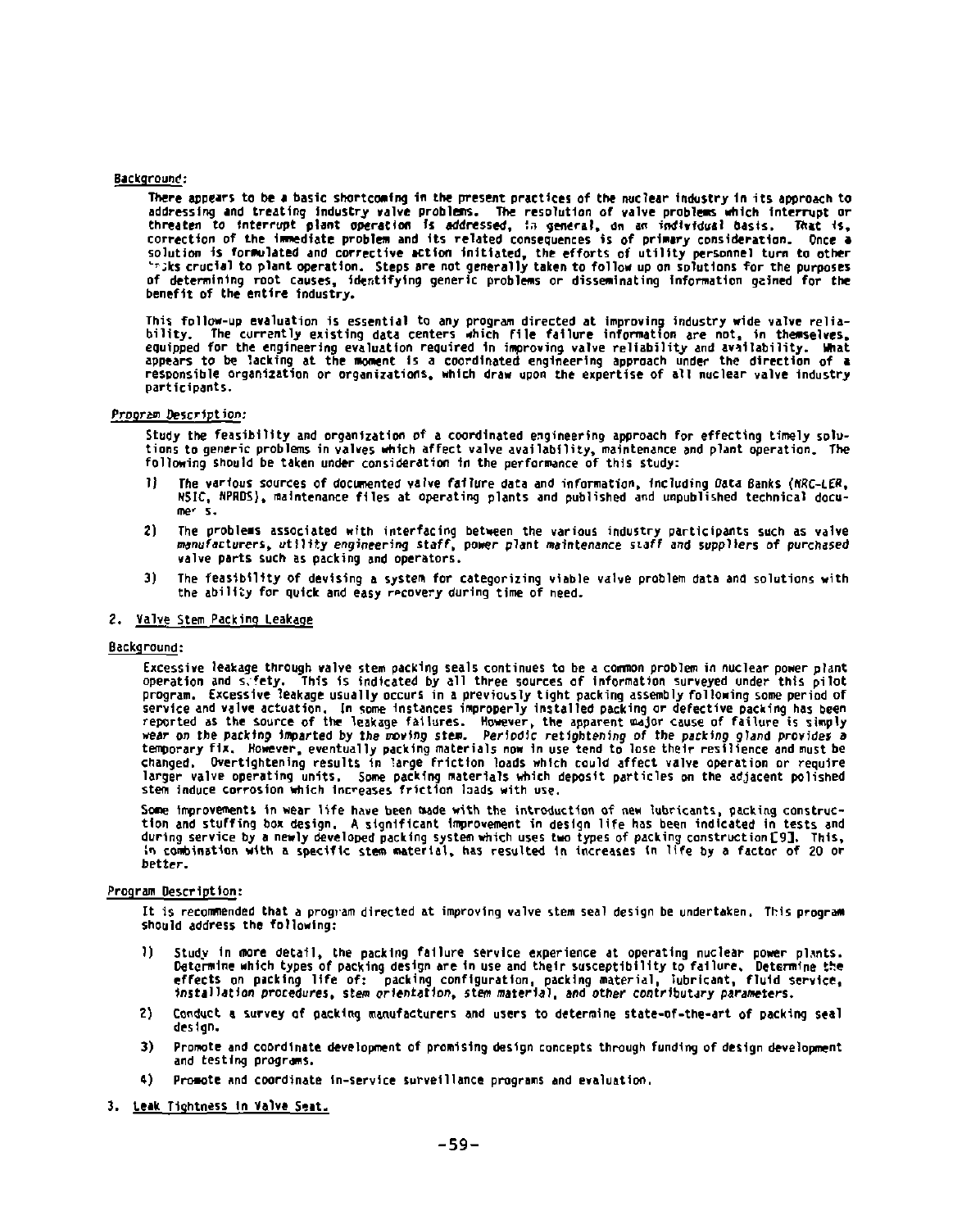### **Background:**

**Leakage past valve seats continues to be a problem In nuclear power plant operation and safety. The**  stringent permissible leak rate requirements imposed, particularly for low pressure differential across<br>discs, are difficult to satisfy. This is further aggravated by the changing requirements which impose<br>lower limits on

**Excessive leakage problems occur usually during preoperational and periodic testing. This has been established primarily in discussions with plant personnel and valve vendors and confirms the findings of previous studies In this regard. Inability to satisfy leakage requirements for valves in operating plants, may require examination and rework of seats resulting In personnel exposure to radiation and possible delay of plant start-up.** 

### **Program Description:**

A program to address seat leakage has been recommended in a previous stuay of this problem. MPR Associates<br>in a report entitled "Assessment of Industry Valve Problem", EPRI NP-241. November 1976, recommends, in **summary, the following:** 

- **1) Find improved methods of achieving seat tightness for main steam isolation valves and feedwater check valves in BWRs, and containment isolation valves in PWRs and BURs.**
- **2) Develop leak testing methods and techniques which are directly applicable to nuclear stations.**
- , Sponsor a long-range program to develop technology for achieving leak-tight seating designs in steam.<br>gas and high pressure, high temperature water applications. This program would address material<br>. combinations, seat g
- **4) Develop maintenance procedures, tooling and techniques for restoring seat tightness while keeping radiation exposure to maintenance personnel at a minimum.**

**Our review of failure data indicated that a substantial proportion of seat leakage incidents** *[75%)*  **involved safety valve seat leakage which caused plant shutdown. This subject is discussed previously under Failure Data Files, and notes that a substantial number of these failures were related to pilot valve failures of a specific designer. An additional task which would address safety valve seat leakage could be included in task 1) above.** 

### **4. Improvement of Valve-Actuator-Controls Systems**

### **Background:**

A multitude of problems resulting in operational malfunction of valves is indicated from this study. The<br>root causes of many of these prublems cannot in all instances be identified from the failure data reviewed.

**However, apparent causes can be attributed to deficiencies in the design and installation of valve parts,**  actuators and control and instrumentation circuits. Typical problems involve failures in elastomer dia-<br>
ohraoms, air and oil lines, actuator limit or position switches and instrument pressure switch indicators. phragms, air and oil lines, actuator limit or position switches and instrument pressure switch indicators.<br>Structural failures of valve parts, such as yoke legs and stems, often result from excessive loads applied<br>by the a **actuation techniques.** 

#### **Program Description:**

**Prograas, are required, which will provide needed guidance In the design, selection, construction and**  maintenance of valve operators for LWR service. Specific program recommendations are provided by .<br>Riddington and Reyer in the accompanying paper [10**]**.

# **5. Large Scale Valve Test Facility'**

### **Background:**

**The survey of industry parties indicated activity and Interest In the establishment of a full scale valve**  testing capability under near actual plant conditions. Constraints in presently available facilities<br>multiphase flow and available flow mate, temperature, type and magnitude of loadings, steam capacity,<br>valve seat leakag performance under concurrent loadings of pipe reactions, imertia, fluid flow, thermal translents, pressure<br>and other applicable loadings required. Private sponsorships of such facilities by independent organiza-<br>tions or **of facilities for this prupose Is recommended.**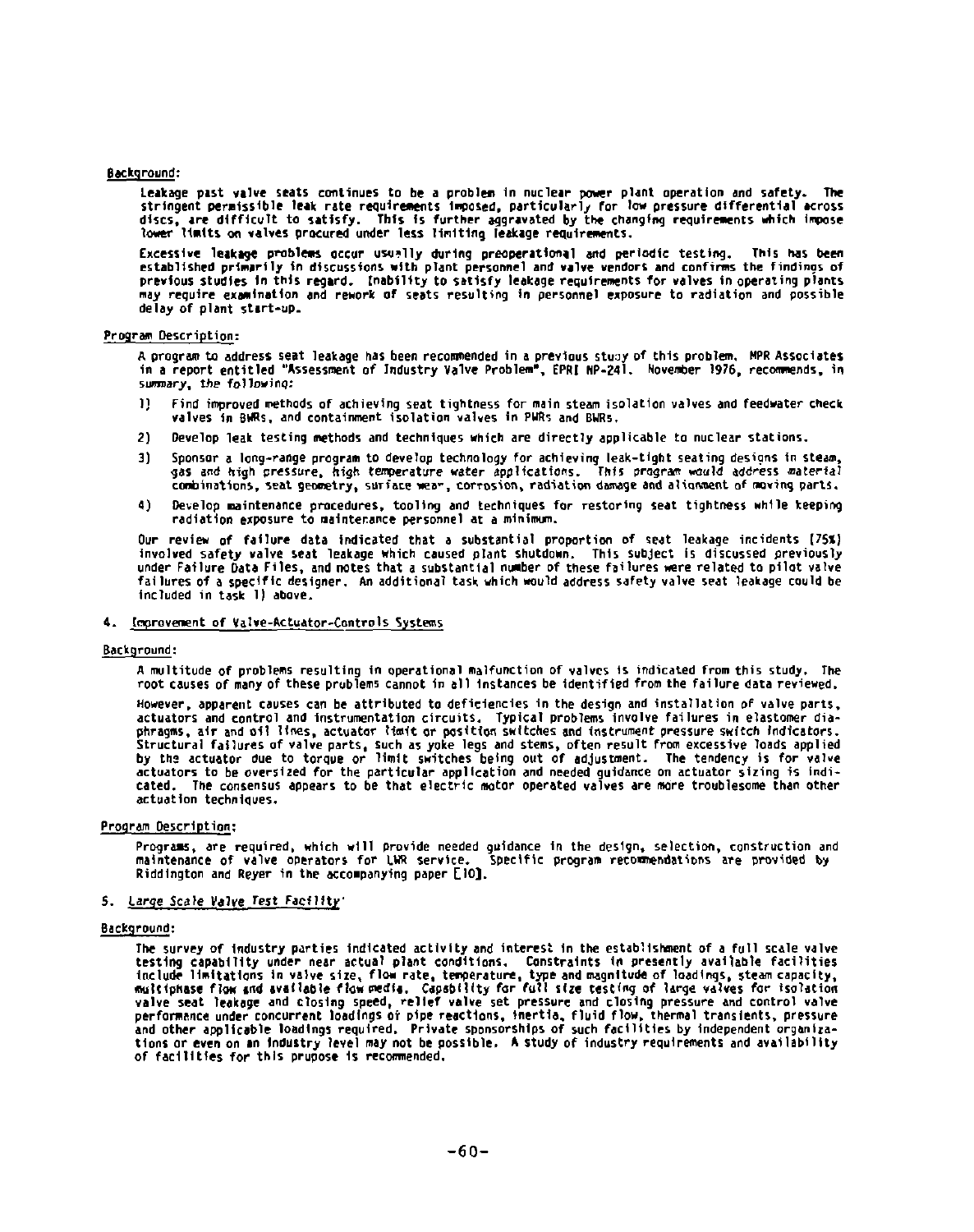### **REFERENCES**

- **1. Valve Malfunctions in Nuclear Power Plants, Nuclear Safety, Volume 15, No. 3, Hay-June 1974.**
- **2.a) A Review of Safety-Related Occurrences in Nuclear Power Plants as Reported in 1976, Nuclear Safety, Volume 19, Ko. 1, January-February 1978.**
- **b) A Review of Safety-Related Events at nuclear Power Plants as Reported In 1977, Nuctear Safety,**
- **3.a) Design Limits and Loading Combinations for Seismic Category I Fluid System Components, KRC Regulatory**<br>Curide 1.48, May 1973.
- **Guide 1.48, Hay l9?3. b) qualification Tests of Electric Valve Operators Installed Inside Containment of a Nuclear Power Plant. NRC Regulatory Guide 1.73. January l9?4.**
- c) Qualification of Class IE Equipment for Nuclear Power Plants, NRC Regulatory Guide 1.89, November<br>1974
- **d} Seismic Qualification of Electric Equipment for Nuclear Power Plants, NRC Regulatory Guide 1.100, March 1976.**
- **4.a) Dynamic Testing and Analysis of Mechanical Systems and Components, NRC Standard Review Plan 3.9.2,**
- **November 1975. b) Seismic Qualification of Category 1 Instrumentation and Electrical Eguipment. NRC Standard Review Plan 3.10, November 1975.**
- **c) ASME Code Class 1.** *2* **and 3 Components, Component Supports and Core Support StructuresT NRC Standard Aeview Plan 3.9.3.**
- 5. Rules for Inservice Inspecti<u>on of Nuclear Power Plant Components</u>, ASME Boiler and P-essure Vessel<br>Code, Section XI, 1977.
- **S. Pilot Program to Identify Valve Failures which Impact the Safety and Operation of LW Nuclear Power Plants, Sandia/Teledyne Engineering Services, TR-3459-1, January11. i960.**
- 7. Instructions for Preparation of Data Entry Sheets for Licensee <u>Event Report (LER) File</u>, (USNRC,<br>Office of Management Information and Program Control, NUREG-0161.
- **8. Assessment of Industry Valve Problems. Electric Power Research Industry, EPRI NP-421, November 1976.**
- **9. New Control Valve Packing System Hay Match Valve Life. Robert T. Wilson, Fisher Controls Co., Power Engineering, January 1977, page 44,**
- **10. Investigation of Valve Failure Problems in LWR Power Plants. J. w. Riddington, R. Reyer, Burns and Roe, Inc., ANS-ENS Meeting on Thermal Reactor Safety, April, 1980.**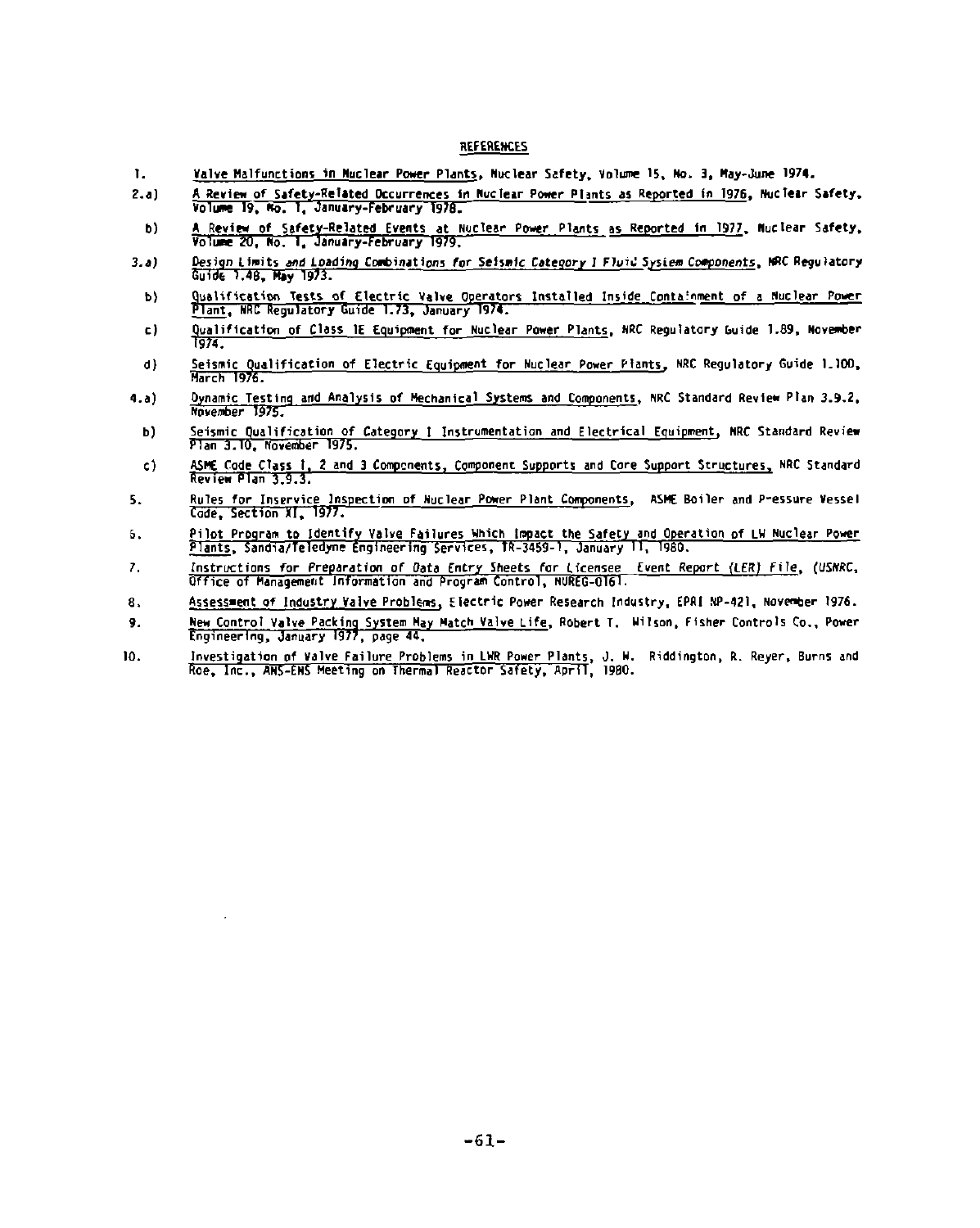### THE IMPACT OF VALVE FAILURES ON THE SAFETY & RELIABILITY OF LIGHT WATER NUCLEAR POWER PLANTS

J. *M.* Riddington and R. J. Reyer

Burns and Roe Inc. Oradell, N.J., 07649

### ABSTRACT

A study of the causes of, and solutions for, recurrent valve failures has been performed. The frequency and root causes of valve problems were identified from licensee event reports and meetings with utility, NSSS, and valve manufacturer personnel. Three generic problems (Stem leakage, seat leakage, and inadequate specification) and four valve specific problems were identified. The four valve specific problems and their principal causes are: (1) BWR pilot operated safety relief valves (pilot valve leakage); (2) spring loaded safety relief valves (water solid and two-phase flow behavior); (3) PWR feedwater regulating valves (trim degradation and packing failures); and (4) air operated solenoid valves (jamming due to foreign matter in service air). The first two valve specific problems are the subject of current industry programs. Programs intended to address stem leakage, seat leakage, timely exchange of valve failure information, testing of valves, and adequate specification, selection, and maintenance of valves will be outlined.

### INTRODUCTION

An analysis  $o$ . component failures from information in the computerized Nuclear Safety Information Center (NSIC) data bank shows that for both PWR and BWR plants the component category most responsible for shutdowns is valves [1]. Valves are responsible for approximately 19.3 percent of light water reactor power plant shutdowns [2]. A detailed investigation of the valve failures in LWRs was performed.

# DATA SOURCES, COLLECTION AND ANALYSIS

The primary source of data on valve failures used was the computerized nuclear safety information center (NSIC) data bank at Oak Ridge National Laboratory. The data bank comprises data condensed by NSIC staff from Licensee Event Reports (LER's) submitted by Utilities in accordance with 10 CFR Part 50, Section 50.36. The data analyzed were all valve failures leading to plant trips and shutdowns, between December 1972 and December 1978, for all U.S. domestic PWR and BWR plants and all valve failures occurring at ten (10) selected plants, covering 20 units, 16 PWRs and 5 BWRs.

Other sources of information used were Monthly Operating Status Report NUREG-0020, Nuclear Power Experience [3], NRC Inspection and Enforcement (I&E) Bulletins.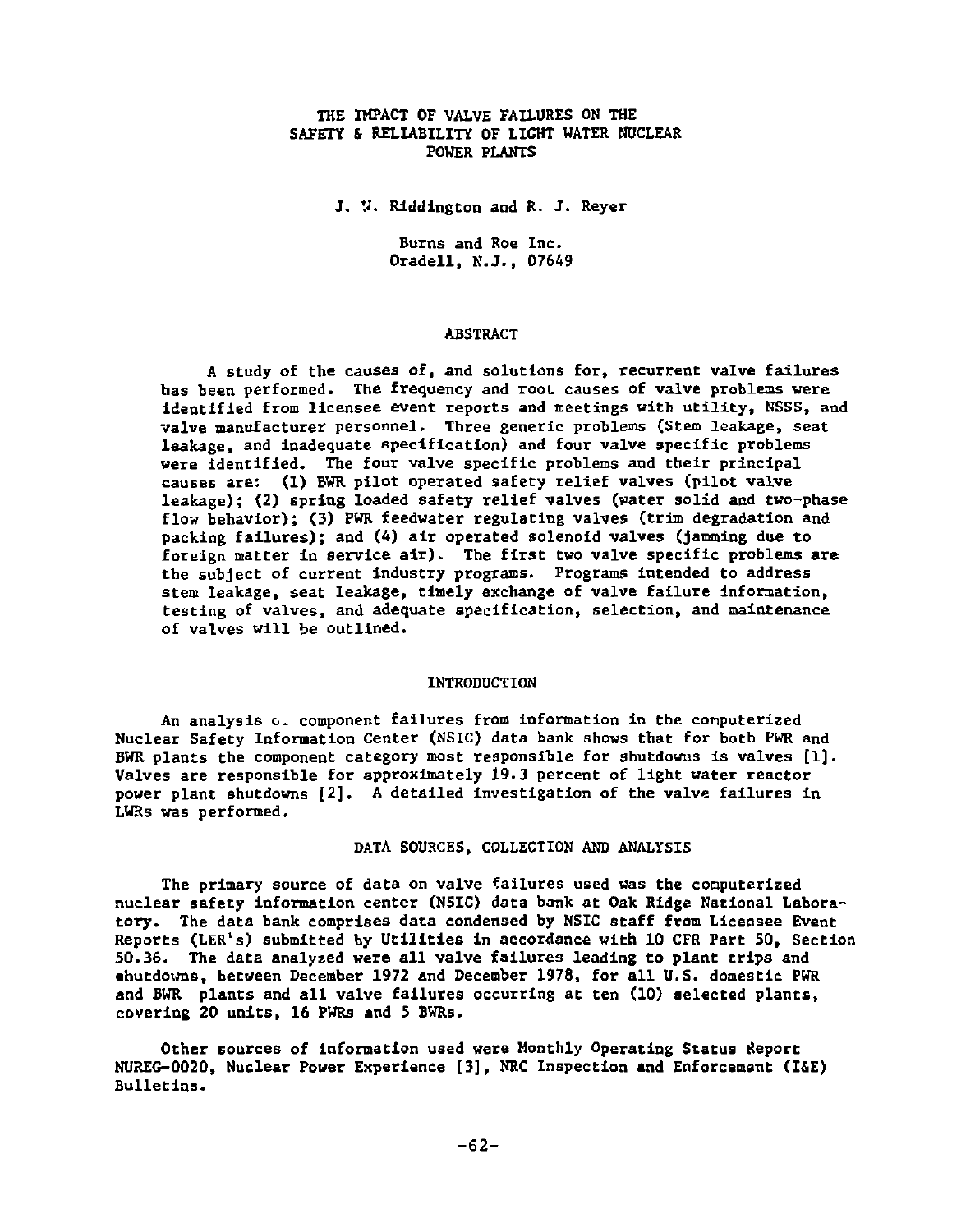Tables I and II "Valve Failures Causing Trips" and "Valve Failures Causing Orderly Shutdowns" respectively, summarize the valve failures causing light water reactor shutdowns and trips for the period from December 1972 to March 1979.

The greatest cause of shutdowns in LWRs due to valve failures is leakage from valve stem packing. Both BWR plants and PWR plants have stem leakage problems (BWRs, 21% and PWRs, 34%).

In BWR plants, pilot operated main steam safety relief valves are the greatest single cause of valve initiated shutdowns (25.57 of all shutdowns). This is followed by motor operated isolation valve failures (12.8%), main steam isolation valve failures (4.2%), containment isolation valve failures (3.2%), and others.

In PWR plants, the feedwater regulating valves and feedwater system valves (12.1% combined) are the principal causes of valve initiated reactor shutdowns. This is followed by pressurized spray valve failures (8.6%); main steam is olation valve failures (6.9%); main steam safety relief valve failures (5.2%) and others.

Our investigation focused on these principal valve problems. Discussions were held with Utilities, manufacturers and NSSS vendors to determine the root causes of these problems. Six Utilities, Forteen manufacturers and the four NSSS vendors provided input.

### ROOT CAUSES OF VALVE FAILURES

Valve Stem Leakage: The means for sealing the valve stem has remained basically unchanged from that used in conventional (fossil) power plants. In conventional power plants, leakage through the packing results in constant maintenance such as repacking and tightening of the gland. In nuclear plants, however a minor leak frequently violates the technical specification and leads to a required shutdown. Development programs in the area of gland seal material and packing box design have been undertaken but additional work is necessary.

Pilot Operated Safety Relief Valves: Pilot operated main steam relief valves have been the greatest single cause of shutdowns in BWR plants. The major problem has been and still is, leakage past the pilot valve resulting in opening of the main valve. Pilot valve leakage has been caused by dirt, debris, moisture, and steam line vibration induced wear. A number of utilities completely replace these valves at each shutdown in order to keep shutdowns to a minimum. Even with such a maintenance program some of the valves still require maintenance before the refuelling shutdown is reached. For BWR plants in the design and construction phase, the pilot operated type of pover operated safety relief valve is now displaced by the dual function, piston operated, spring loaded relief valve.

On PWRs the pilot operated type of valve is used as a non-code valve, functioning as a pilot operated pressurlzer safety relief valve. These valves caused substantially less reactor trips than for BWR's. Two (2) NSSS manufacturers no longer use pilot operated safety relief valves for pressurlzer applications. A failure of this type of valve to close after actuation has been identified as a contributing factor at Three Mile Island Unit 2 (TMI-2).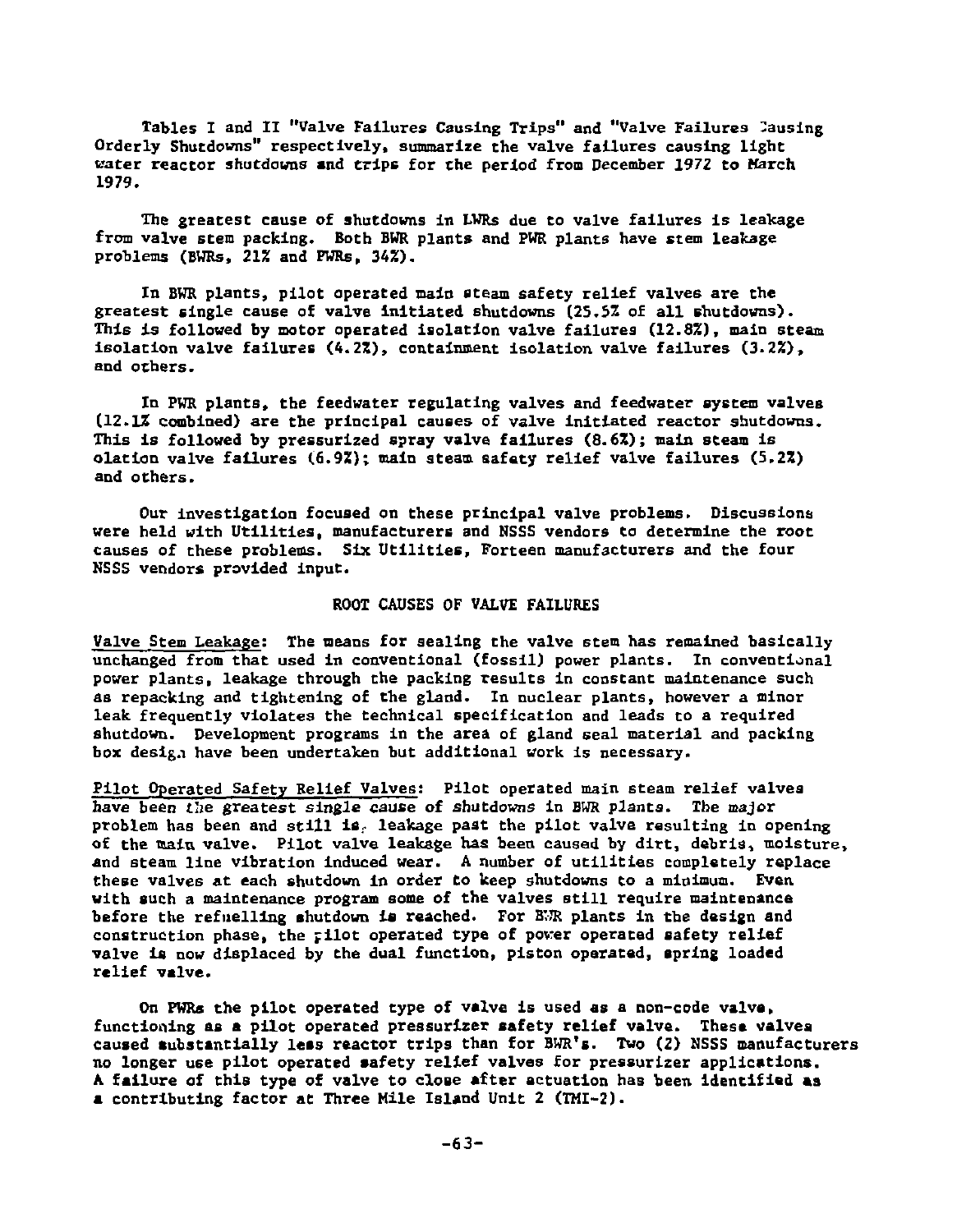**A high level of nalntenance Is necessary to ensure satisfactory operation of the pilot operated safety relief valves. They may not be the most suitable valve for use in high radiation level areas, such as pressurizers.** 

**Spring Loaded Safety Relief Valves: Early problems of seat leakage and pressure setpolnt drift on these valves in main steam relief and pressurizer relief applications have largely been solved, with only isolated such events now occurring. Considerable progress has been made in accurately defining the factors that effect the set point of these valves, in particular the influence that operating ambient temperatures have on the set point. One serious problem with the spring loaded safety valve in the FUR pressurizer and BWR main steam applications is the unknown capability of the valve to handle liquid or two (2) phase flow. The valves are designed to relieve steam flow only. For example it is thought that the THI-2 code pressurizer relief valves were subjected to such flow conditions, since the pressurizer was completely filled with water. Teats have not been performed on this type of valve for liquid or two (2) phase flow conditions and it is recommended that such testing be done.** 

**Main Steam Isolation Valve: Two major problems have been found with main steam isolation valves. The first is poor main valve control system component performance which degraded the ability to open or close the valve. The second (also the largest number of malfunctions for BWR plants) is the inability of the valve to satisfy leak rate requirements defined in the plant technical specification. Recent development programs have been implemented to solve the control system failures. New components have been developed and tested under simulated operational and accident conditions. However, main steam Isolation valves are still unable to meet seat leakage requirements without performance of extensive maintenance during each shutdown on these valves.** 

**Feedwater Regulator Valves: The greatest causes of feedwater regulator valve malfunctions have been: defects of mechanical components, deficiencies in engineering design, and improper material selection. The largest number of valve mechanical defects have been valve seat and/or valve plug degradation, and stem packing, problems. Common to a number of plants are valve malfunctions due to engineering and design deficiencies in some cases resulting in a valve size much larger in flow area than necessary. Such over sizing has ".aused instability, vibrations and water hammer» These conditions resulted in plant trips or malfunctions that required plant shutdowns. Inappropriate selection of valve trim type and materials for several nuclear installations reflected the valve manufacturer's insufficient knowledge of operating conditions.** 

**Pressurizer Spray Valves: The most frequent failure of pressurizer spray valves has been valve stem leakage which invariably causes a reactor shutdown. Severe stem leakage problems led to replacement with the bellows type of seal. These however, suffered from fatigue failures and were unsatisfactory in the service. A rotary ball type valve is now used by one PWR vendor, and a newly developed hermetically sealed type of solenoid valve Is being used by another PWR vendor.**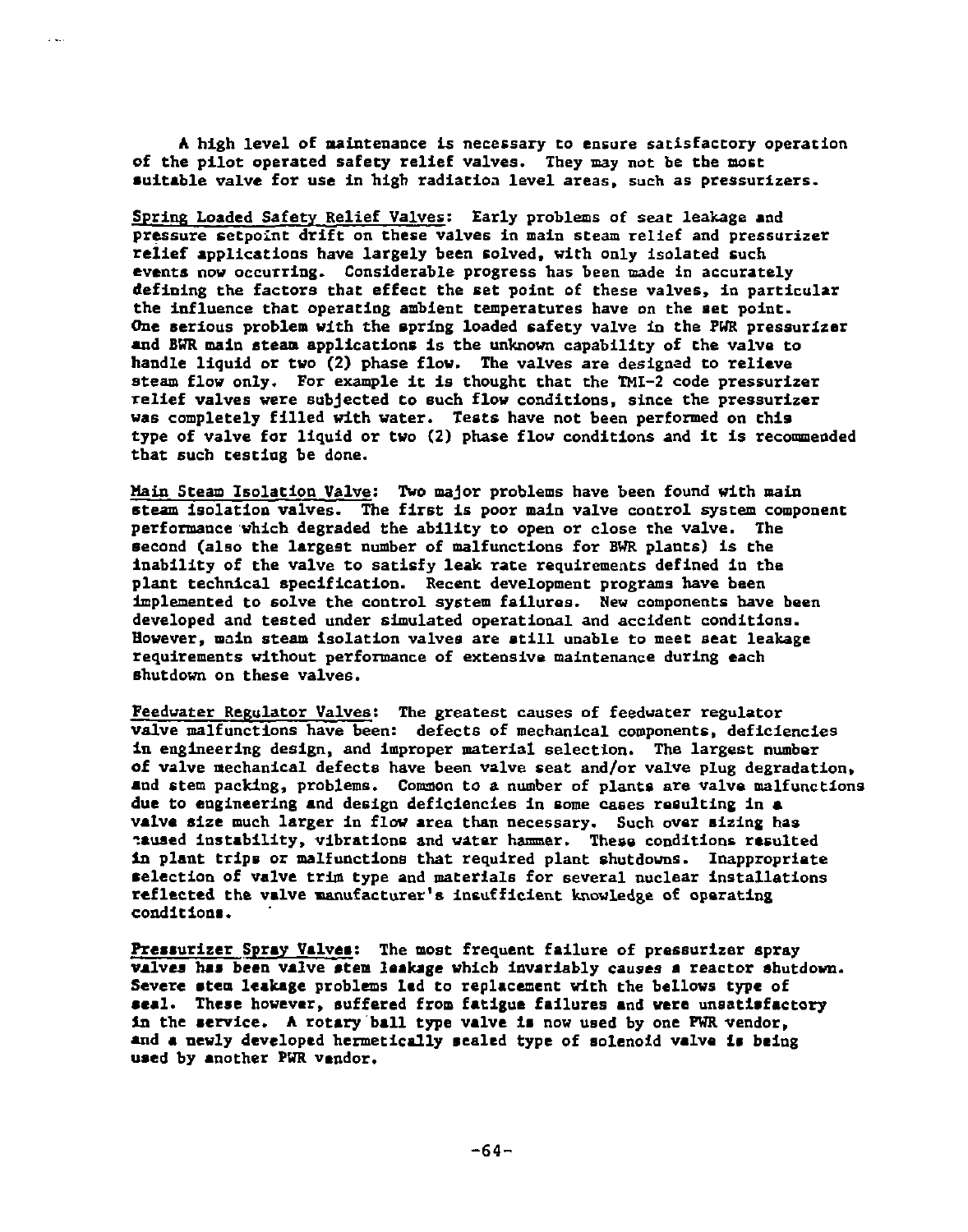Solenoid Valves: The most common cause of solenoid valve failures was found to be foreign natter (such as dirt, grit, oil) entering the valve and causing it to stick. A fairly widespread problem with these valves has been improper sizing or selection of solenoids. This has usually been the result of insufficient guidance from the solenoid manufacturer to the main valve manufacturer- Closer cooperation between the two would eliminate many of these problems. Considerable development work has been done jointly by solenoid manufacturers, main valve and NSSS manufacturers to qualify solenoid valves for the required service. There is a need for more attention to be given to defining clearly solenoid valve operating and accident conditions. Solenoid valve performance would greatly benefit from thorough testing under operating and accident conditions.

Valve Actuators: Electric valve actuators have been the work horse of the fossil pcwer plant industry for thirty years and have performed well. However, nuclear applications placed many additional requirements on valves equipped with motor operators such as increased operating speed, and operation at reducec' voltage, at high temperature, and during seismic events.

The root causes of many motor operated isolation valve failures can be attributed to the utilization of motor operators that develop, under stall conditions, four to five times the design thrust of the operating torque. The applicable codes mainly address the assurance of the pressure-retaining integrity of valves, but do not deal with proper mating of the valve and actuator to provide the equally important assurance of operability.

The stall torques of the valve actuators in use today are so high that destruction of the valve mechanism and the electric actuator is possible. Some manufacturers have developed improved motor driven actuators for nuclear applications. However, market penetration of valves equipped with these improved actuators has been slow.

Packless Valves: For some valve applications the use of packless valves provides one solution to stem leakage. Metal diaphragm valves of sizes up to two inches are used for instrument line isolation (root) valves, vent valves and drain valves. Problems with these valves occur most frequently during initial plant startup and are usually caused by foreign matter lodging in the valve seat/ port area, resulting in the valve failing to close. Because many seals require a high torque to achieve the required seal tightness, leakage at the body-bonnet joint often results. The bellows stem seal type of packless valve, has failed frequently due to torsional fatigue of the bellows.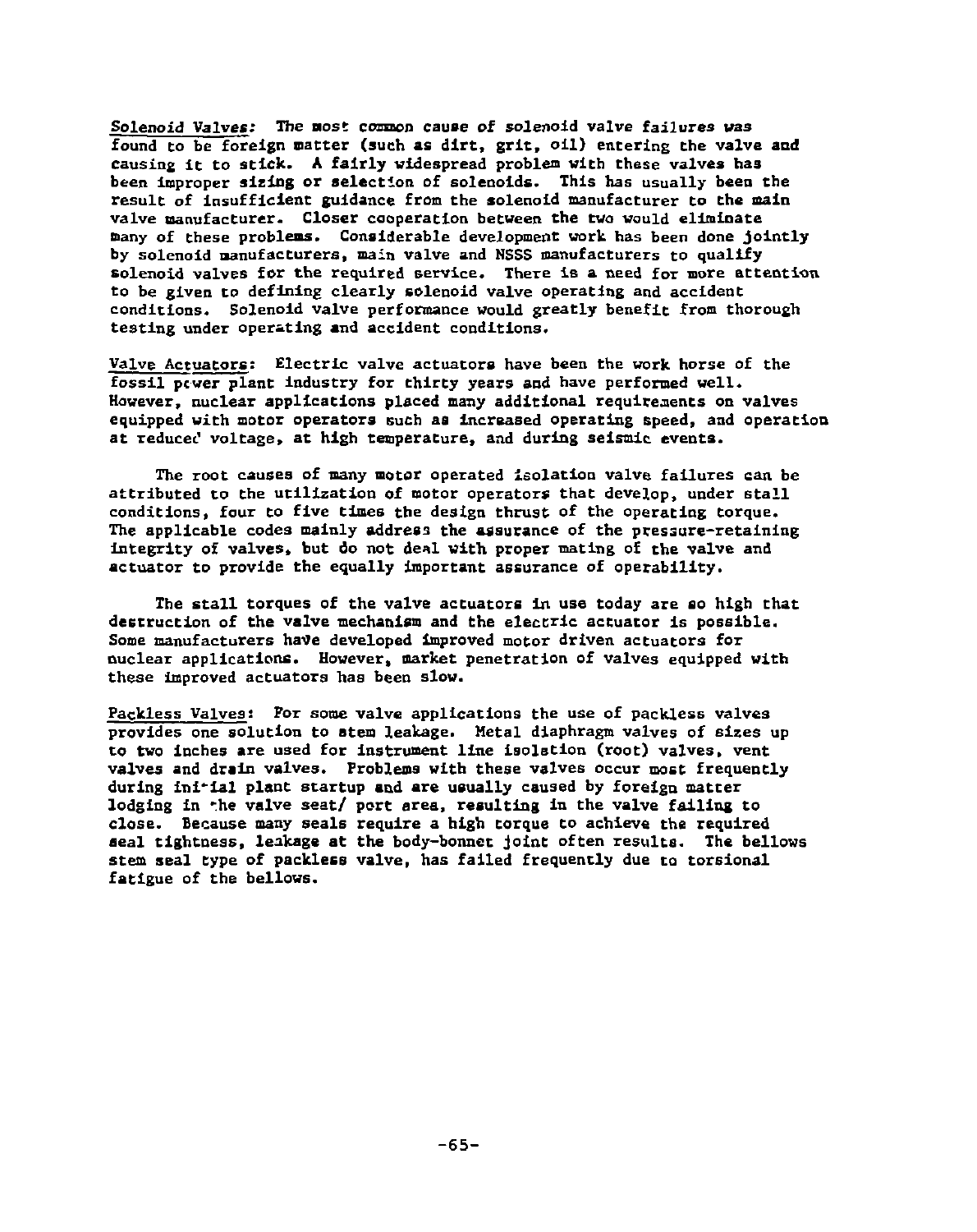### **PROGRAM RECOMMENDATIONS**

**From the history of failures of valves in LWR's, it can be concluded that not enough attention has been given to the specification, selection of the manufacturer, and testing of valves to insure that they are suitable for the intended service. It is clear that a major industry effort is necessary to tackle valve problems.** 

As part of this major industry effort, valve qualification or certification **for a specified service should be undertaken. Valves important \*-o safety and plant availability (key valves) should be certified as suitable for their intended service either by operating history or by tests. In addition, standard purchasing and test specifications should be developed for these key valves to assure that they are adequate for the intended service.** 

**Based on this study, development programs, which deal with the following problems seem advisable:** 

- **Elimination of stem leakage**
- **Improvement of motor operated and to a lesser degree other types of power operated safety system valves**
- **Testing of main steam and pressurizev safety relief valve performance for liquid and two phase flow**
- **Determination by appropriate testing of the effects of**   $\ddot{\phantom{a}}$ **installation on safety relief valve operation**
- **Reduction of main steam isolation valve seat leakage**
- **Reduction of existing pilot operated safety relief valve maintenance**

**A better reporting system carrying more detailed information of valve failures is necessary, if the industry is to expeditiously solve its valve problems. The '-vpe of valve failure, the valve manufacturer and model number, details of the valve failure and the subsequent repair should be included.** 

**Meetings or conferences with A/E's, utilities and manufacturers should be held to ensure that the findings of this investigation are given the widest industry exposure.** 

**Also, overseas experience with valve problems should ba investigated, in order to obtain the data available about valve operating experiences at**  LWR nuclear plants outside of the U.S.

**Finally, the need for full-scale test facilities for liquid, steam and**  two-phase flow to adequately test valves is apparent. A large number of **manufacturers have stated the need for such facilities. Testing large equipment in the few U.S. independent laboratories capable of doing so la**  very expensive and the U.S. facilities are limited to quality valves for **full flow testing. A national test facility in which manufacturers could test, develop and qualify their valves for use in light water reactors would significantly increase their reliability and effectiveness.**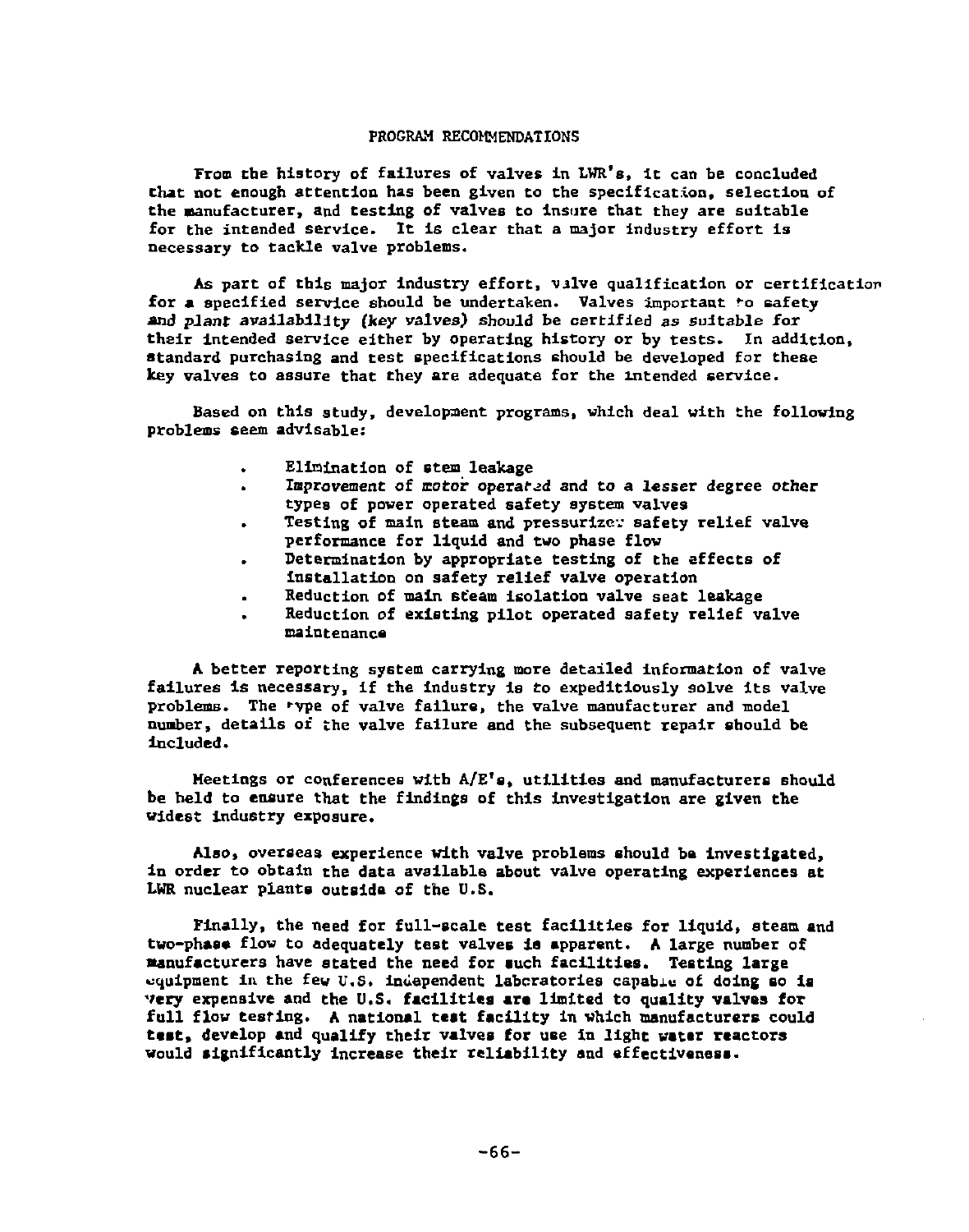# **TABLE I**

# **VALVE FAILURES CAUSING TRIPS**

# **LIGHT WATER REACTORS**

# **DECEMBER 1972 TO MARCH 1979**

|                                                     |                | <b>BWR</b> | PWR          |            |  |
|-----------------------------------------------------|----------------|------------|--------------|------------|--|
| <b>CATEGORIES</b>                                   | Events         | % of Total | Events       | 7 of Total |  |
| Pilot Operated Safety<br><b>Relief Valves</b>       | 19             | 57.6       | 1            | 3.3        |  |
| Spring Operated<br>Safety Relief Vaive (Main Steam) | O              | 0.0        | $\mathbf{1}$ | 3.3        |  |
| Main Steam Isolation Valve                          | 4              | 12.2       | 7            | 23.3       |  |
| Feedwater Regulating Valves                         | 1              | 3.0        | 10           | 33.3       |  |
| Turbine Control Valves                              | 3              | 5.0        | $\mathbf{1}$ | 3.3        |  |
| Valve Leaks in Containment                          | ٦              | 9.0        | 1            | 3.3        |  |
| Feedwater System                                    |                |            | 4            | 13.3       |  |
| Pressurizer Spray Valve                             |                |            | $\mathbf{1}$ | 3.3        |  |
| Operator Error                                      | $\overline{z}$ | 6.0        |              |            |  |
| Others                                              | ı              | 3.0        | 2            | 6.3        |  |
|                                                     | 33             |            | 30           |            |  |

 $\sim$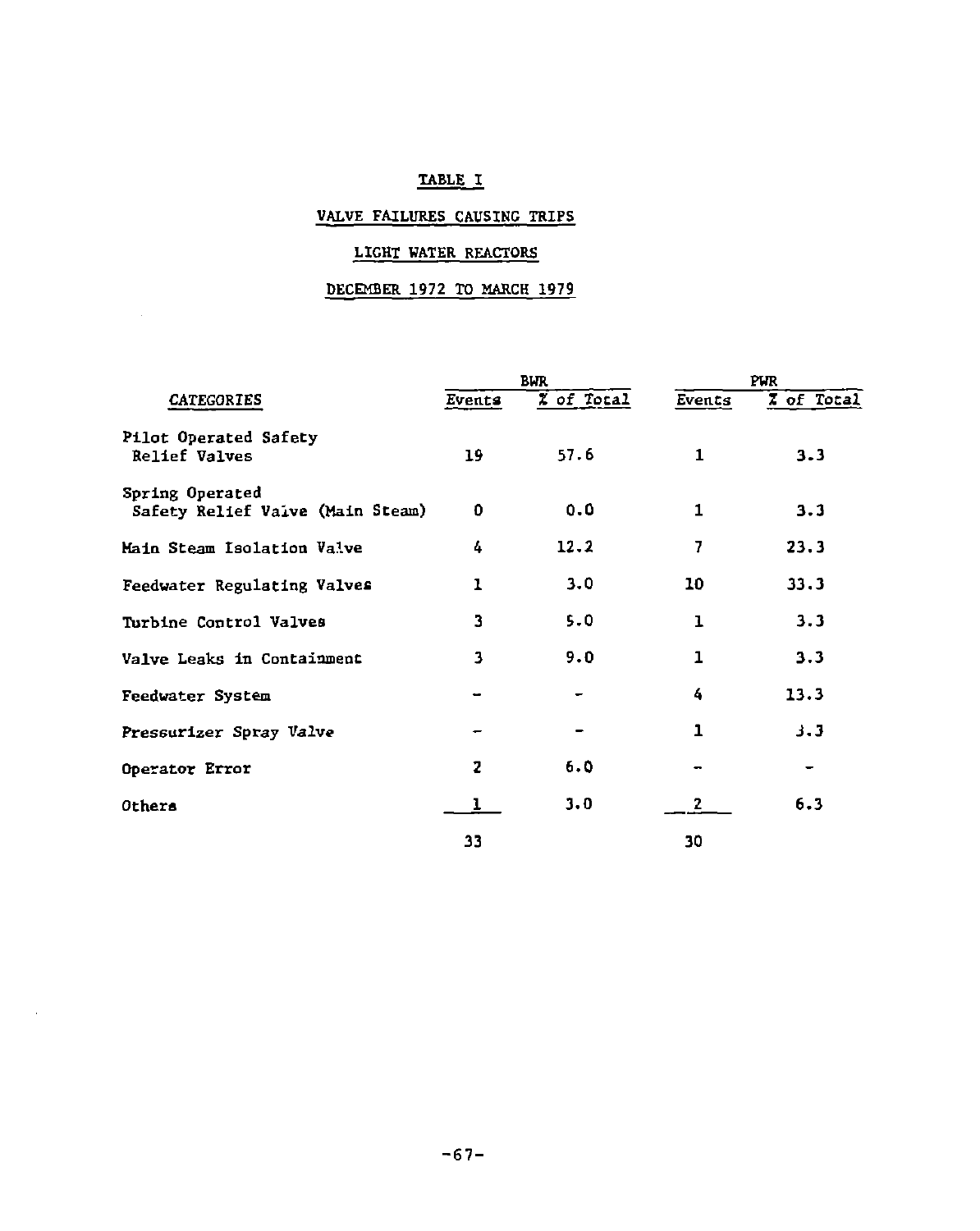# **TABLE II**

# **VALVE FAILURES CAUSING ORDERLY SHUTDOWN**

# **LIGHT WATER REACTORS**

# **DECEMBER 1972 TO MARCH 1979**

|                                                     |        | BWR.       |          | <b>PWR</b> |  |  |
|-----------------------------------------------------|--------|------------|----------|------------|--|--|
| <b>CATECORIES</b>                                   | Events | % of Total | Events   | 2 of Total |  |  |
| Leakage iron Stem Packing                           | 20     | 21.0       | 20       | 34.5       |  |  |
| Leakage from Bonnets                                | 1      | 1.0        | 4        | 6.9        |  |  |
| Valve Operator Failure                              | 12     | 12.8       | 3        | 5,2        |  |  |
| Pilot Operated Safety Relief Valve                  | 24     | $-25.5$    | o        | o          |  |  |
| Spring Operated Safety Relief<br>Valve (Main Steam) | 2      | 2.0        | 3        | 5.2        |  |  |
| Main Stean Isolation Valve                          | 4      | 4.2        | 4        | 6.9        |  |  |
| Control Rod Drive System Scram<br>Pilot Valve       | 3      | 3.2        | $\Omega$ | $\Omega$   |  |  |
| Containment Isolation Valve                         | 3      | 3.2        |          |            |  |  |
| Pressurizer Spray Valves                            |        |            | 5        | 8.6        |  |  |
| Feedwater Regulating Valves                         |        |            | 3        | 5.2        |  |  |
| Feedwater System valves                             |        |            | 4        | 6.9        |  |  |
| Turbine Control Valves                              |        |            | 4        | 6.9        |  |  |
| Others                                              | 5.     | 5.3        | 8        | 13.7       |  |  |
|                                                     | 74     |            | 58       |            |  |  |

NOTE: **Valve Operator Failures In BUR were mainly motors for isolation valves. In PWR, pneumatic diaphragm operators failed most.**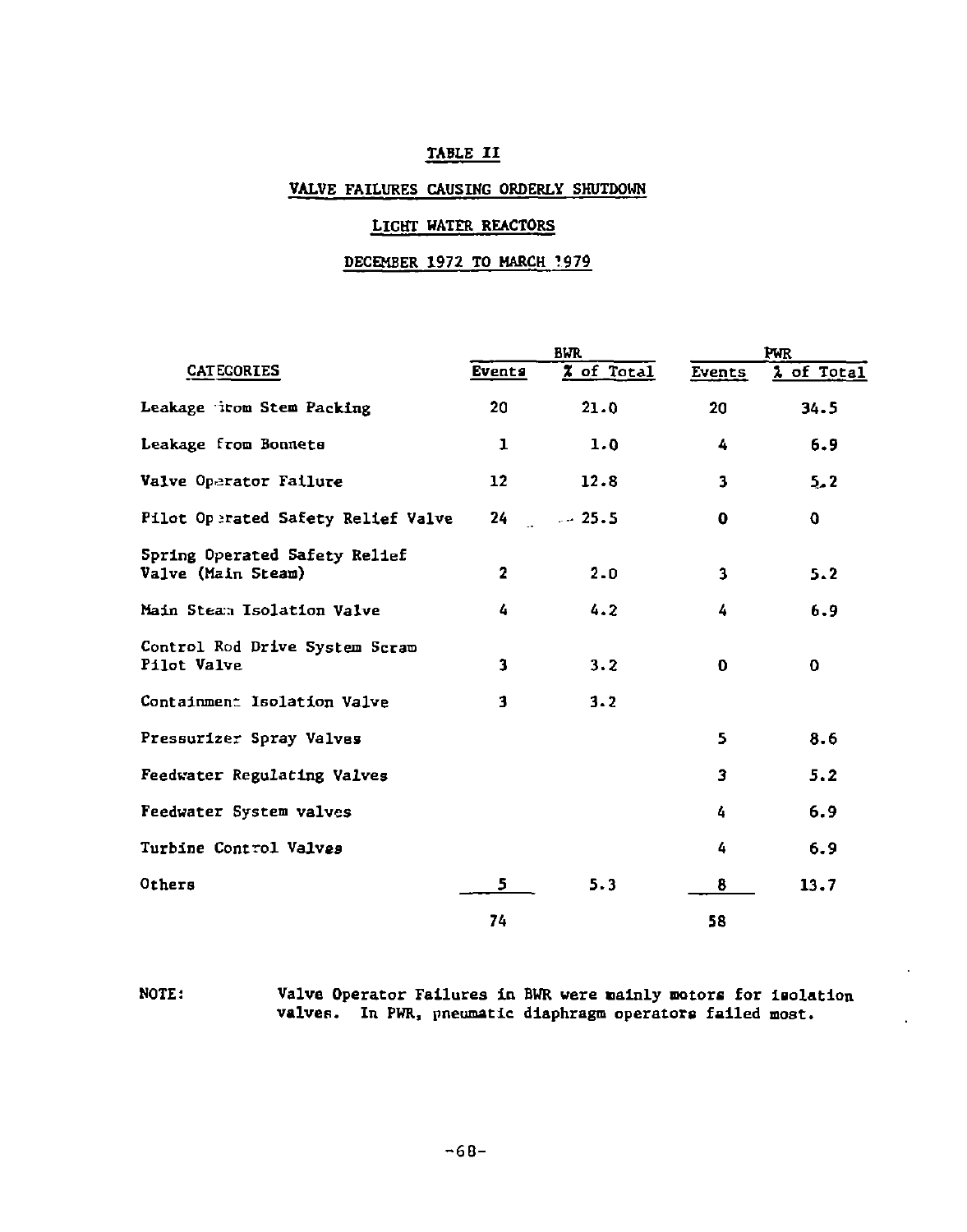### ACKNOWLEDGEMENTS

Investigative study sponsored by the Nuclear Power Development Division, Department of Energy under contract 13-7339 with Sandia Laboratories. The **study**  report will be published entitled "Study of Valve Failure Problems in LWR **Power**  Plants", ALO-73.

### REFERENCES

- 1. W.H. Schmidt to W.A. Von Riesemann, "Analysis of Occurrences Resulting in LWR Nuclear Power Plant Shutdown Due to Valve Failures", Internal Memorandum Sandia Laboracoreis, Albuquerque, NM, November 29, 1978.
- 2. W.H. Schmidt, SAND 19-1692 LWR Nuclear Power Plant Valve Failure Data, 1974-78, Sandia Laboratories, June 1979.
- 3. Published by Nuclear Power Experience Inc., Encino, Calif.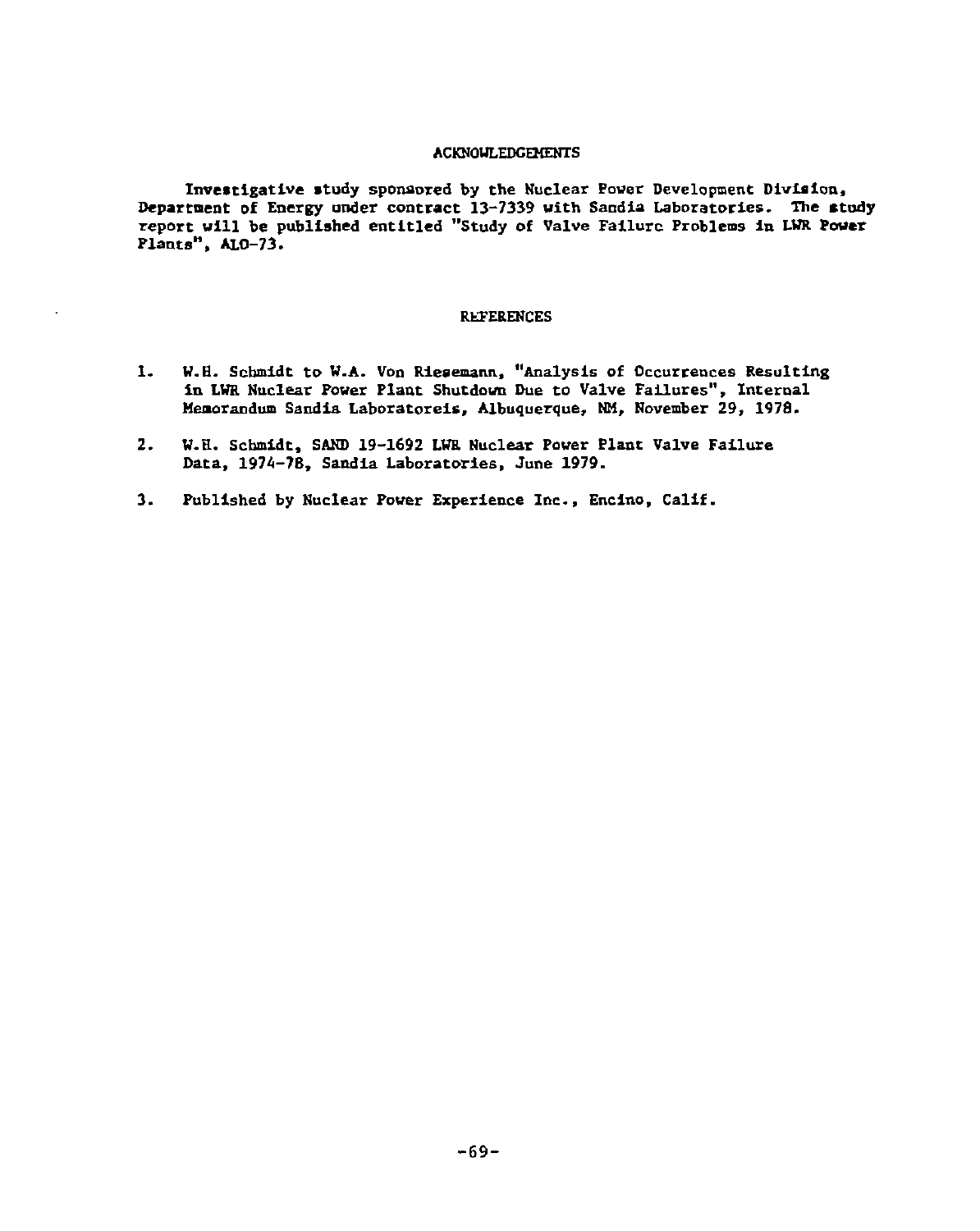### EPRI Valve Program Summaries

# Valve Stem Packing Improvements

Project Objectives: To identify specific valve stem leakage causes and to conduct research to recommend development and testing programs to improve stem packing systems.

# Project Parameters

Packing Systems: stem packing materials, temperature/pressure effects, maintenance practices.

Valves: stem/valve materials, stuffing box design, valve size/type, stem packing pre-load.

Operating/Maintenance Environment: vibration and radiation effects, process media, chemical additives, maintenance practices.

Status: Contract being negotiated.

# BWR Main Steam Isolation Valve Seat Leakage

Project Objectives: (1) Identify basic causes of failure to consistently achieve in-service leak test criteria in BWR main steam isolation valves;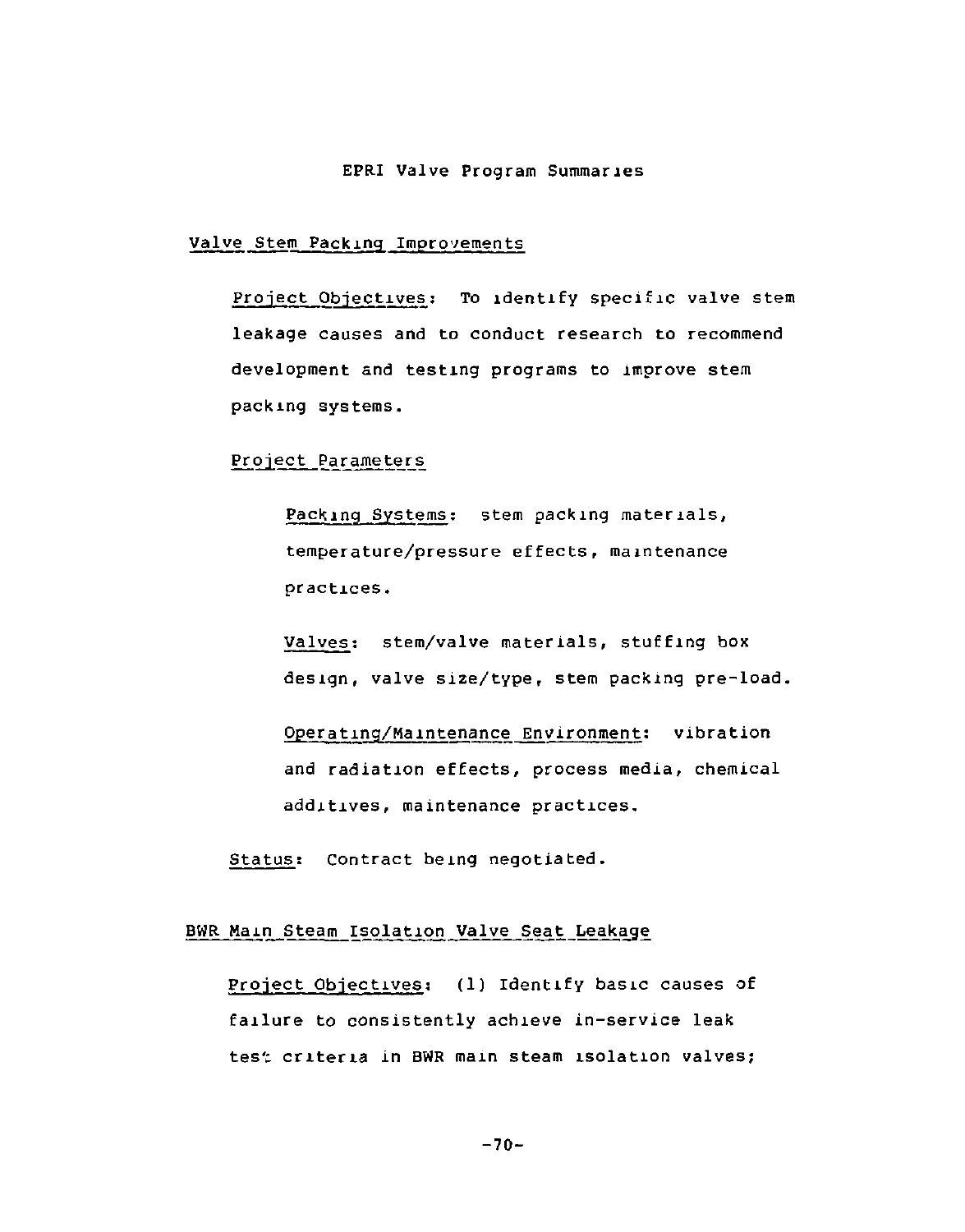(2J Identify required corrective action changes to the valve and verify by test the effectiveness of these changes in a prototype unit.

Project Parameters: seat lapping eccentricity, disc quide clearance, surface finish of disc and seat, stem loading effects, thermal cycling effects, seat geometry, pipeline welding effects, system debris effects, pipe loading effects.

Status: Approximately 50% complete; completion expected during calendar year 1980.

# Peformance Testing of Safety and Power Operated Relief Valves

Program Objective: Respond to NRC NUREG-0578 which calls for "performance verification by full scale prototypical testing for all relief and safety valves. Test conditions shall include two-phase slug Elow and subcooled liquid flow calculated to occur for design basis transients and accidents."

# Program Paramenters

- A. Performance testing of prototypical safety valves and power operated relief valves.
- B. Test Conditions
	- 1. Saturated steam discharge through

 $-71 -$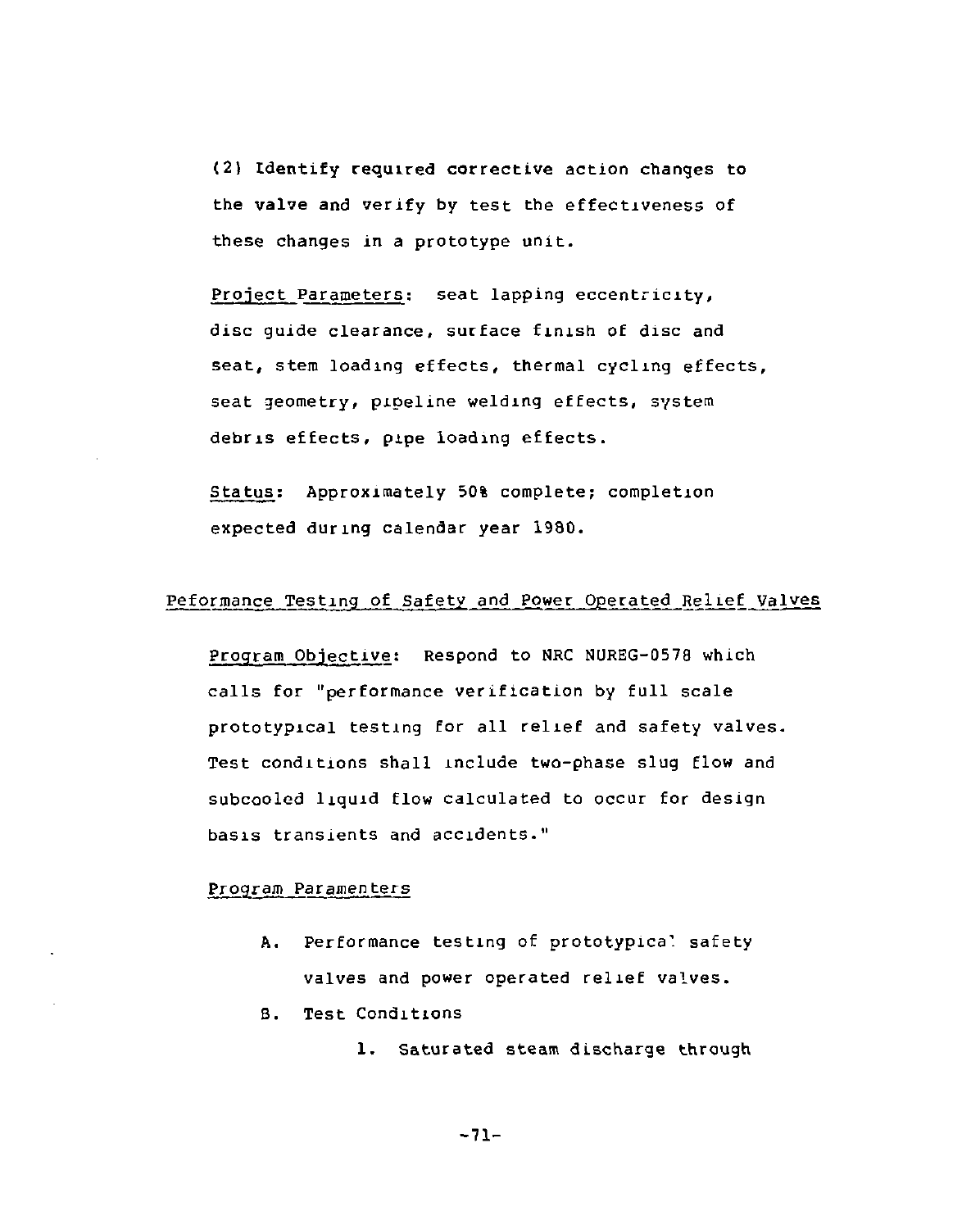test specimens at anticipated reactor transient conditions.

- 2. Saturated (nominal) and subcooled water discharge through test specimens at anticipated reactor transient conditions.
- C. Test Facilities/Contractors
	- 1. Combustions Engineereing Steam test and water test of safety valves.
	- 2. Duke Power Co., Marshall Station Steam test of power operated relief valves.
	- 3. Wyle Lab., Norco Water testing of power operated relief valves. System capabilities for steam test.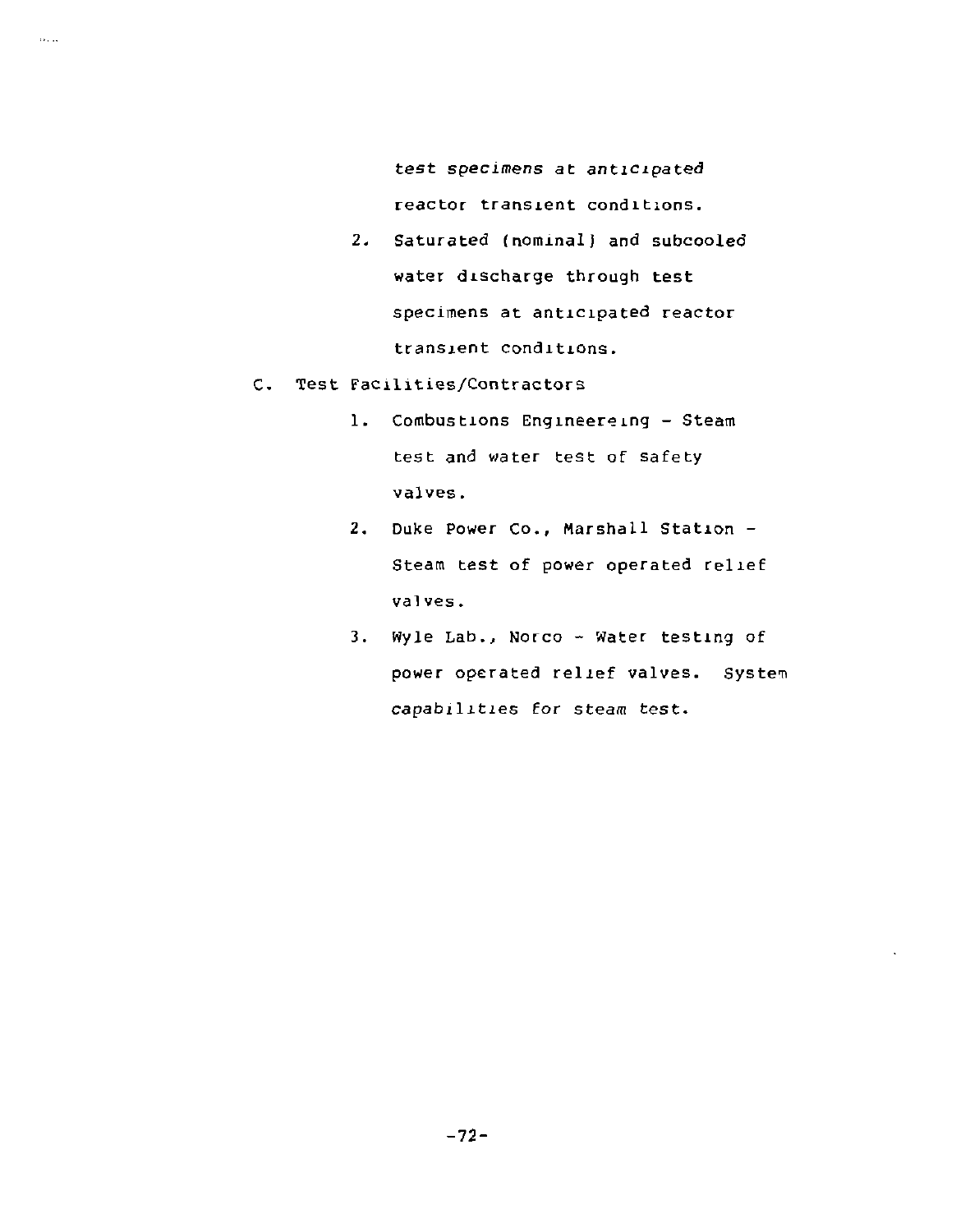# AGENDA

EPRI/DOE Workshop

Nuclear Industry Valve Problems

EPRI Offices 1800 Massachusetts Avenue NW Washington, DC 20036

Hay 20-21 , 1980

Tuesday, May 20

 $\overline{\phantom{a}}$ 

à.

|              | 9:00a.m.  | Welcome, Introduction, Focus                                                                                                                                                                                                            |
|--------------|-----------|-----------------------------------------------------------------------------------------------------------------------------------------------------------------------------------------------------------------------------------------|
|              | 9:15 a.m. | EPRI Valve Improvement Programs<br>Mr. Jeff Jeffries - EPRI<br>Mr. Boyd Brooks - EPRI                                                                                                                                                   |
| 9:45a.m.     |           | Coffee Break                                                                                                                                                                                                                            |
| 10:00 a.m.   |           | Pilot Program to Identify Valve Failures<br>which Impact the Safety and Operation<br>of Light Water Nuclear Power Plants<br>Mr. Jim Tscoyeanes - Teledyne Engineering<br>Services<br>- Teledyne Engineering<br>Mr. Pal Raju<br>Services |
| 10:30a.m.    |           | Investigation of Valve Failure Problems<br>in LWR Power Plants<br>Mr. John Riddington - Burns & Roe<br>Mr. Ron Reyer - Burns & Roe                                                                                                      |
| $11:00$ a.m. |           | DOE/Sandia Valve Improvement Programs<br>Mr. Jeremy Sprung - Sandia                                                                                                                                                                     |
| 11:30a.m.    |           | Organization of Working Sessions                                                                                                                                                                                                        |
| $12:00$ noon |           |                                                                                                                                                                                                                                         |
| $1:00$ p.m.  |           | Working Sessions                                                                                                                                                                                                                        |
|              |           | Group 1: Stem and Seat Leakage<br>Chairman: Mr. Jim Tscoyeanes                                                                                                                                                                          |
|              |           | Group 2: Key Valves<br>Chairman: Mr. John Riddington                                                                                                                                                                                    |
| 4:30 p.m.    |           | Adjourn                                                                                                                                                                                                                                 |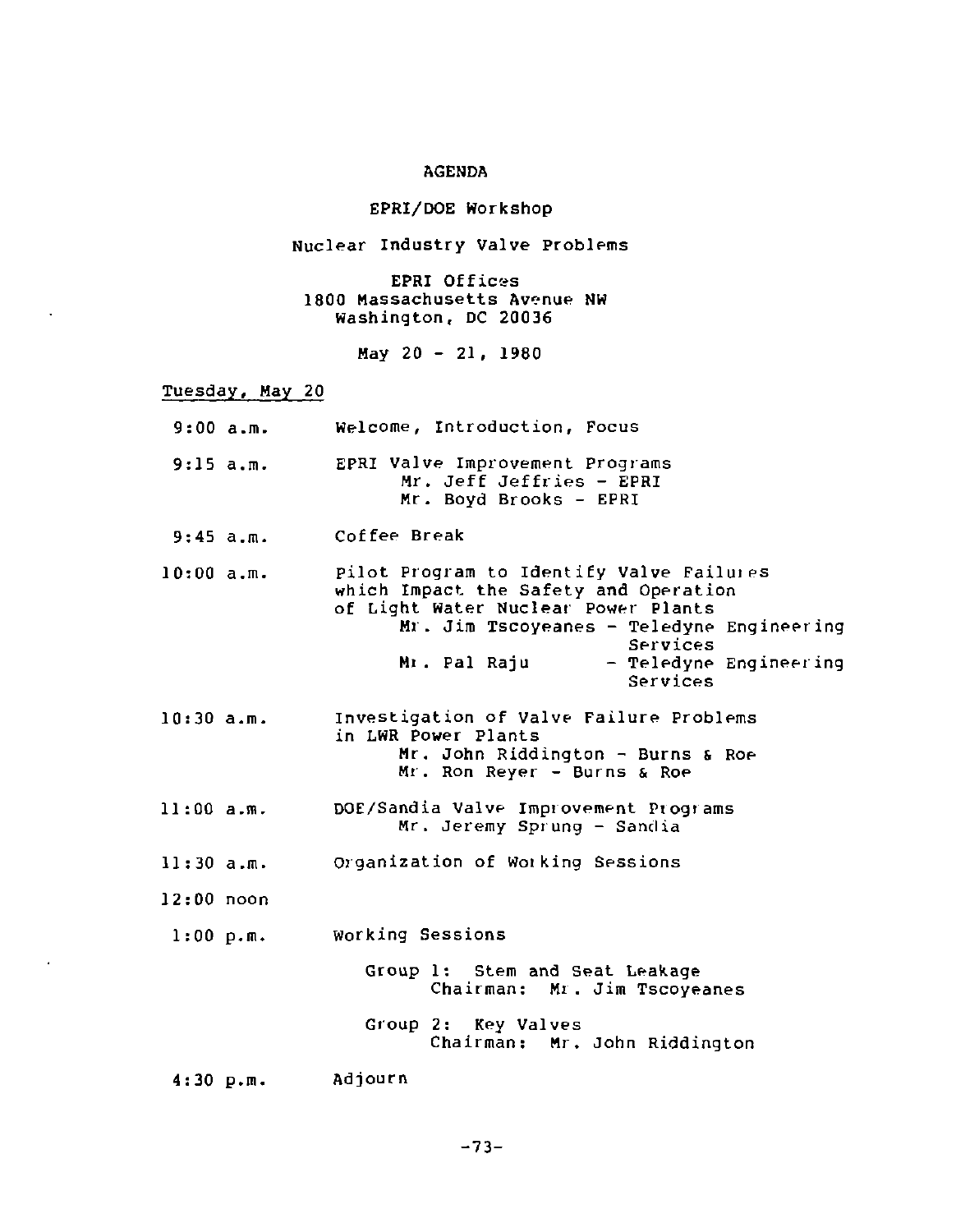# Wednesday, Hay 21

# Workshop Reports and Discussion

| 9:00a.m.     | Stem and Seat Leakage          |
|--------------|--------------------------------|
| 9:30a.m.     | Key Valves                     |
| 10:00a.m.    | Coffee Break                   |
| $10:15$ a.m. | Discussion of Workshop Reports |
| 11:30a.m.    | Final Summary                  |
| $11:45$ a.m. | Adjourn                        |